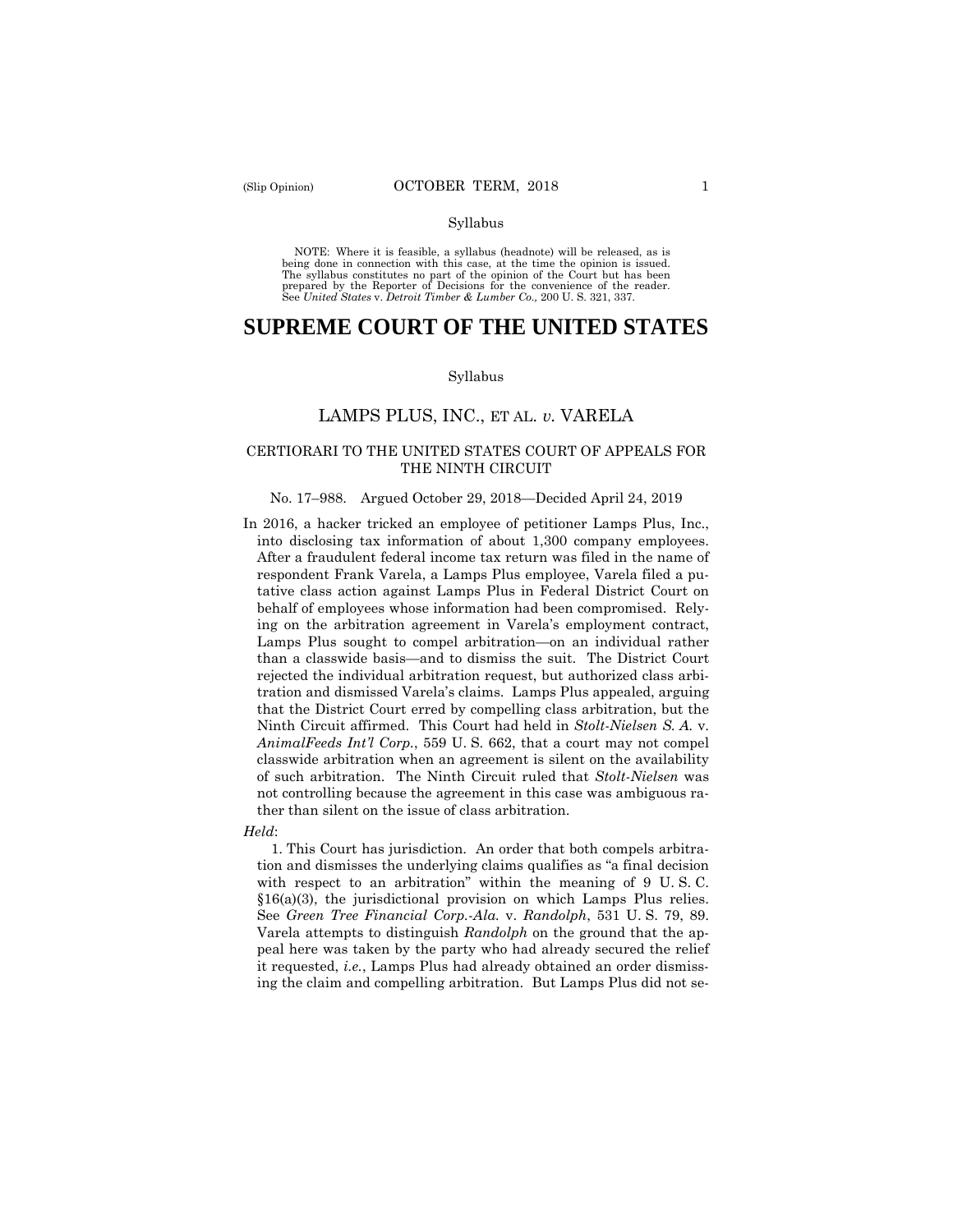#### Syllabus

cure the relief it requested, since it sought individual rather than class arbitration. The shift from individual to class arbitration is a "fundamental" change, *Stolt-Nielsen*, 559 U. S., at 686, that "sacrifices the principal advantage of arbitration" and "greatly increases risks to defendants," *AT&T Mobility LLC* v. *Concepcion*, 563 U. S. 333, 348, 350. Avoiding these consequences gives Lamps Plus the "necessary personal stake" to appeal. *Camreta* v. *Greene*, 563 U. S. 692, 702. Pp. 3–5.

2. Under the Federal Arbitration Act, an ambiguous agreement cannot provide the necessary contractual basis for concluding that the parties agreed to submit to class arbitration. Pp. 5–12.

(a) "Arbitration is strictly a matter of consent," *Granite Rock Co.*  v. *Teamsters*, 561 U. S. 287, 299 (internal quotation marks omitted), and the task for courts and arbitrators is "to give effect to the intent of the parties," *Stolt-Nielsen*, 559 U. S., 684. In carrying out that responsibility, it is important to recognize the "fundamental" difference between class arbitration and the individualized form of arbitration envisioned by the FAA. Class arbitration "sacrifices the principal advantage of arbitration—its informality—and makes the process slower, more costly, and more likely to generate procedural morass than final judgment." *Concepcion*, 563 U. S., at 348. Because of such "crucial differences," *Stolt-Nielsen*, 559 U. S., at 687, this Court has held that courts may not infer consent to participate in class arbitration absent an affirmative "contractual basis for concluding that the party *agreed* to do so," *id.*, at 684. Silence is not enough. *Id*., at 687. That reasoning controls here. Like silence, ambiguity does not provide a sufficient basis to conclude that parties to an arbitration agreement agreed to "sacrifice[ ] the principal advantage of arbitration." *Concepcion*, 563 U. S., at 348. This conclusion aligns with the Court's refusal to infer consent when it comes to other fundamental arbitration questions. See, *e.g.*, *First Options of Chicago, Inc.* v. *Kaplan*, 514 U. S. 938, 945. Pp. 6–9.

 state law *contra proferentem* doctrine, which counsels that contractu- al ambiguities should be construed against the drafter. That default (b) The Ninth Circuit's contrary conclusion was based on the rule is based on public policy considerations and seeks ends other than the intent of the parties. Such an approach is flatly inconsistent with "the foundational FAA principle that arbitration is a matter of consent." *Stolt-Nielsen*, 559 U. S., at 684. Varela claims that the rule is nondiscriminatory and gives equal treatment to arbitration agreements and other contracts alike, but an equal treatment principle cannot save from preemption general rules "that target arbitration either by name or by more subtle methods, such as by 'interfer[ing] with fundamental attributes of arbitration," *Epic Systems Corp.* v.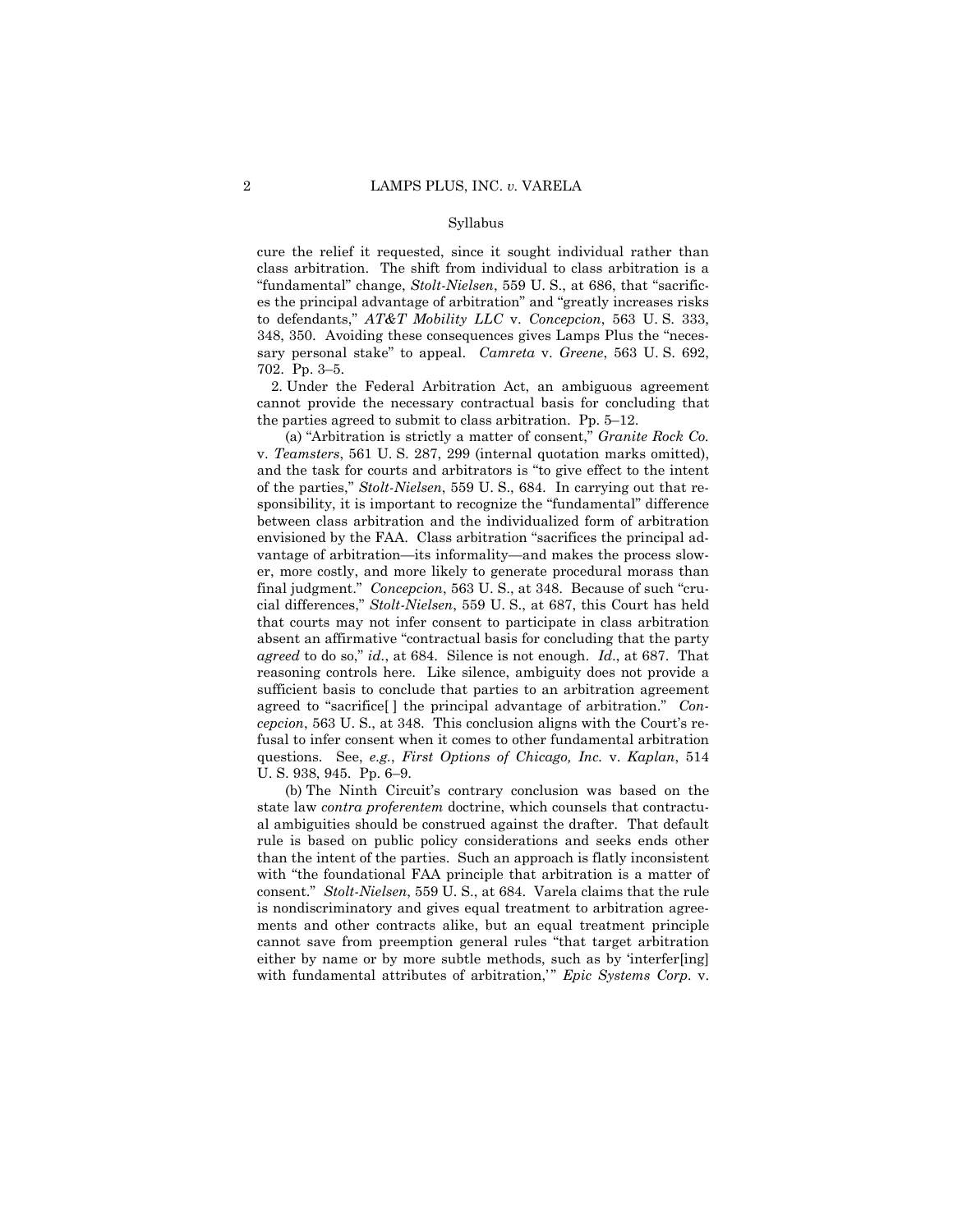### Syllabus

*Lewis*, 584 U.S. \_\_, \_\_\_. This conclusion is consistent with the Court's precedents holding that the FAA provides the default rule for resolving certain ambiguities in arbitration agreements. See, *e.g., Mitsubishi Motors Corp.* v. *Soler Chrysler-Plymouth, Inc.*, 473 U. S. 614, 626. Pp. 9–12.

701 Fed. Appx. 670, reversed and remanded.

ROBERTS, C. J., delivered the opinion of the Court, in which THOMAS, ALITO, GORSUCH, and KAVANAUGH, JJ., joined. THOMAS, J., filed a concurring opinion. GINSBURG, J., filed a dissenting opinion, in which BREYER and SOTOMAYOR, JJ., joined. BREYER, J., and SOTOMAYOR, J., filed dissenting opinions. KAGAN, J., filed a dissenting opinion, in which GINSBURG and BREYER, JJ., joined, and in which SOTOMAYOR, J., joined as to Part II.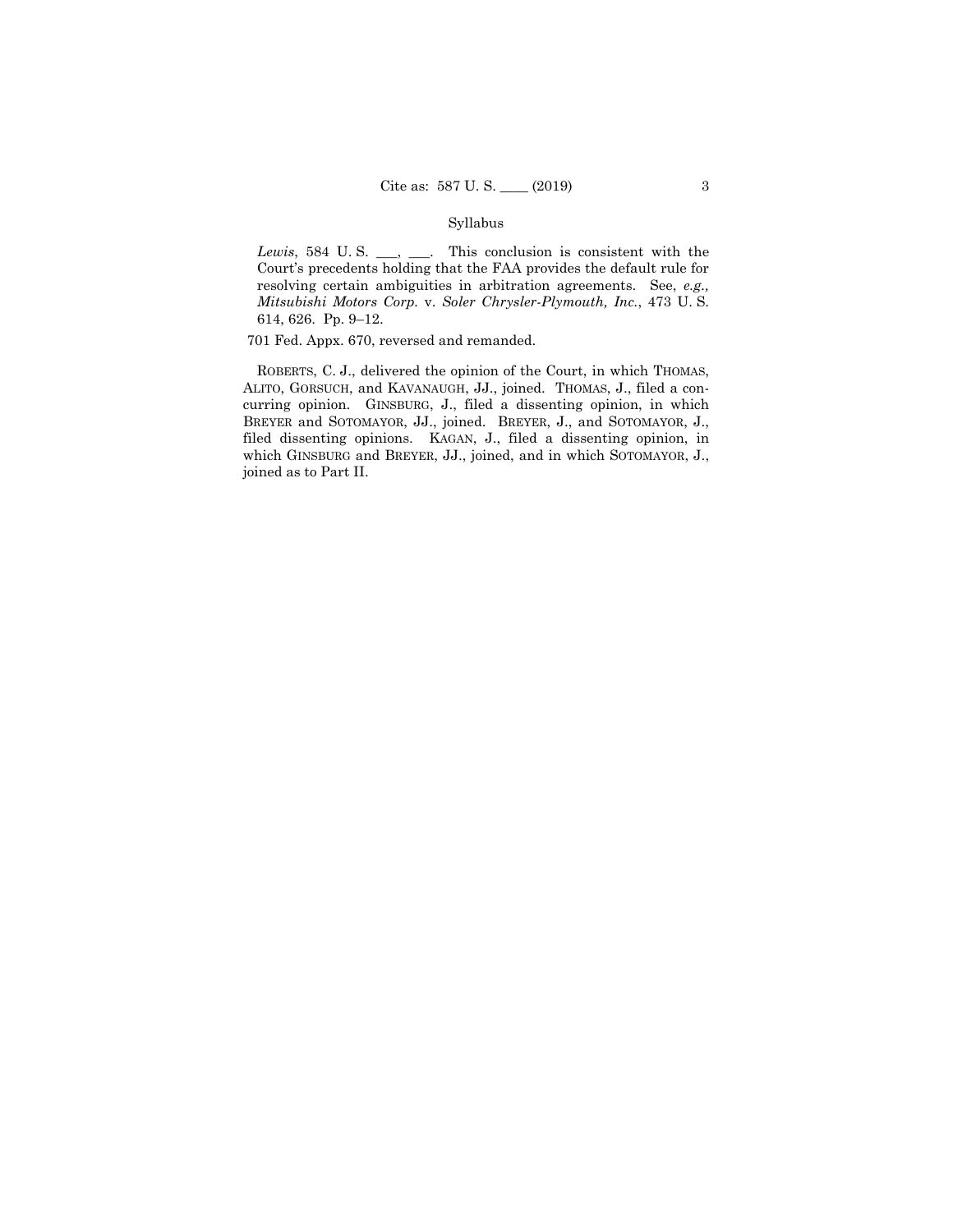preliminary print of the United States Reports. Readers are requested to notify the Reporter of Decisions, Supreme Court of the United States, Wash- ington, D. C. 20543, of any typographical or other formal errors, in order that corrections may be made before the preliminary print goes to press. NOTICE: This opinion is subject to formal revision before publication in the

## $\frac{1}{2}$  , where  $\frac{1}{2}$ **SUPREME COURT OF THE UNITED STATES**

#### $\frac{1}{2}$  ,  $\frac{1}{2}$  ,  $\frac{1}{2}$  ,  $\frac{1}{2}$  ,  $\frac{1}{2}$  ,  $\frac{1}{2}$ No. 17–988

# LAMPS PLUS, INC., ET AL., PETITIONERS *v.*  FRANK VARELA

# ON WRIT OF CERTIORARI TO THE UNITED STATES COURT OF APPEALS FOR THE NINTH CIRCUIT

#### [April 24, 2019]

CHIEF JUSTICE ROBERTS delivered the opinion of the Court.

covered arbitration agreements according to their terms. covered arbitration agreements according to their terms. See 9 U. S. C. §2. In *Stolt-Nielsen S. A.* v. *AnimalFeeds*  The Federal Arbitration Act requires courts to enforce *Int'l Corp.*, 559 U. S. 662 (2010), we held that a court may not compel arbitration on a classwide basis when an agreement is "silent" on the availability of such arbitration. Because class arbitration fundamentally changes the nature of the "traditional individualized arbitration" envisioned by the FAA, *Epic Systems Corp.* v. *Lewis*, 584 U. S.  $\_\_$ ,  $\_\_$  (2018) (slip op., at 8), "a party may not be compelled under the FAA to submit to class arbitration unless there is a contractual basis for concluding that the party *agreed* to do so," *Stolt-Nielsen*, 559 U. S., at 684 (emphasis in original). We now consider whether the FAA similarly bars an order requiring class arbitration when an agreement is not silent, but rather "ambiguous" about the availability of such arbitration.

Petitioner Lamps Plus is a company that sells light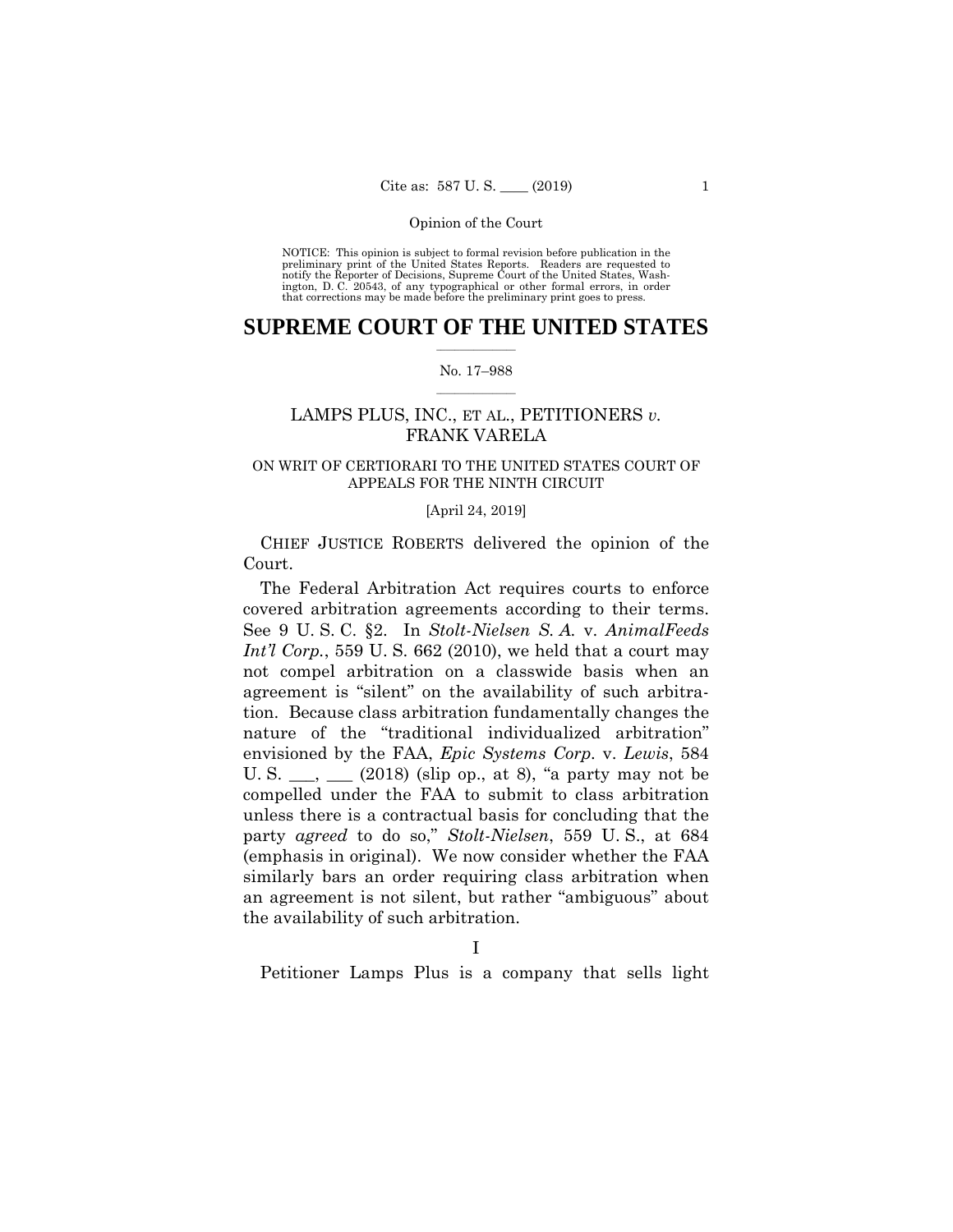fixtures and related products. In 2016, a hacker impersonating a company official tricked a Lamps Plus employee into disclosing the tax information of approximately 1,300 other employees. Soon after, a fraudulent federal income tax return was filed in the name of Frank Varela, a Lamps Plus employee and respondent here.

Like most Lamps Plus employees, Varela had signed an arbitration agreement when he started work at the company. But after the data breach, he sued Lamps Plus in Federal District Court in California, bringing state and federal claims on behalf of a putative class of employees whose tax information had been compromised. Lamps Plus moved to compel arbitration on an individual rather than classwide basis, and to dismiss the lawsuit. In a single order, the District Court granted the motion to compel arbitration and dismissed Varela's claims without prejudice. But the court rejected Lamps Plus's request for individual arbitration, instead authorizing arbitration on a classwide basis. Lamps Plus appealed the order, arguing that the court erred by compelling class arbitration.

The Ninth Circuit affirmed. 701 Fed. Appx. 670 (2017). The court acknowledged that *Stolt-Nielsen* prohibits forcing a party "to submit to class arbitration unless there is a contractual basis for concluding that the party *agreed* to do so" and that Varela's agreement "include[d] no express mention of class proceedings." 701 Fed. Appx., at 672. But that did not end the inquiry, the court reasoned, because the fact that the agreement "does not expressly refer to class arbitration is not the 'silence' contemplated in *Stolt-Nielsen*." *Ibid.* In *Stolt-Nielsen*, the parties had *stipulated* that their agreement was silent about class arbitration. Because there was no such stipulation here, the court concluded that *Stolt-Nielsen* was not controlling.

The Ninth Circuit then determined that the agreement was ambiguous on the issue of class arbitration. On the one hand, as Lamps Plus argued, certain phrases in the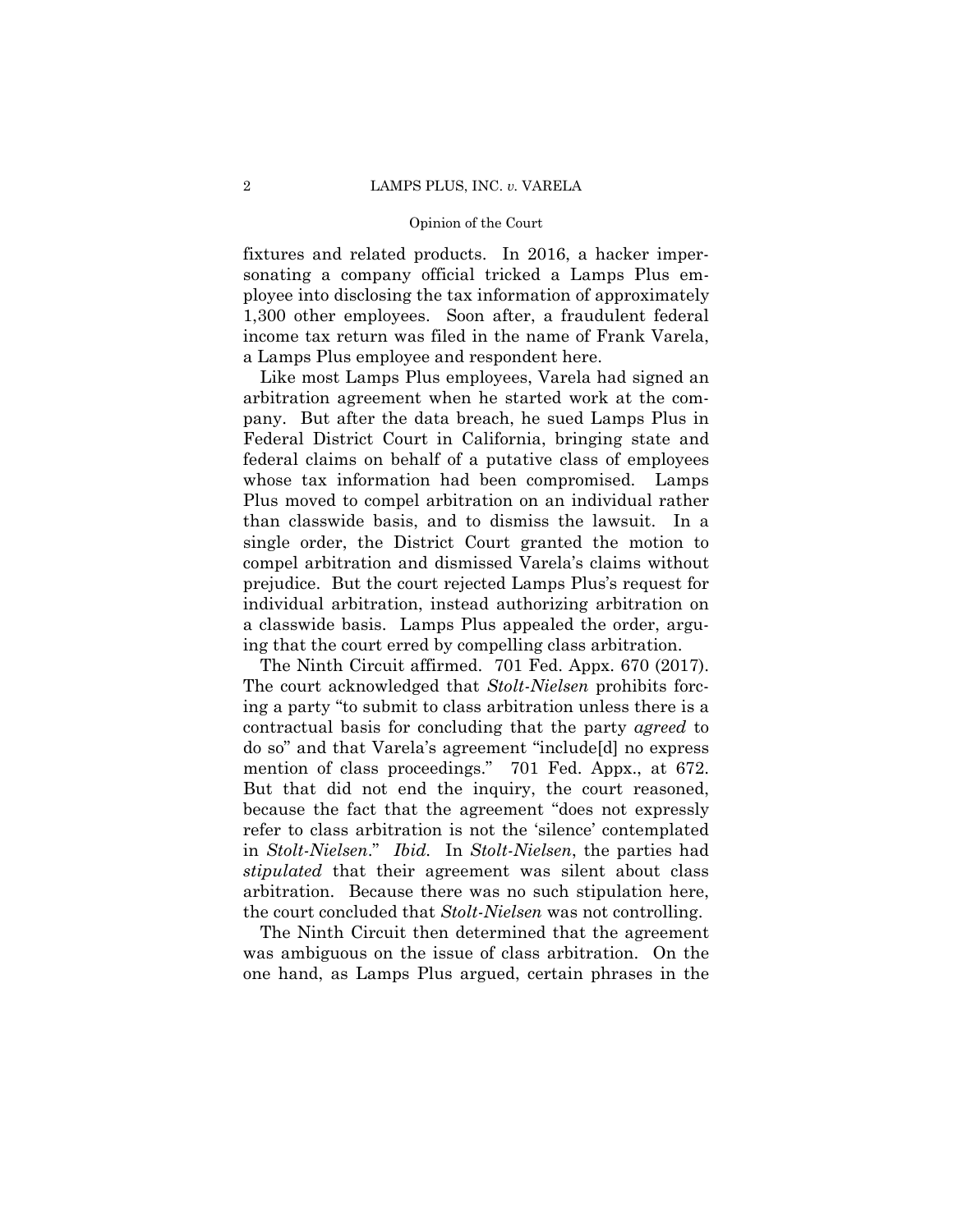agreement seemed to contemplate "purely binary claims." *Ibid.* At the same time, as Varela asserted, other phrases were capacious enough to include class arbitration, such as one stating that "arbitration shall be in lieu of any and all lawsuits or other civil legal proceedings relating to my employment." *Ibid.* The Ninth Circuit followed California law to construe the ambiguity against the drafter, a rule that "applies with peculiar force in the case of a contract of adhesion" such as this. *Ibid.* (quoting *Sandquist* v. *Lebo Auto., Inc.*, 1 Cal. 5th 233, 248, 376 P. 3d 506, 514 (2016)). Because Lamps Plus had drafted the agreement, the court adopted Varela's interpretation authorizing class arbitration. Judge Fernandez dissented. In his view, the agreement was not ambiguous, and the majority's holding was a "palpable evasion of *Stolt-Nielsen*." 701 Fed. Appx., at 673.

Lamps Plus petitioned for a writ of certiorari, arguing that the Ninth Circuit's decision contravened *Stolt-Nielsen*  and created a conflict among the Courts of Appeals. In opposition, Varela not only disputed those contentions but also argued for the first time that the Ninth Circuit lacked jurisdiction over the appeal, and that this Court therefore lacked jurisdiction in turn. We granted certiorari. 584  $U.S.$  (2018).

## II

We begin with jurisdiction. Section 16 of the FAA governs appellate review of arbitration orders. 9 U. S. C. §16. Varela contends that the Ninth Circuit lacked statutory jurisdiction because section 16 permits appeal from orders *denying* motions to compel arbitration, §16(a)(1)(B), but not orders *granting* such motions, §16(b)(2). Brief for Respondent 9–12; see also *post*, at 3 (BREYER, J., dissenting). This argument is beside the point, however, because Lamps Plus relies for jurisdiction on a different provision of section 16, section 16(a)(3).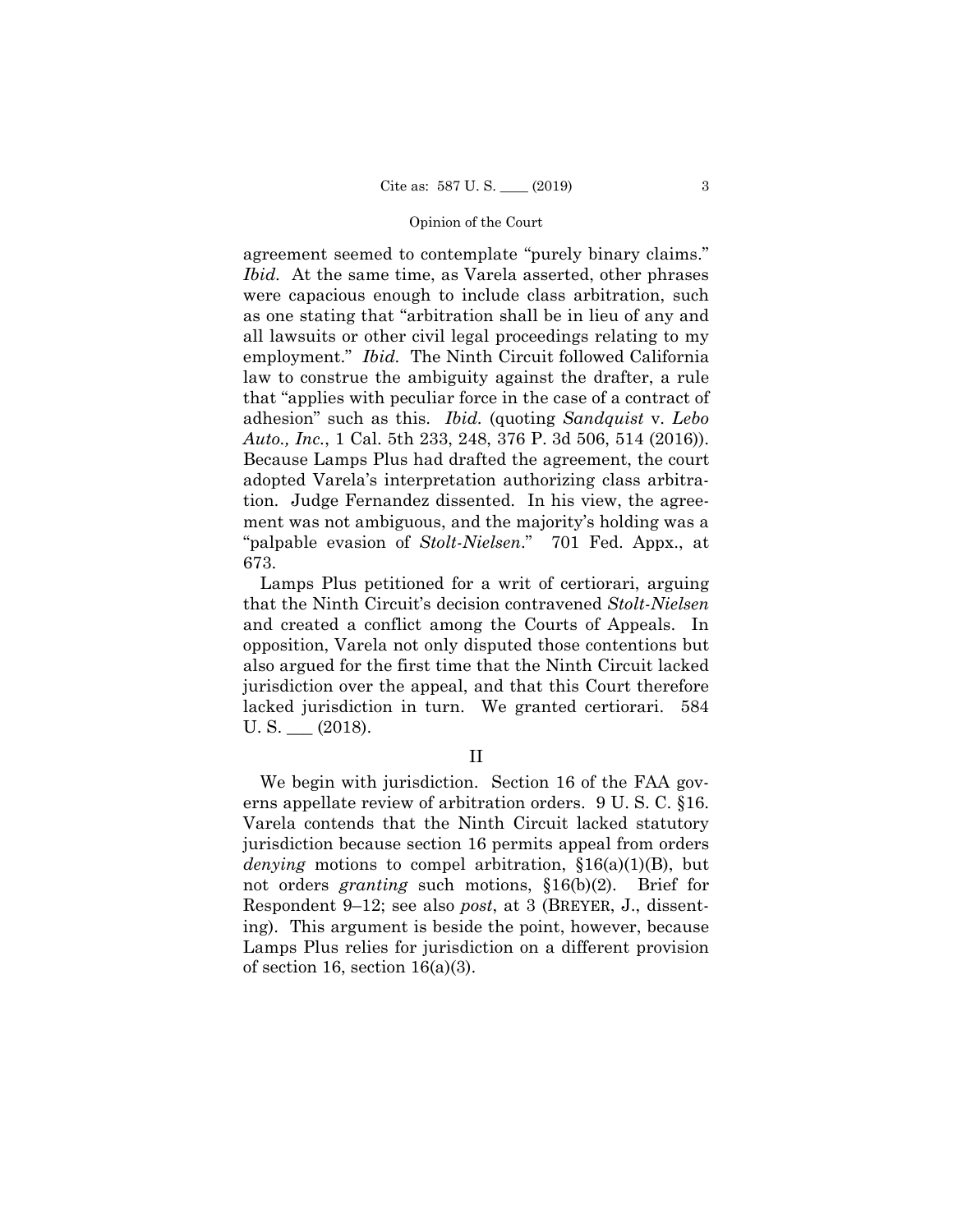Section 16(a)(3) provides that an appeal may be taken from "a final decision with respect to an arbitration that is subject to this title." We construed that provision in *Green Tree Financial Corp.-Ala.* v. *Randolph*, 531 U. S. 79 (2000), a case where, as here, the District Court had issued an order both compelling arbitration and dismissing the underlying claims. We held that such an order directing "the parties to proceed to arbitration, and dismiss[ing] all the claims before [the court],  $\dots$  is 'final' within the meaning of §16(a)(3), and therefore appealable." *Id.*, at 89.1

Varela attempts to distinguish *Randolph* on the ground that the appeal here was taken by the party who sought an order to dismiss the claim and compel arbitration, Lamps Plus. He claims the company "lacked standing to appeal the dismissal," because the District Court's order "provided precisely the relief Lamps Plus sought." Brief for Respondent 13, 15.

<sup>&</sup>lt;sup>1</sup>JUSTICE BREYER repeatedly refers to the order in this case as "interlocutory," *post*, at 5–7 (dissenting opinion), but—as the language quoted above makes clear—*Randolph* expressly held that such an order is "final" under the FAA. JUSTICE BREYER also claims that *Randolph* "explicitly reserved the [jurisdictional] question that we face now," *post*, at 7, but *Randolph* reserved a different question. In that case, the District Court had denied a motion to stay. We noted that, if the District Court had entered a stay instead of dismissing the case, an appeal would have been barred by  $9 \text{ U.S. C. }$   $$16(b)(1)$ . That said, we expressly refrained from addressing whether the District Court *should have* granted the stay. See 531 U. S., at 87, n. 2. That is the question we reserved. JUSTICE BREYER would have us take up that question today, *post*, at 3, 7, but there is no basis for doing so. The FAA provides that a district court "shall *on application of one of the parties* stay" the case pending the arbitration. 9 U. S. C. §3 (emphasis added). Here, no party sought a stay. Thus, JUSTICE BREYER's jurisdictional analysis is premised on two events that did not happen—a District Court ruling that was never issued denying a stay request that was never made. In short, JUSTICE BREYER has written an opinion for a case other than the one before us.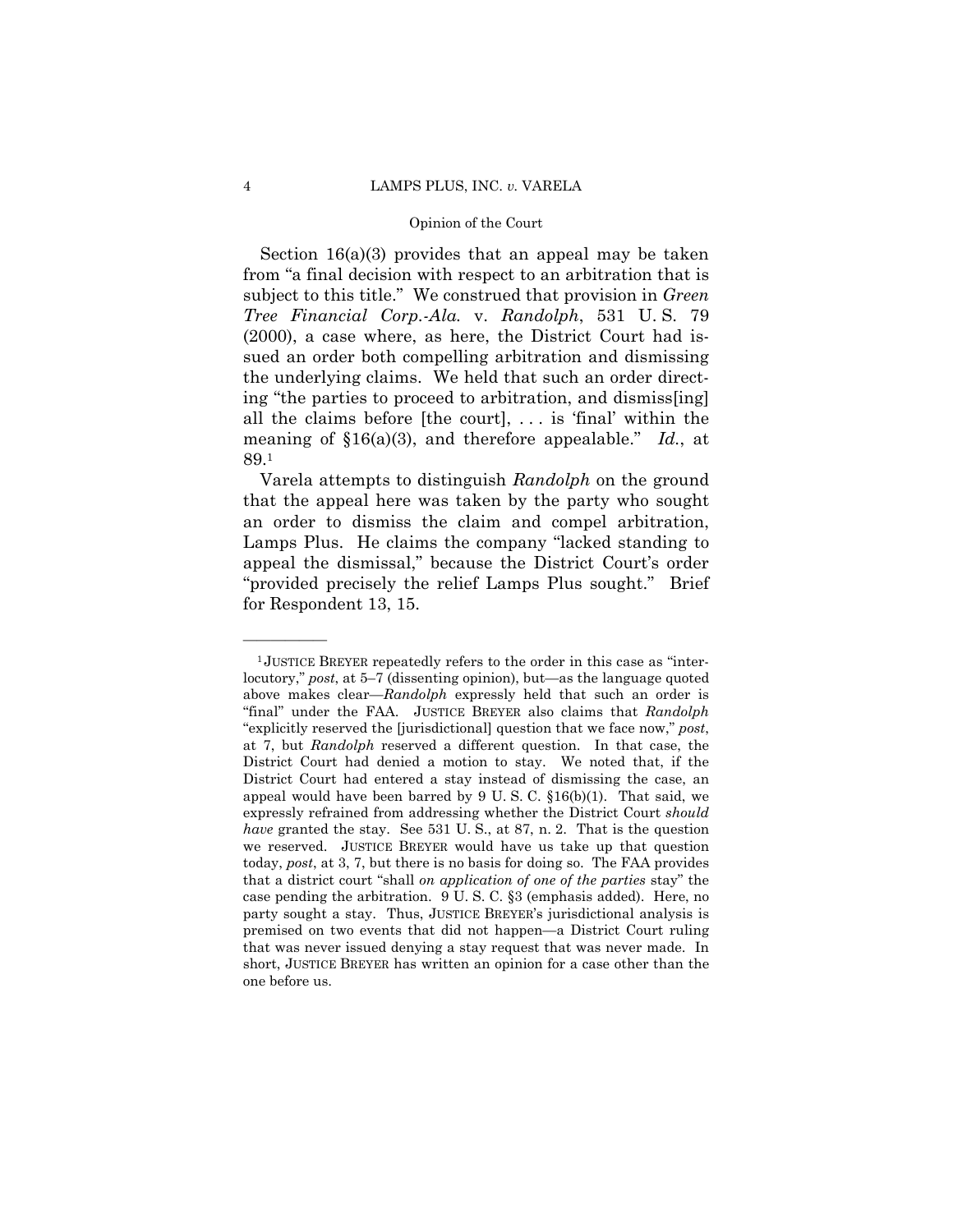sonal stake in the appeal" required by our precedent. But Lamps Plus did not secure the relief it requested. It sought an order compelling *individual* arbitration. What it got was an order rejecting that relief and instead compelling arbitration on a classwide basis. We have explained—and will elaborate further below—that shifting from individual to class arbitration is a "fundamental" change, *Stolt-Nielsen*, 559 U. S., at 686, that "sacrifices the principal advantage of arbitration" and "greatly increases risks to defendants," *AT&T Mobility LLC* v. *Concepcion*, 563 U. S. 333, 348, 350 (2011). Lamps Plus's interest in avoiding those consequences gives it the "necessary per-*Camreta* v. *Greene*, 563 U. S. 692, 702 (2011).2

### III

The Ninth Circuit applied California contract law to conclude that the parties' agreement was ambiguous on the availability of class arbitration. In California, an agreement is ambiguous "when it is capable of two or more constructions, both of which are reasonable." 701 Fed. Appx., at 672 (quoting *Powerine Oil Co.* v. *Superior Ct.*, 37 Cal. 4th 377, 390, 118 P. 3d 589, 598 (2005)). Following our normal practice, we defer to the Ninth Circuit's interpretation and application of state law and thus accept that the agreement should be regarded as ambiguous. See, *e.g.*, *Expressions Hair Design* v. *Schneiderman*, 581 U. S.  $\frac{1}{2}$ ,  $\frac{1}{2}$  (2017) (slip op., at 7).<sup>3</sup>

<sup>2</sup>And contrary to Varela's contention, Brief for Respondent 14–15, and JUSTICE BREYER's dissent, *post*, at 6–7, this is hardly a case like *Microsoft Corp*. v. *Baker*, 582 U. S. \_\_\_ (2017). There, we held that plaintiffs cannot generate a final appealable order by *voluntarily*  dismissing their claim. Here, Lamps Plus was the defendant, and the District Court compelled class arbitration over the company's vigorous

opposition. 3 JUSTICE KAGAN offers her own interpretation of the contract, concludes that it unambiguously authorizes class arbitration, *post*, at 2–4, and criticizes us for "disregard[ing] the actual contract the parties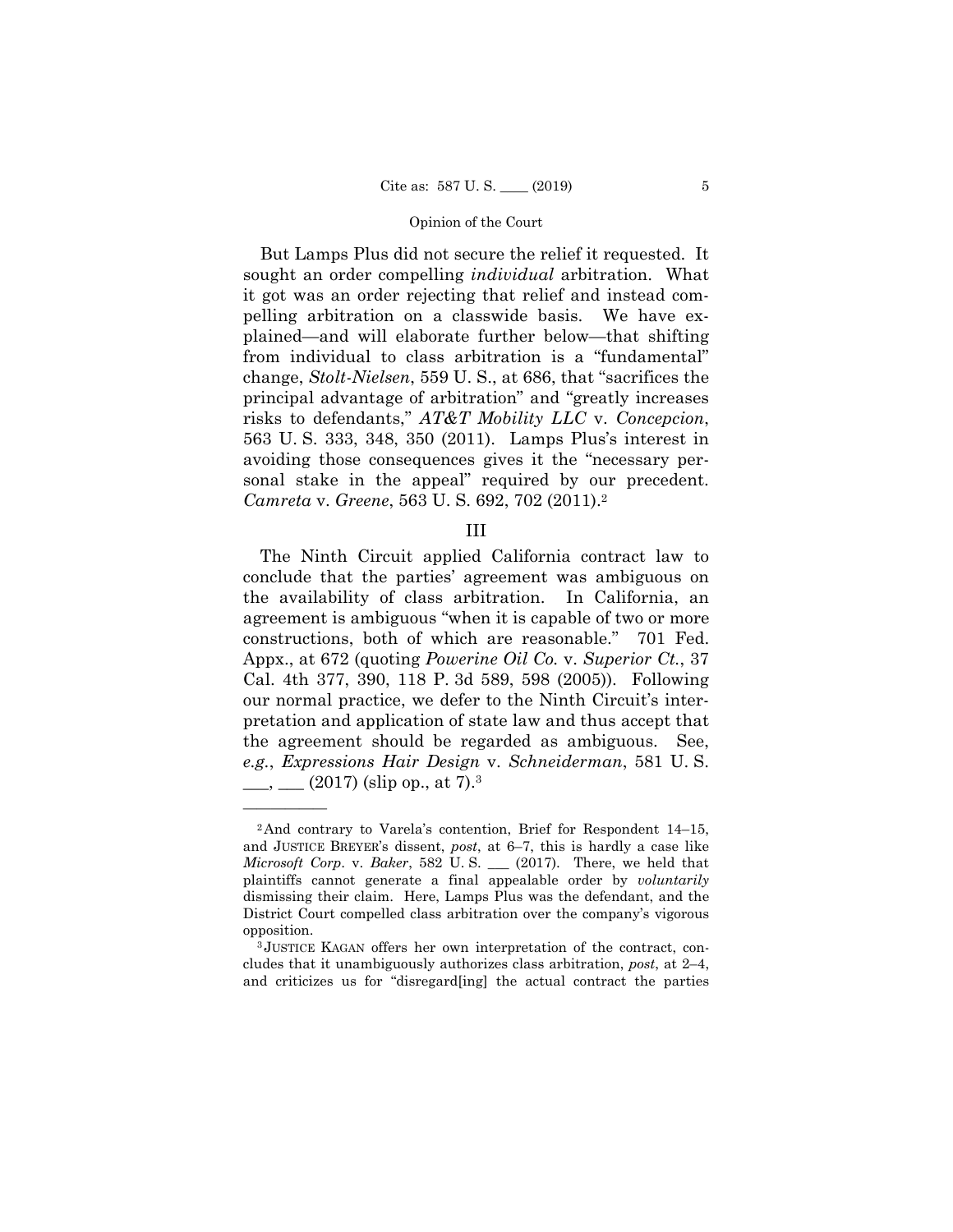#### 6 LAMPS PLUS, INC. *v.* VARELA

#### Opinion of the Court

We therefore face the question whether, consistent with the FAA, an ambiguous agreement can provide the necessary "contractual basis" for compelling class arbitration. *Stolt-Nielsen*, 559 U. S., at 684. We hold that it cannot—a conclusion that follows directly from our decision in *Stolt-Nielsen*. Class arbitration is not only markedly different from the "traditional individualized arbitration" contemplated by the FAA, it also undermines the most important benefits of that familiar form of arbitration. *Epic Systems*, 584 U. S., at \_\_\_ (slip op., at 8); see *Stolt-Nielsen*, 559 U. S., at 686–687. The statute therefore requires more than ambiguity to ensure that the parties actually agreed to arbitrate on a classwide basis.

A

 *Italian Colors Restaurant*, 570 U. S. 228, 233 (2013)). The FAA requires courts to "enforce arbitration agreements according to their terms." *Epic Systems*, 584 U. S.*,*  at \_\_\_ (slip op., at 5) (quoting *American Express Co.* v. Although courts may ordinarily accomplish that end by relying on state contract principles, *First Options of Chicago, Inc.* v. *Kaplan*, 514 U. S. 938, 944 (1995), state law is preempted to the extent it "stands as an obstacle to the accomplishment and execution of the full purposes and objectives" of the FAA, *Concepcion*, 563 U. S., at 352 (internal quotation marks omitted). At issue in this case is the interaction between a state contract principle for addressing ambiguity and a "rule[] of fundamental im-

 for treating the contract as . . . ambiguous. *Post,* at 2–3 (dissenting (slip op., at 7) (quoting *Pembaur* v. *Cincinnati*, 475 U. S. 469, 484 n. 13 signed," *post*, at 14. JUSTICE SOTOMAYOR, on the other hand, concludes that the contract is ambiguous about class arbitration but criticizes us opinion). Again, we simply follow this Court's ordinary approach, which "accord[s] great deference" to the courts of appeals in their interpretation of state law. *Expressions Hair Design*, 581 U. S., at \_\_\_, (1986) (collecting cases)).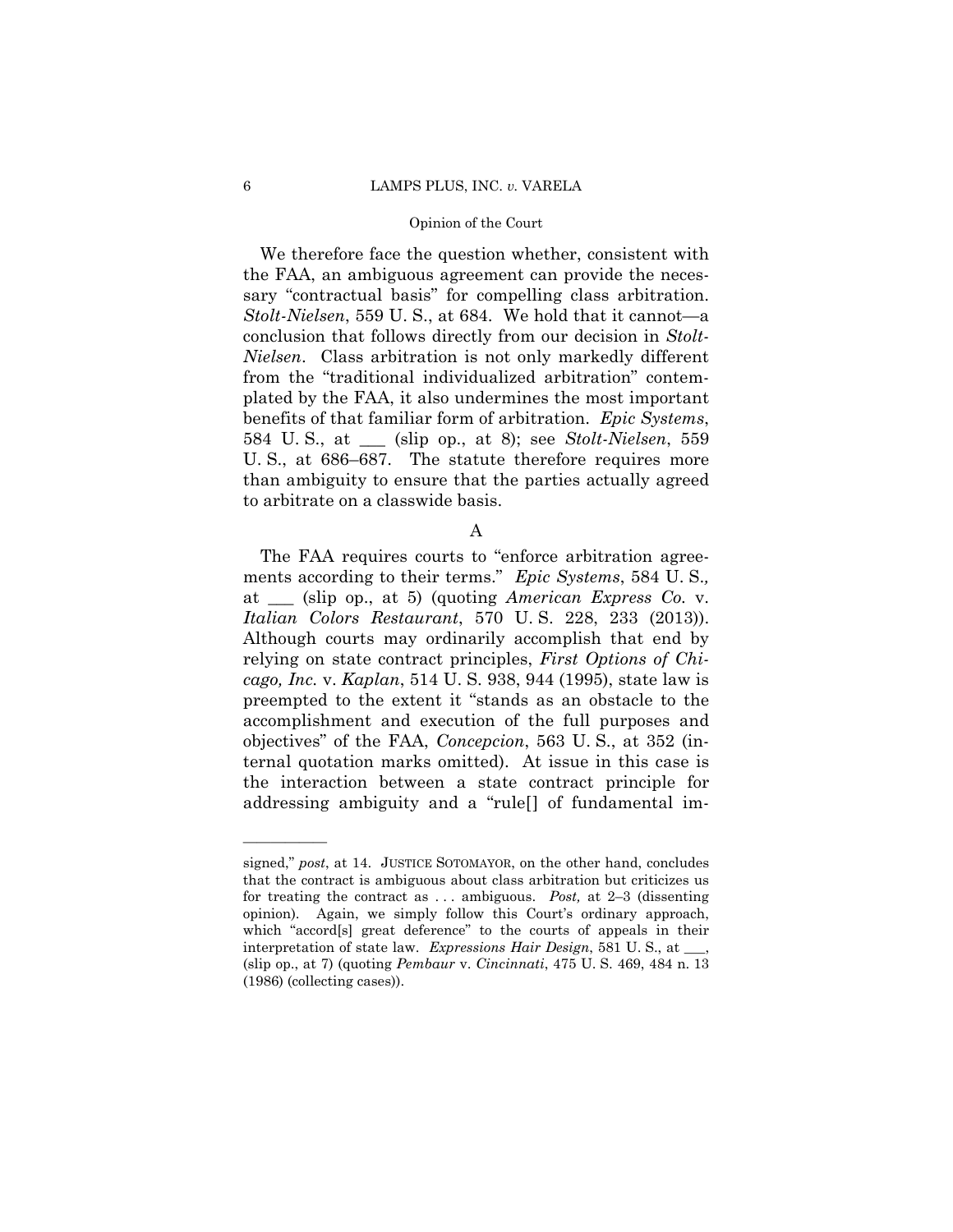portance" under the FAA, namely, that arbitration "is a matter of consent, not coercion." *Stolt-Nielsen*, 559 U. S., at 681 (internal quotation marks omitted).

"[T]he first principle that underscores all of our arbitration decisions" is that "[a]rbitration is strictly a matter of consent." *Granite Rock Co.* v. *Teamsters*, 561 U. S. 287, 299 (2010) (internal quotation marks omitted). We have emphasized that "foundational FAA principle" many times. *Stolt-Nielsen*, 559 U. S., at 684; see also, *e.g.*, *Howsam* v. *Dean Witter Reynolds, Inc.*, 537 U. S. 79, 83 (2002); *First Options*, 514 U. S., at 943; *Mastrobuono* v. *Shearson Lehman Hutton, Inc.*, 514 U. S. 52, 57 (1995); *Volt Information Sciences, Inc.* v. *Board of Trustees of Leland Stanford Junior Univ.*, 489 U. S. 468, 479 (1989); *Mitsubishi Motors Corp.* v. *Soler Chrysler-Plymouth, Inc.*, 473 U. S. 614, 626 (1985).

Consent is essential under the FAA because arbitrators wield only the authority they are given. That is, they derive their "powers from the parties' agreement to forgo the legal process and submit their disputes to private dispute resolution." *Stolt-Nielsen*, 559 U. S., at 682. Parties may generally shape such agreements to their liking by specifying with whom they will arbitrate, the issues subject to arbitration, the rules by which they will arbitrate, and the arbitrators who will resolve their disputes. *Id.*, at 683–684. Whatever they settle on, the task for courts and arbitrators at bottom remains the same: "to give effect to the intent of the parties." *Id.*, at 684.

In carrying out that responsibility, it is important to recognize the "fundamental" difference between class arbitration and the individualized form of arbitration envisioned by the FAA. *Epic Systems*, 584 U.S., at \_\_\_\_ (slip op., at 8); see also *Concepcion*, 563 U. S., at 349, 351; *Stolt-Nielsen*, 559 U. S., at 686–687. In individual arbitration, "parties forgo the procedural rigor and appellate review of the courts in order to realize the benefits of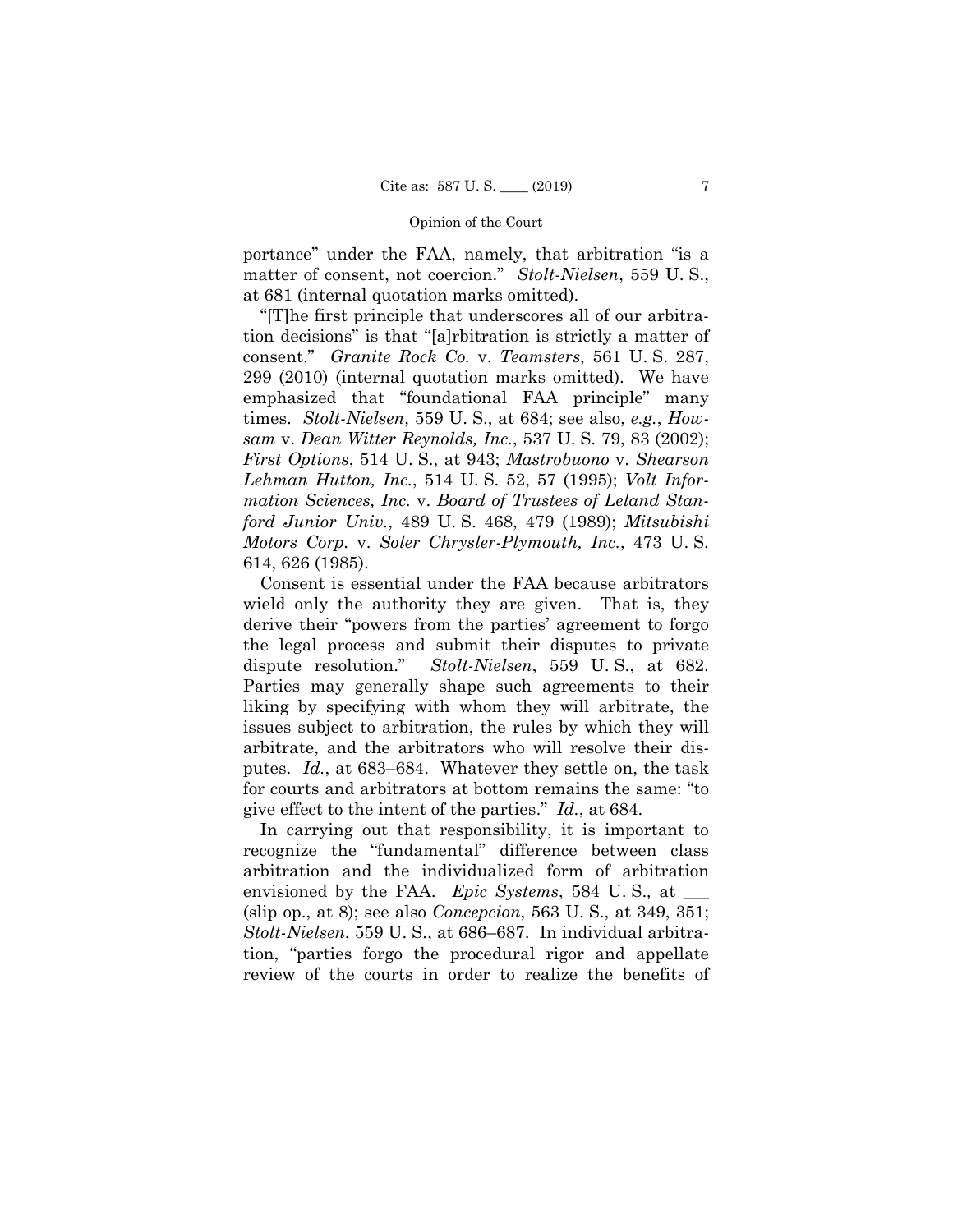private dispute resolution: lower costs, greater efficiency and speed, and the ability to choose expert adjudicators to resolve specialized disputes." *Id.*, at 685. Class arbitration lacks those benefits. It "sacrifices the principal advantage of arbitration—its informality—and makes the process slower, more costly, and more likely to generate procedural morass than final judgment." *Concepcion*, 563 U. S., at 348. Indeed, we recognized just last Term that with class arbitration "the virtues Congress originally saw in arbitration, its speed and simplicity and inexpensiveness, would be shorn away and arbitration would wind up looking like the litigation it was meant to displace." *Epic Systems*, 584 U. S.*,* at \_\_\_ (slip op., at 8). Class arbitration not only "introduce[s] new risks and costs for both sides," *ibid.*, it also raises serious due process concerns by adjudicating the rights of absent members of the plaintiff class again, with only limited judicial review. See *Concepcion*, 563 U. S., 349; see also *Stolt-Nielsen*, 559 U. S., at 686 (citing *Ortiz* v. *Fibreboard Corp.*, 527 U. S. 815, 846 (1999)).

 party *agreed* to do so." *Id.*, at 684. Silence is not enough; Because of these "crucial differences" between individual and class arbitration, *Stolt-Nielsen* explained that there is "reason to doubt the parties' mutual consent to resolve disputes through classwide arbitration." 559 U. S., at 687, 685–686. And for that reason, we held that courts may not infer consent to participate in class arbitration absent an affirmative "contractual basis for concluding that the the "FAA requires more." *Id.*, at 687.

Our reasoning in *Stolt-Nielsen* controls the question we face today. Like silence, ambiguity does not provide a sufficient basis to conclude that parties to an arbitration agreement agreed to "sacrifice[] the principal advantage of arbitration." *Concepcion*, 563 U. S., at 348.

This conclusion aligns with our refusal to infer consent when it comes to other fundamental arbitration questions.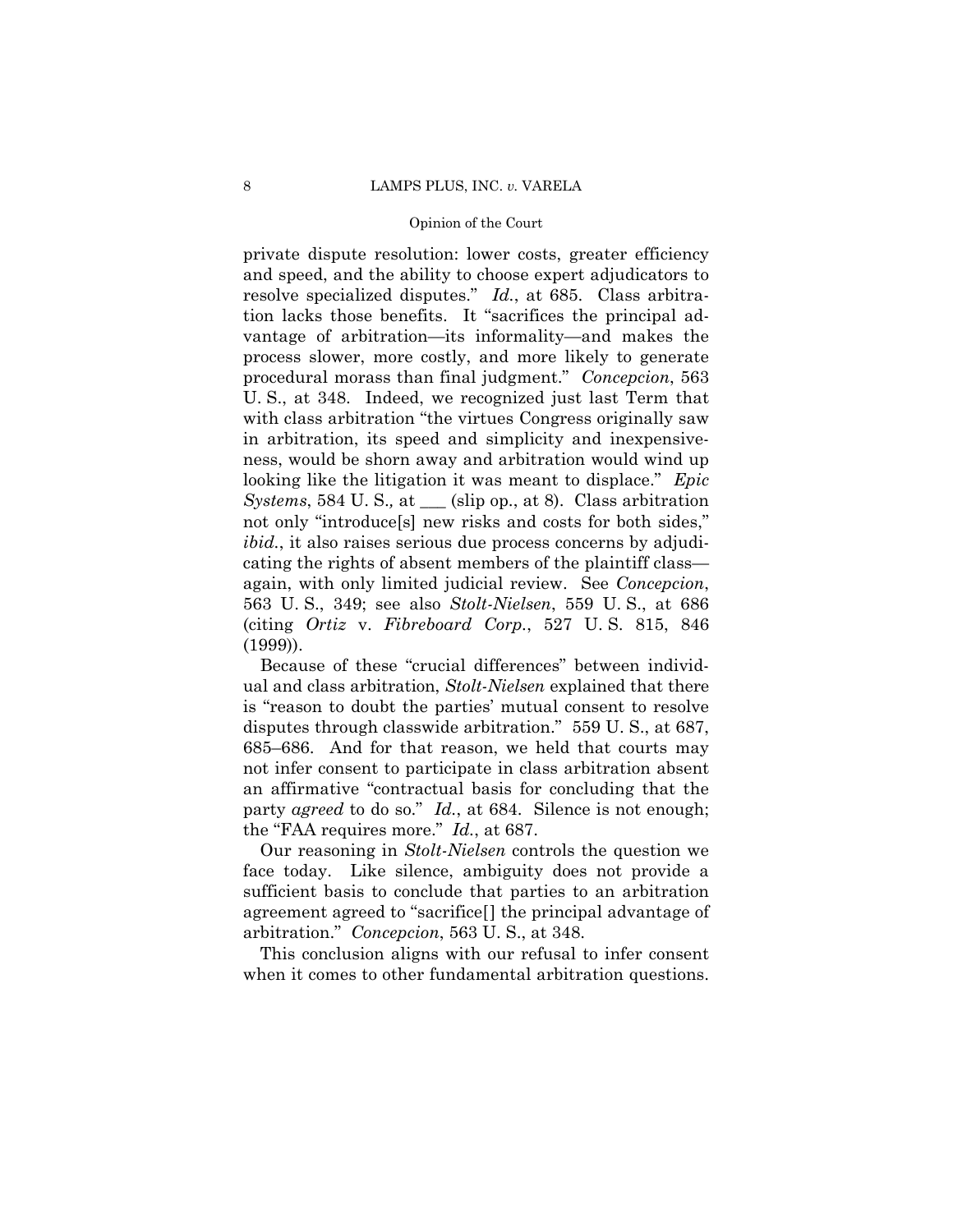For example, we presume that parties have *not* authorized arbitrators to resolve certain "gateway" questions, such as "whether the parties have a valid arbitration agreement at all or whether a concededly binding arbitration clause applies to a certain type of controversy." *Green Tree Financial Corp.* v. *Bazzle*, 539 U. S. 444, 452 (2003) (plurality opinion). Although parties are free to authorize arbitrators to resolve such questions, we will not conclude that they have done so based on "silence *or* ambiguity" in their agreement, because "doing so might too often force unwilling parties to arbitrate a matter they reasonably would have thought a judge, not an arbitrator, would decide." *First Options*, 514 U. S., at 945 (emphasis added); see also *Howsam*, 537 U. S., at 83–84. We relied on that same reasoning in *Stolt-Nielsen*, 559 U. S., at 686–687, and it applies with equal force here. Neither silence nor ambiguity provides a sufficient basis for concluding that parties to an arbitration agreement agreed to undermine the central benefits of arbitration itself.4

# B

The Ninth Circuit reached a contrary conclusion based on California's rule that ambiguity in a contract should be construed against the drafter, a doctrine known as *contra proferentem*. The rule applies "only as a last resort" when the meaning of a provision remains ambiguous after exhausting the ordinary methods of interpretation. 3 A. Corbin, Contracts §559, pp. 268–270 (1960). At that point, *contra proferentem* resolves the ambiguity against the drafter based on public policy factors, primarily equitable

<sup>4</sup>This Court has not decided whether the availability of class arbitration is a so-called "question of arbitrability," which includes these gateway matters. *Oxford Health Plans LLC* v. *Sutter*, 569 U. S. 564, 569, n. 2 (2013). We have no occasion to address that question here because the parties agreed that a court, not an arbitrator, should resolve the question about class arbitration.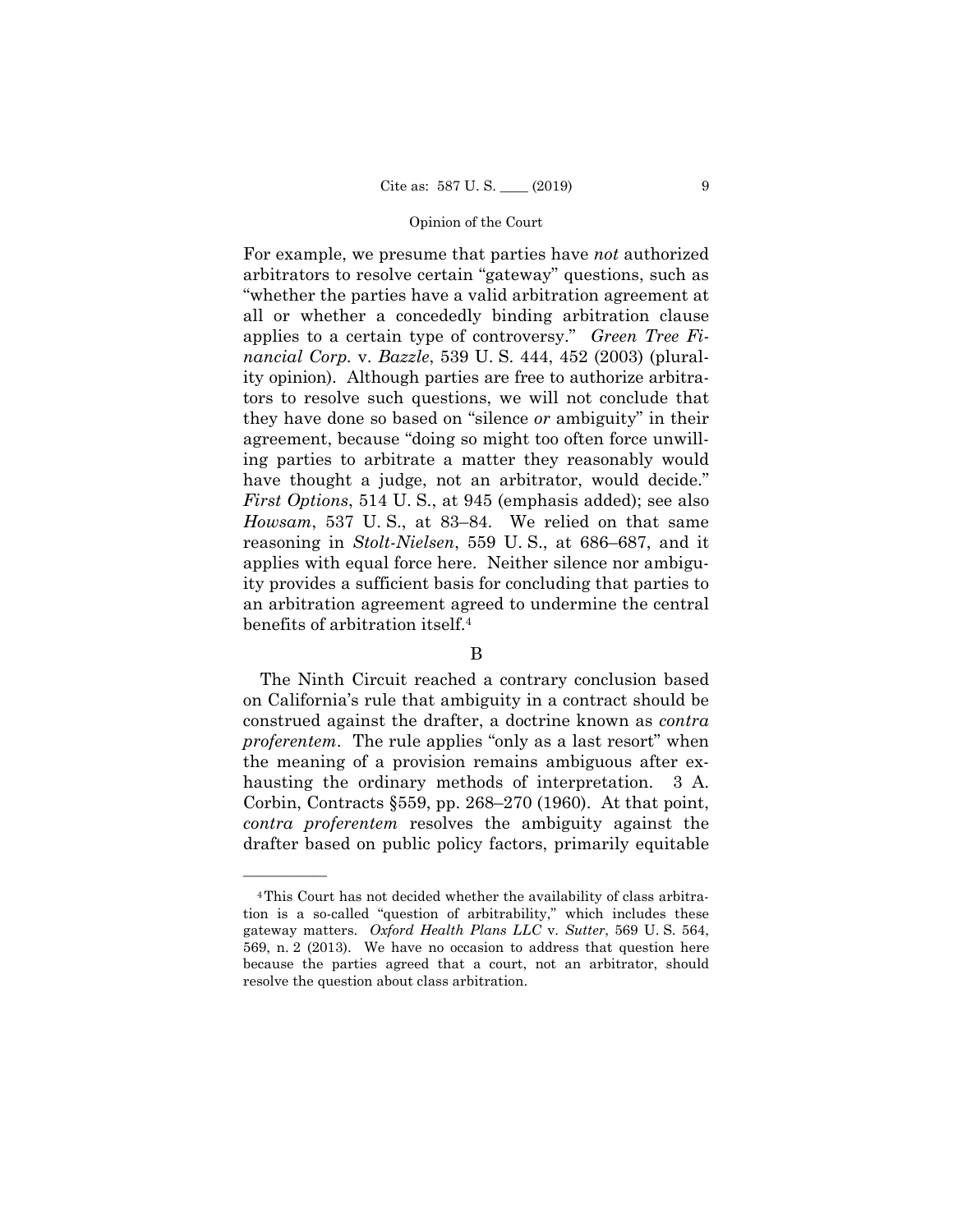who the drafter was." *DIRECTV, Inc.* v. *Imburgia*, 577 considerations about the parties' relative bargaining strength. See 2 E. Farnsworth, Contracts §7.11, pp. 300– 304 (3d ed. 2004); see also 11 R. Lord, Williston on Contracts §32:12, pp. 788–792 (4th ed. 2012) (stating that application of the rule may vary based on "the degree of sophistication of the contracting parties or the degree to which the contract was negotiated"); Restatement (Second) of Contracts §206, pp. 80–81, 105–107 (1979) (classifying *contra proferentem* under "Considerations of Fairness and the Public Interest" rather than with rules for interpreting "The Meaning of Agreements"); 3 Corbin, Contracts §559, at 270 (noting that *contra proferentem* is "chiefly a rule of public policy"). Although the rule enjoys a place in every hornbook and treatise on contracts, we noted in a recent FAA case that "the reach of the canon construing contract language against the drafter must have limits, no matter U. S.  $\_\_\_\_\_\_\_\_\$  (2015) (slip op., at 10). This case brings those limits into focus.

Unlike contract rules that help to interpret the meaning of a term, and thereby uncover the intent of the parties, *contra proferentem* is by definition triggered only after a court determines that it *cannot* discern the intent of the parties. When a contract is ambiguous, *contra proferentem* provides a default rule based on public policy considerations; "it can scarcely be said to be designed to ascertain the meanings attached by the parties." 2 Farnsworth, Contracts §7.11, at 303. Like the contract rule preferring interpretations that favor the public interest, see *id.,* at 304, *contra proferentem* seeks ends other than the intent of the parties.

 FAA." *Concepcion*, 563 U. S., at 348. We recently reiter-"[C]lass arbitration, to the extent it is manufactured by [state law] rather than consen[t], is inconsistent with the ated that courts may not rely on state contract principles to "reshape traditional individualized arbitration by man-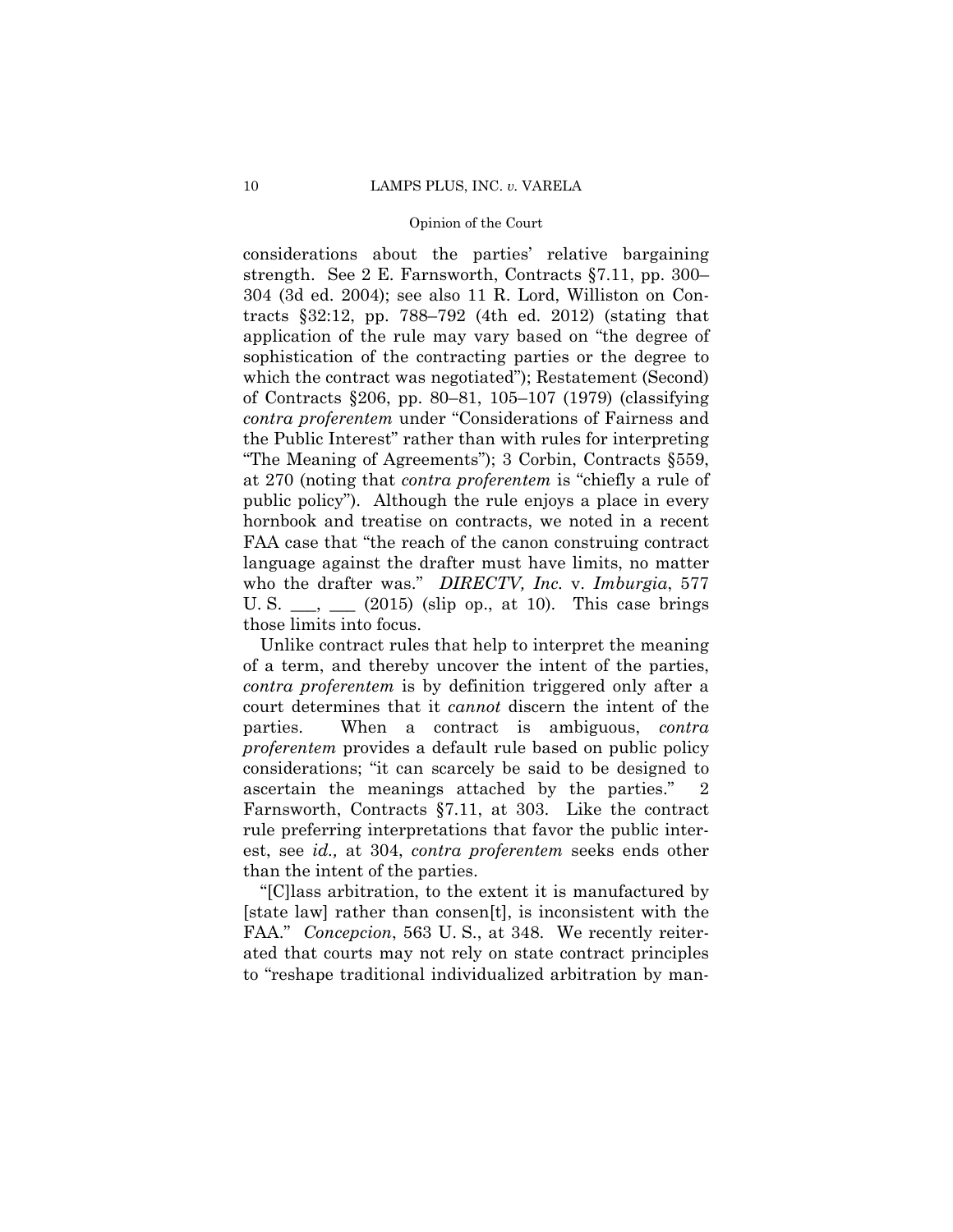dating classwide arbitration procedures without the parties' consent." *Epic Systems*, 584 U. S., at \_\_\_ (slip op., at 8). But that is precisely what the court below did, requiring class arbitration on the basis of a doctrine that "does not help to determine the meaning that the two parties gave to the words, or even the meaning that a reasonable person would have given to the language used." 3 Corbin, Contracts §559, at 269–270. Such an approach is flatly inconsistent with "the foundational FAA principle that arbitration is a matter of consent." *Stolt-Nielsen*, 559 U. S., at 684.

Varela and JUSTICE KAGAN defend application of the rule on the basis that it is nondiscriminatory. It does not conflict with the FAA, they argue, because it is a neutral rule that gives equal treatment to arbitration agreements and other contracts alike. See Brief for Respondent 18, 25–26; *post*, at 6–9 (KAGAN, J., dissenting). We have explained, however, that such an equal treatment principle cannot save from preemption general rules "that target arbitration either by name or by more subtle methods, such as by 'interfer[ing] with fundamental attributes of arbitration.'" *Epic Systems*, 584 U. S.*,* at \_\_\_ (slip op., at 7) (quoting *Concepcion*, 563 U. S., at 344).

That was the case in *Concepcion*. There, the Court considered the general contract defense of unconscionability, which had been interpreted by the state court to bar class action waivers in consumer contracts, whether in the litigation or arbitration context. See *id*., at 341–344. The general applicability of the rule did not save it from preemption under the FAA with respect to arbitration agreements, because it had the consequence of allowing any party to a consumer arbitration agreement to demand class proceedings "without the parties' consent." *Epic Systems*, 584 U. S.*,* at \_\_\_ (slip op., at 8) (describing the "essential insight" of *Concepcion*). That, for the reasons we have explained, "interferes with fundamental attrib-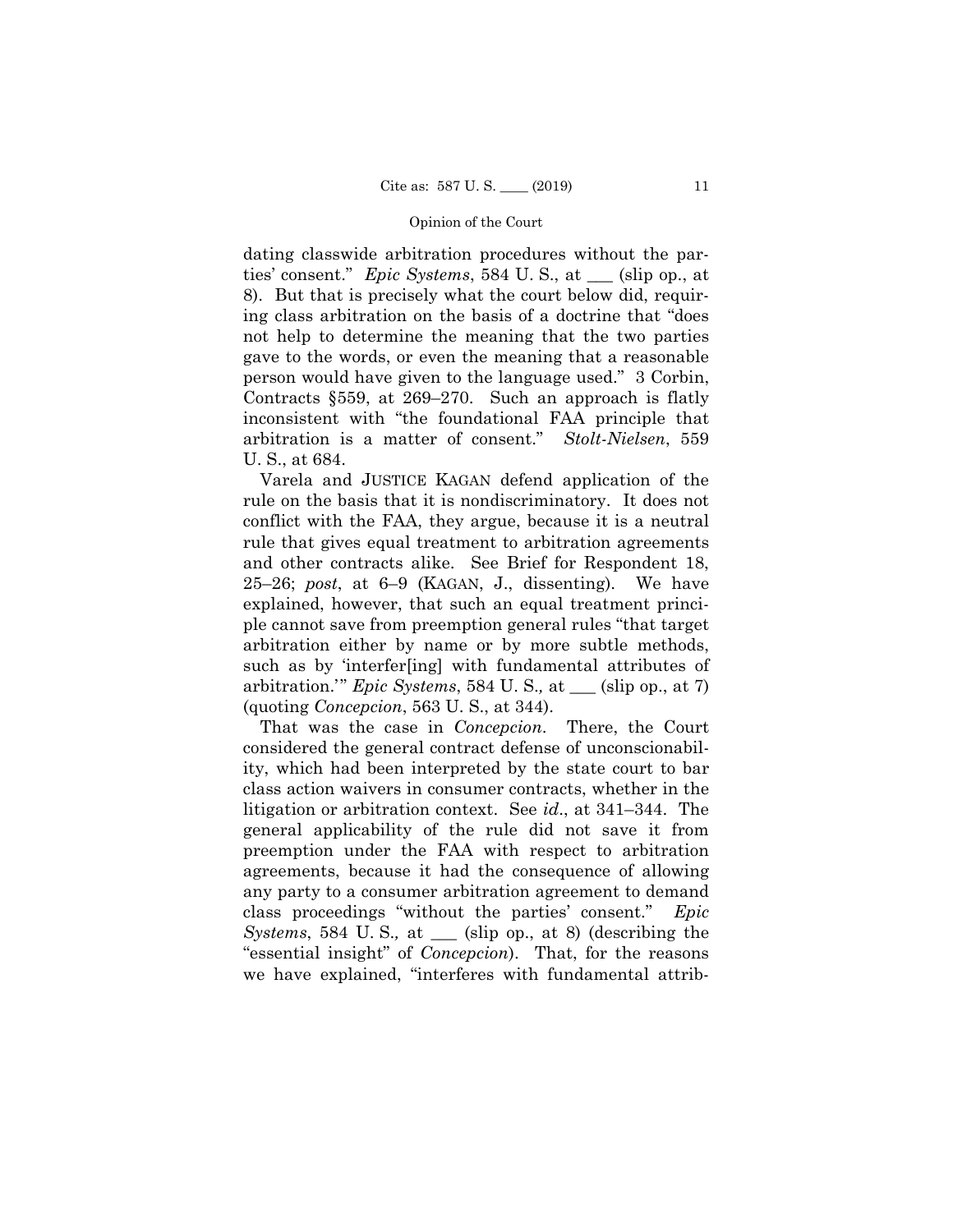utes of arbitration and thus creates a scheme inconsistent with the FAA." *Concepcion*, 563 U. S., at 344; see *Epic Systems*, 584 U. S., at \_\_\_<sup>\_</sup>\_\_\_ (slip op., at 8–9). The same reasoning applies here: The general *contra proferentem*  rule cannot be applied to impose class arbitration in the absence of the parties' consent.5

Our opinion today is far from the watershed JUSTICE KAGAN claims it to be. Rather, it is consistent with a long line of cases holding that the FAA provides the default rule for resolving certain ambiguities in arbitration agreements. For example, we have repeatedly held that ambiguities about the scope of an arbitration agreement must be resolved in favor of arbitration. See, *e.g., Mitsubishi Motors Corp.*, 473 U. S., at 626; *Moses H. Cone Memorial Hospital* v. *Mercury Constr. Corp.*, 460 U. S. 1, 24–25 (1983). In those cases, we did not seek to resolve the ambiguity by asking who drafted the agreement. Instead, we held that the FAA itself provided the rule. As in those cases, the FAA provides the default rule for resolving ambiguity here.

\* \* \*

Courts may not infer from an ambiguous agreement that parties have consented to arbitrate on a classwide basis. The doctrine of *contra proferentem* cannot substi-

<sup>5</sup>Varela and JUSTICE KAGAN contend that our use of *contra proferentem* in *Mastrobuono* v. *Shearson Lehman Hutton, Inc.*, 514 U. S. 52, 57 (1995), establishes that the rule is not preempted by the FAA. Brief for Respondent 33–35; *post,* at 8 (dissenting opinion). In *Mastrobuono*, however, we had no occasion to consider a conflict between the FAA and *contra proferentem* because both rules led to the same result. Our holding was primarily based on the FAA policy favoring arbitration, 514 U. S., at 62, and only after establishing that did we apply *contra proferentem*, noting that the rule was "well suited to the facts of this case," *id.*, at 63. See also *EEOC* v. *Waffle House, Inc.*, 534 U. S. 279, 293, n. 9 (2002) (explaining that *Mastrobuono*  resolved an ambiguous provision by "read[ing] the agreement to favor arbitration under the FAA rules").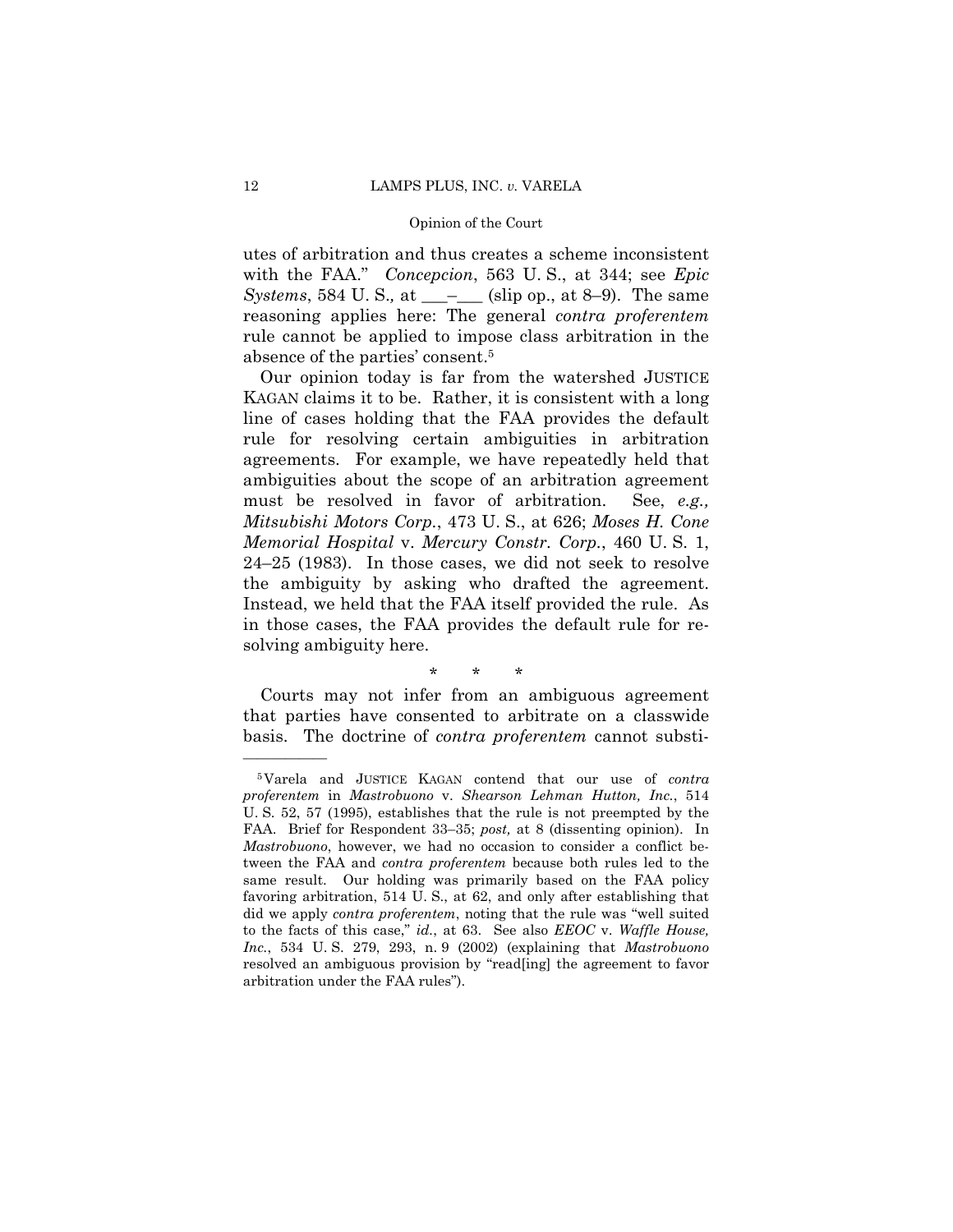tute for the requisite affirmative "contractual basis for concluding that the part[ies] *agreed* to [class arbitration]." *Stolt-Nielsen*, 559 U. S., at 684.

We reverse the judgment of the Court of Appeals for the Ninth Circuit and remand the case for further proceedings consistent with this opinion.

*It is so ordered.*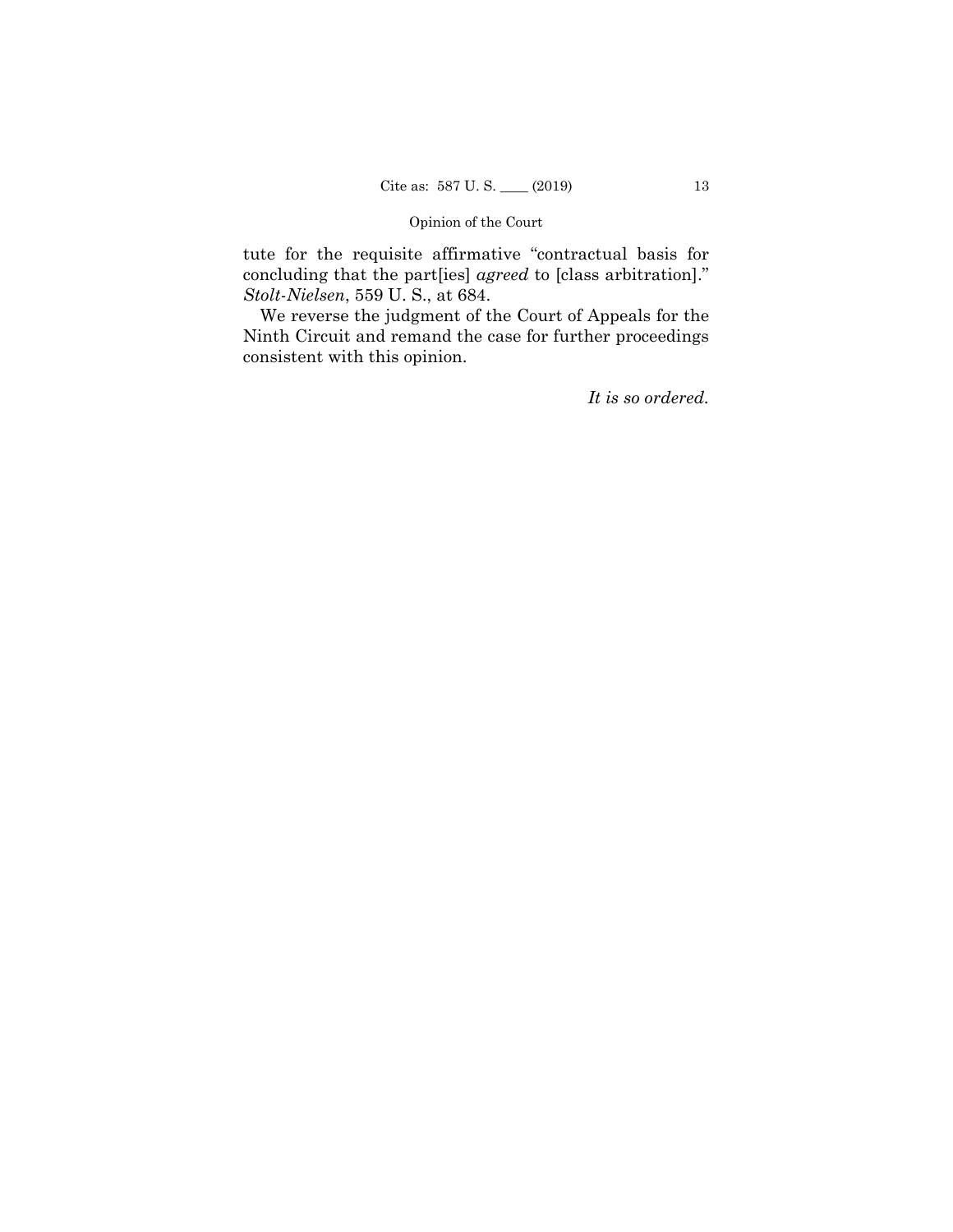THOMAS, J., concurring

## $\frac{1}{2}$  , where  $\frac{1}{2}$ **SUPREME COURT OF THE UNITED STATES**

#### $\frac{1}{2}$  ,  $\frac{1}{2}$  ,  $\frac{1}{2}$  ,  $\frac{1}{2}$  ,  $\frac{1}{2}$  ,  $\frac{1}{2}$ No. 17–988

# LAMPS PLUS, INC., ET AL., PETITIONERS *v.*  FRANK VARELA

# ON WRIT OF CERTIORARI TO THE UNITED STATES COURT OF APPEALS FOR THE NINTH CIRCUIT

[April 24, 2019]

### JUSTICE THOMAS, concurring.

——————

 630 (2009); *Perry* v. *Thomas*, 482 U. S. 483, 492, n. 9 As our precedents make clear and the Court acknowledges, the Federal Arbitration Act (FAA) requires federal courts to enforce arbitration agreements "just as they would ordinary contracts: in accordance with their terms." *Howsam* v. *Dean Witter Reynolds, Inc.*, 537 U. S. 79, 87 (2002) (THOMAS, J., concurring in judgment). Federal courts must therefore apply "background principles of state contract law" when evaluating arbitration agreements. *Arthur Andersen LLP* v. *Carlisle*, 556 U. S. 624, (1987). "In this endeavor, 'as with any other contract, the parties' intentions control.'" *Stolt-Nielsen S. A.* v. *AnimalFeeds Int'l Corp.*, 559 U. S. 662, 682 (2010) (quoting *Mitsubishi Motors Corp.* v. *Soler Chrysler-Plymouth, Inc.*, 473 U. S. 614, 626 (1985)). Thus, where an agreement is silent as to class arbitration, a court may not infer from that silence that the parties agreed to arbitrate on a class basis. 559 U. S., at 687.

Here, the arbitration agreement between Varela and Lamps Plus is silent as to class arbitration. If anything, the agreement suggests that the parties contemplated only bilateral arbitration.\* App. to Pet. for Cert. 24a (waiving

<sup>\*</sup>Two intermediate California courts have held, based on similar lan-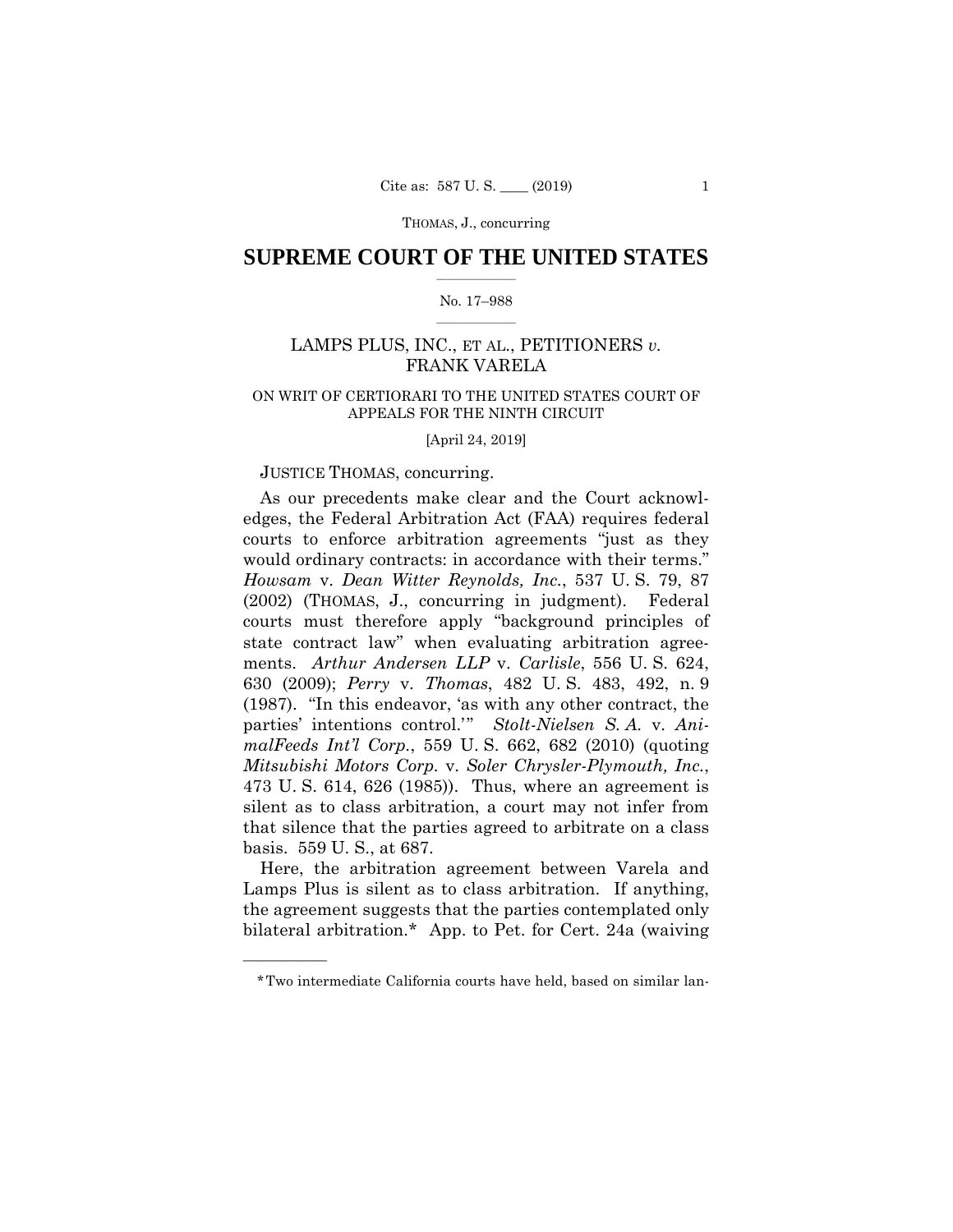#### THOMAS, J., concurring

"any right *I* may have to file a lawsuit or other civil action or proceeding relating to *my* employment with the Company" (emphasis added)); *ibid.* ("*The Company and I* mutually consent to the resolution by arbitration of all claims . . . that *I* may have against the Company" (emphasis added)); *id.*, at 24a–25a ("Specifically, *the Company and I* mutually consent to the resolution by arbitration of all claims that may hereafter arise in connection with *my* employment" (emphasis added)). This agreement provides no "contractual basis" for concluding that the parties agreed to class arbitration, *Stolt-Nielsen*, *supra*, at 684, and I would therefore reverse on that basis.

The Court instead evaluates whether California's *contra proferentem* rule, as applied here, "'stands as an obstacle to the accomplishment and execution of the full purposes and objectives' of the FAA." *Ante,* at 6 (quoting *AT&T Mobility LLC* v. *Concepcion*, 563 U. S. 333, 352 (2011)). I remain skeptical of this Court's implied pre-emption precedents, see *Wyeth* v. *Levine*, 555 U. S. 555, 582–604 (2009) (opinion concurring in judgment), but I join the opinion of the Court because it correctly applies our FAA precedents, see *Epic Systems Corp.* v. *Lewis*, 584 U. S. \_\_\_ (2018); *Concepcion*, *supra*.

guage, that an arbitration agreement did not authorize class arbitration. See *Nelsen* v. *Legacy Partners Residential*, *Inc.*, 207 Cal. App. 4th 1115, 1129–1131, 144 Cal. Rptr. 3d 198, 210–211 (2012); *Kinecta Alternative Financial Solutions*, *Inc.* v. *Superior Court of Los Angeles Cty.*, 205 Cal. App. 4th 506, 517–519, 140 Cal. Rptr. 3d 347, 356–357 (2012), disapproved of on other grounds by *Sandquist* v. *Lebo Automotive*, *Inc.*, 1 Cal. 5th 233, 376 P. 3d 506 (2016).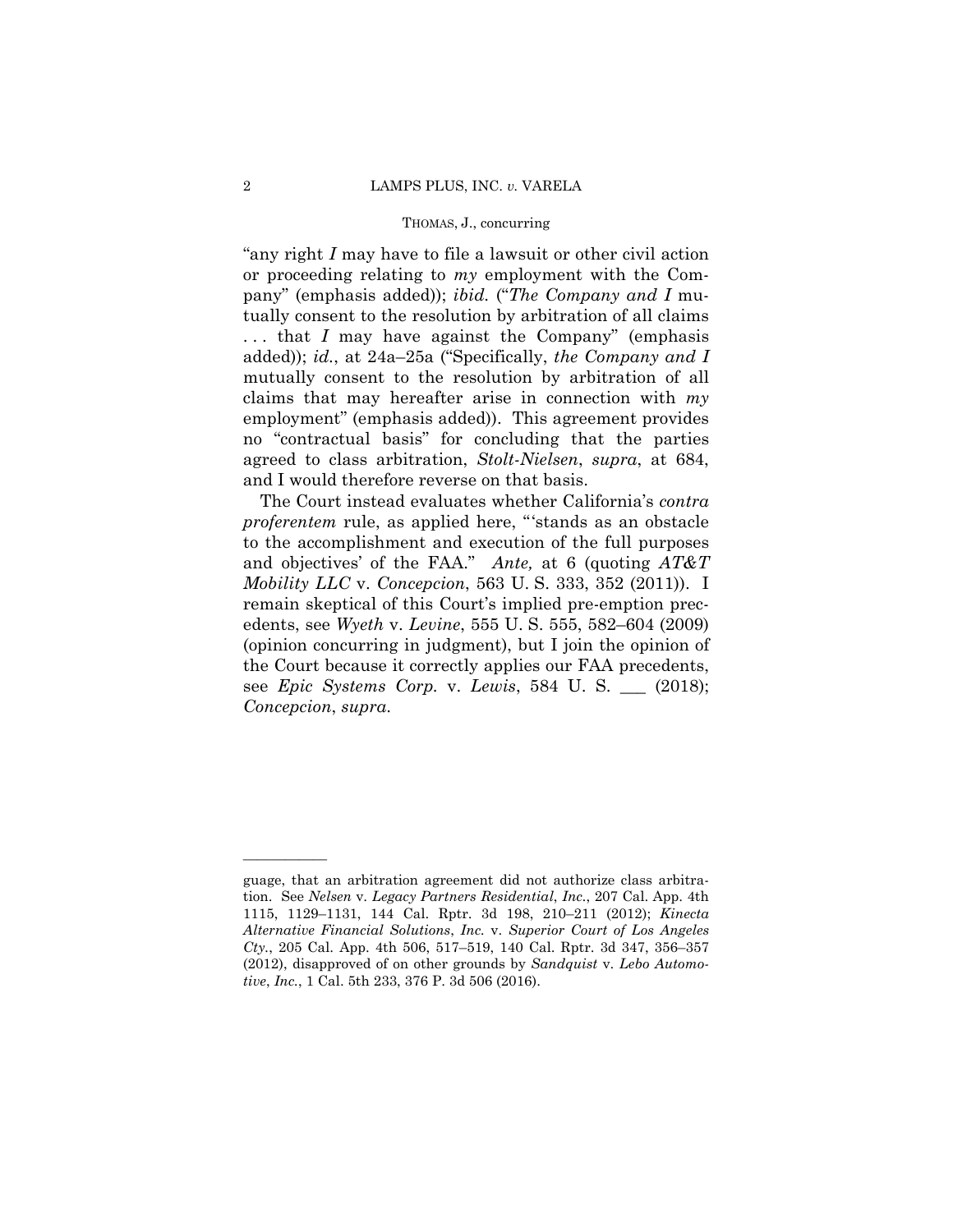## $\frac{1}{2}$  , where  $\frac{1}{2}$ **SUPREME COURT OF THE UNITED STATES**

#### $\frac{1}{2}$  ,  $\frac{1}{2}$  ,  $\frac{1}{2}$  ,  $\frac{1}{2}$  ,  $\frac{1}{2}$  ,  $\frac{1}{2}$ No. 17–988

# LAMPS PLUS, INC., ET AL., PETITIONERS *v.*  FRANK VARELA

# ON WRIT OF CERTIORARI TO THE UNITED STATES COURT OF APPEALS FOR THE NINTH CIRCUIT

[April 24, 2019]

JUSTICE GINSBURG, with whom JUSTICE BREYER and JUSTICE SOTOMAYOR join, dissenting.

Joining JUSTICE KAGAN's dissenting opinion in full, I write separately to emphasize once again how treacherously the Court has strayed from the principle that "arbitration is a matter of consent, not coercion." *Stolt-Nielsen S. A.* v. *AnimalFeeds Int'l Corp.*, 559 U. S. 662, 681 (2010) (internal quotation marks omitted).

Congress enacted the Federal Arbitration Act (FAA) in 1925 "to enable merchants of roughly equal bargaining power to enter into binding agreements to arbitrate *commercial* disputes." *Epic Systems Corp.* v. *Lewis*, 584 U. S.  $\mu$ ,  $\mu$  (2018) (GINSBURG, J., dissenting) (slip op., at 19) (emphasis in original). The Act was not designed to govern contracts "in which one of the parties characteristically has little bargaining power." *Prima Paint Corp.* v. *Flood & Conklin Mfg. Co.*, 388 U. S. 395, 403, n. 9 (1967); see *Gilmer* v. *Interstate/Johnson Lane Corp.*, 500 U. S. 20, 42 (1991) (Stevens, J., dissenting) ("I doubt that any legislator who voted for [the FAA] expected it to apply . . . to form contracts between parties of unequal bargaining power, or to the arbitration of disputes arising out of the employment relationship."); Miller, Simplified Pleading, Meaningful Days in Court, and Trials on the Merits: Reflections on the Deformation of Federal Procedure, 88 N. Y. U.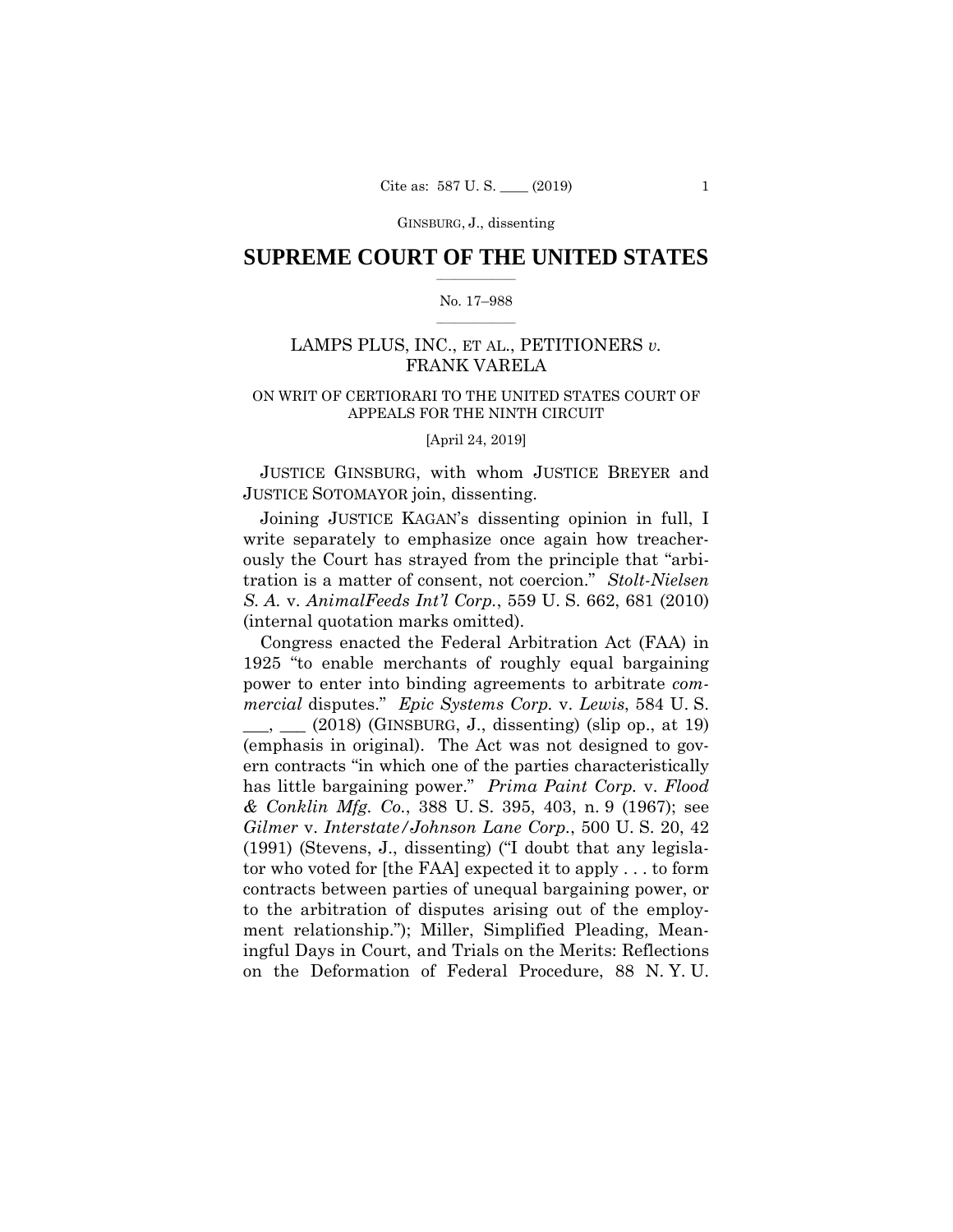L. Rev. 286, 323 (2013) (The FAA was "enacted in 1925 with the seemingly limited purpose of overcoming the then-existing 'judicial hostility' to the arbitration of contract disputes between businesses.").

The Court has relied on the FAA, not simply to overcome once-prevalent judicial resistance to enforcement of arbitration disputes between businesses. In relatively recent years, it has routinely deployed the law to deny to employees and consumers "effective relief against powerful economic entities." *DIRECTV*, *Inc.* v. *Imburgia*, 577 U. S.  $\_\_\_\_\_\_\_\_\$  (2015) (GINSBURG, J., dissenting) (slip op., at 9). Arbitration clauses, the Court has decreed, may preclude judicial remedies even when submission to arbitration is made a take-it-or-leave-it condition of employment or is imposed on a consumer given no genuine choice in the matter. See *Epic*, 584 U.S., at  $\_\_\_\_\_\$  (GINSBURG, J., dissenting) (slip op., at 21–22) (surveying "court decisions expansively interpreting" the FAA); *Circuit City Stores*, *Inc.* v. *Adams*, 532 U. S. 105, 132 (2001) (Stevens, J., dissenting) ("There is little doubt that the Court's interpretation of the [FAA] has given it a scope far beyond the expectations of the Congress that enacted it."); Miller, *supra*, at 324 (describing as "extraordinary" "judicial extension of the [FAA] to a vast array of consumer contracts . . . characterized by their adhesive nature and by the individual's complete lack of bargaining power"). Propelled by the Court's decisions, mandatory arbitration clauses in employment and consumer contracts have proliferated. See, *e.g.*, Economic Policy Institute, A. Colvin, The Growing Use of Mandatory Arbitration 2, 4‒6 (Apr. 6, 2018) (mandatory arbitration imposed by privatesector employers on nonunionized employees notably increased between 1995 and 2017), online at <https://www.epi.org/files/pdf/144131.pdf> (all Internet materials as last visited Apr. 22, 2019); Consumer Financial Protection Bureau, Arbitration Study §1.4.1 (Mar.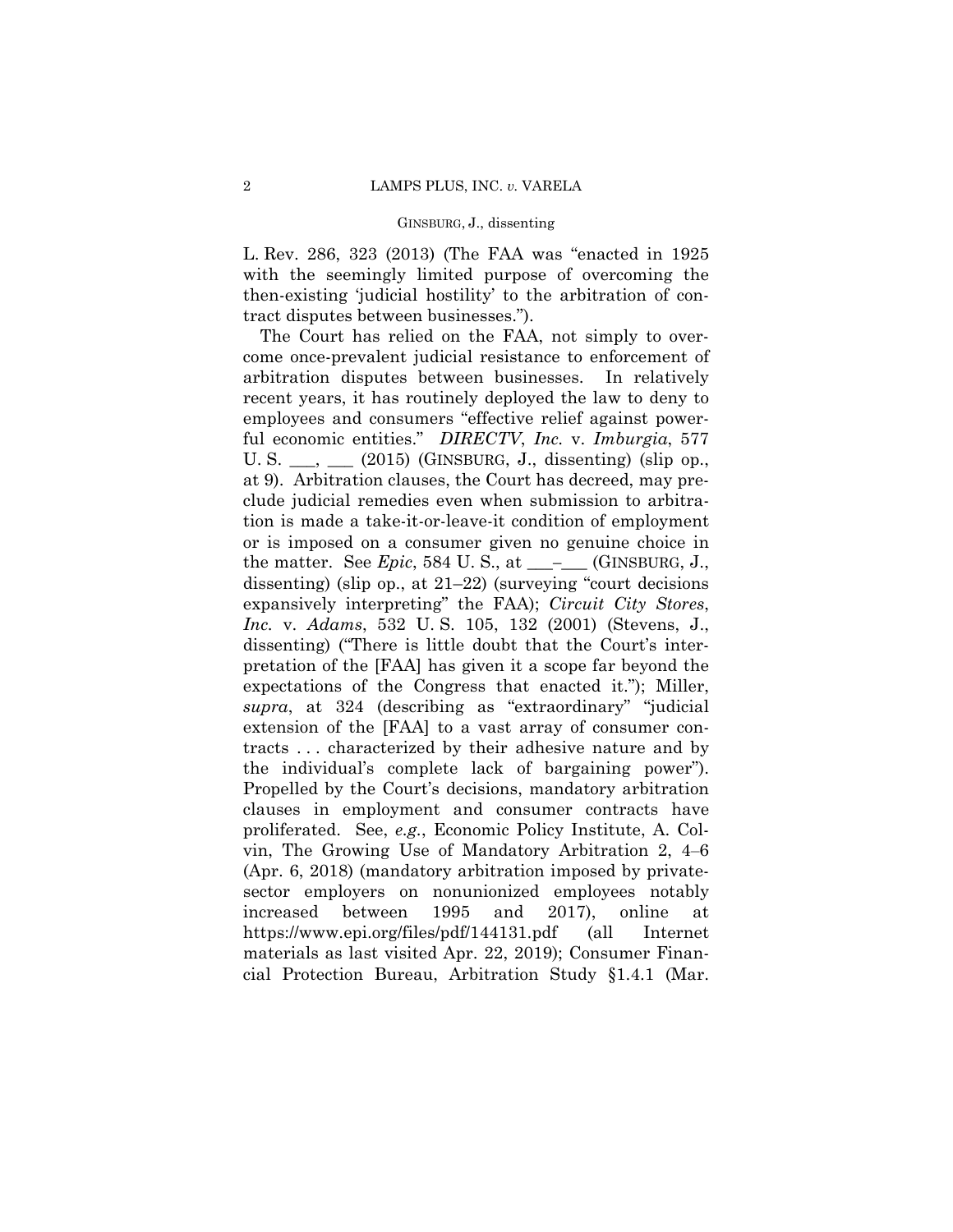2015) ("Tens of millions of consumers use consumer financial products or services that are subject to . . . arbitration clauses."), online at [https://files.consumerfinance.gov/f/](https://files.consumerfinance.gov/f) 201503\_cfpb\_arbitration-study-report-to-congress-2015.pdf.

 U. S. 333, 362 (2011) (BREYER, J., dissenting). Piling Pelion on Ossa, the Court has hobbled the capacity of employees and consumers to band together in a judicial or arbitral forum. See *Epic*, 584 U. S., at \_\_\_, n. 12 (GINSBURG, J., dissenting) (slip op., at 22, n. 12) (noting Court decisions enforcing class-action waivers imposed by the party in command, who wants no collective proceedings). The Court has pursued this course even though "neither the history nor present practice suggests that class arbitration is fundamentally incompatible with arbitration itself." *AT&T Mobility LLC* v. *Concepcion*, 563

Employees and consumers forced to arbitrate solo face severe impediments to the "vindication of their rights." *Stolt-Nielsen*, 559 U. S., at 699 (GINSBURG, J., dissenting). "Expenses entailed in mounting individual claims will often far outweigh potential recoveries." *Epic*, 584 U. S., at \_\_\_ (GINSBURG, J., dissenting) (slip op., at 27); see *American Express Co.* v. *Italian Colors Restaurant*, 570 U. S. 228, 246 (2013) (KAGAN, J., dissenting) ("[The defendant] has put [the plaintiff] to this choice: Spend way, way, way more money than your claim is worth, or relinquish your . . . rights."); *Concepcion*, 563 U. S., at 365 (BREYER, J., dissenting) ("What rational lawyer would have signed on to represent the [plaintiffs] for the possibility of fees stemming from a \$30.22 [individual] claim?"); Resnik, Revising Our "Common Intellectual Heritage": Federal and State Courts in Our Federal System, 91 Notre Dame L. Rev. 1831, 1888 (2016) ("Few individuals can afford to pursue small value claims; mandating single-file arbitration serves as a means of erasing rights, rather than enabling their 'effective vindication.'").

Today's decision underscores the irony of invoking "the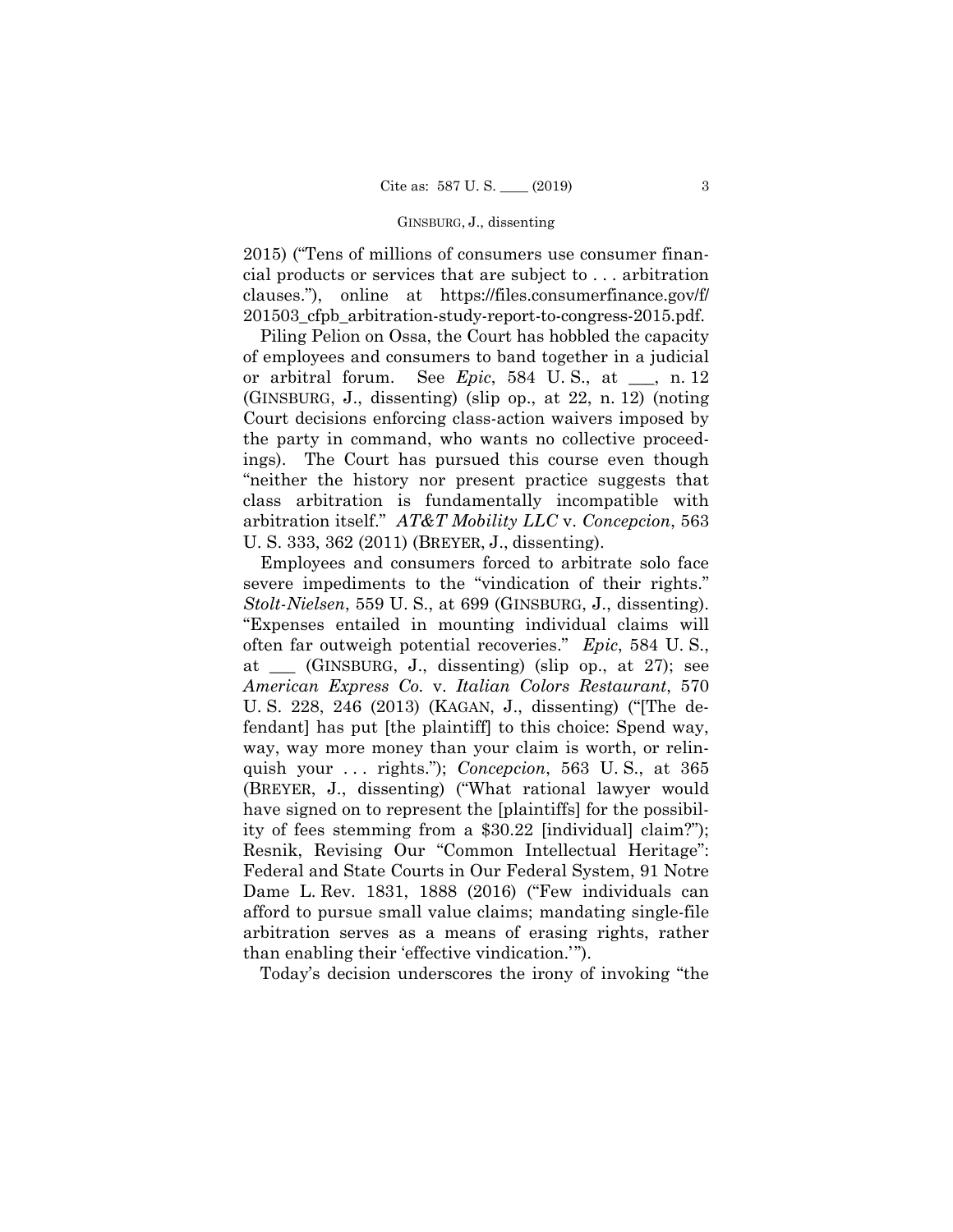first principle" that "arbitration is strictly a matter of consent," *ante*, at 7 (internal quotation marks and alterations omitted), to justify imposing individual arbitration on employees who surely would not choose to proceed solo. Respondent Frank Varela sought redress for negligence by his employer leading to a data breach affecting 1,300 employees. See Complaint in No. 5:16–cv–00577 (CD) Cal.), Doc. 1, ¶¶1, 59. The widely experienced neglect he identified cries out for collective treatment. Blocking Varela's path to concerted action, the Court aims to ensure the authenticity of consent to class procedures in arbitration. *Ante*, at 7‒8. Shut from the Court's sight is the "Hobson's choice" employees face: "accept arbitration on their employer's terms or give up their jobs." *Epic*, 584 U. S., at <sub>\_\_\_</sub>, n. 2 (GINSBURG, J., dissenting) (slip op., at 7, n. 2); see *Circuit City*, 532 U. S., at 139 (Souter, J., dissenting) (employees often "lack the bargaining power to resist an arbitration clause if their prospective employers insist on one").

 Recent developments outside the judicial arena ameliorate some of the harm this Court's decisions have occasioned. Some companies have ceased requiring employees to arbitrate sexual harassment claims, see McGregor, Firms May Follow Tech Giants on Forced Arbitration, Washington Post, Nov. 13, 2018, p. A15, col. 1, or have extended their no-forced-arbitration policy to a broader range of claims, see Wakabayashi, Google Scraps Forced Arbitration Policy, N. Y. Times, Feb. 22, 2019, p. B5, col. 4. And some States have endeavored to safeguard employees' opportunities to bring sexual harassment suits in court. See, *e.g.*, N. Y. Civ. Prac. Law Ann. §7515 (West 2019) (rendering unenforceable certain mandatory arbitration clauses covering sexual harassment claims). These developments are sanguine, for "[p]lainly, it would not comport with the congressional objectives behind a statute seeking to enforce civil rights . . . to allow the very forces that had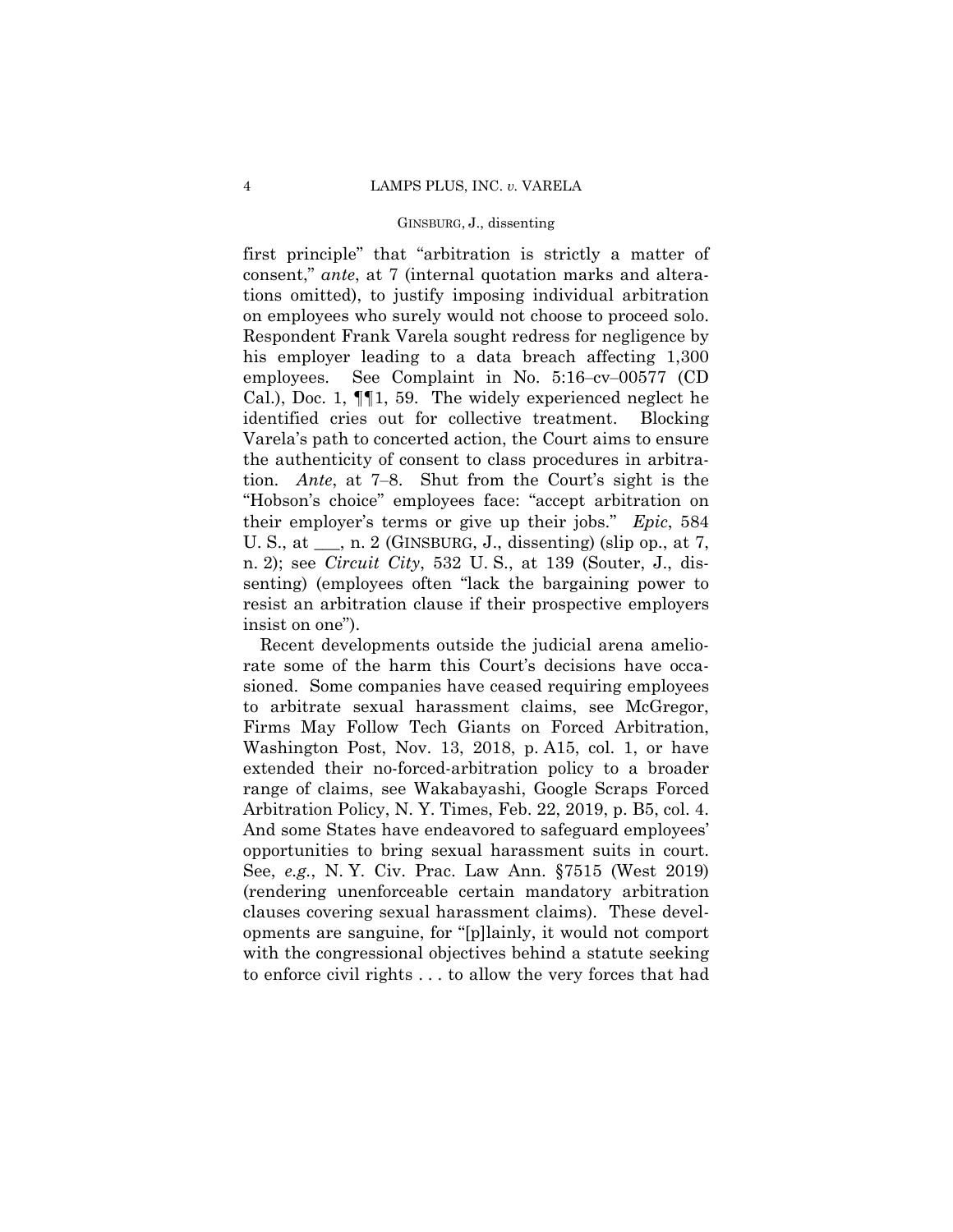practiced discrimination to contract away the right to enforce civil rights in the courts." *Barrentine* v. *Arkansas-Best Freight System*, *Inc*., 450 U. S. 728, 750 (1981) (Burger, C. J., dissenting).

Notwithstanding recent steps to counter the Court's current jurisprudence, mandatory individual arbitration continues to thwart "effective access to justice" for those encountering diverse violations of their legal rights. *DIRECTV*, 577 U. S., at \_\_\_ (GINSBURG, J., dissenting) (slip op., at 1). The Court, paradoxically reciting the mantra that "[c]onsent is essential," *ante*, at 7, has facilitated companies' efforts to deny employees and consumers the "important right" to sue in court, and to do so collectively, by inserting solo-arbitration-only clauses that parties lacking bargaining clout cannot remove. *Compu-Credit Corp.* v. *Greenwood*, 565 U. S. 95, 115 (2012) (GINSBURG, J., dissenting). When companies can "muffl[e] grievance[s] in the cloakroom of arbitration," *Merrill Lynch*, *Pierce*, *Fenner & Smith*, *Inc.* v. *Ware*, 414 U. S. 117, 136 (1973), the result is inevitable: curtailed enforcement of laws "designed to advance the well-being of [the] vulnerable." *Epic*, 584 U. S., at \_\_\_ (GINSBURG, J., dissenting) (slip op., at 26). "Congressional correction of the Court's elevation of the FAA over" the rights of employees and consumers "to act in concert" remains "urgently in order." *Id.*, at \_\_\_ (slip op., at 2).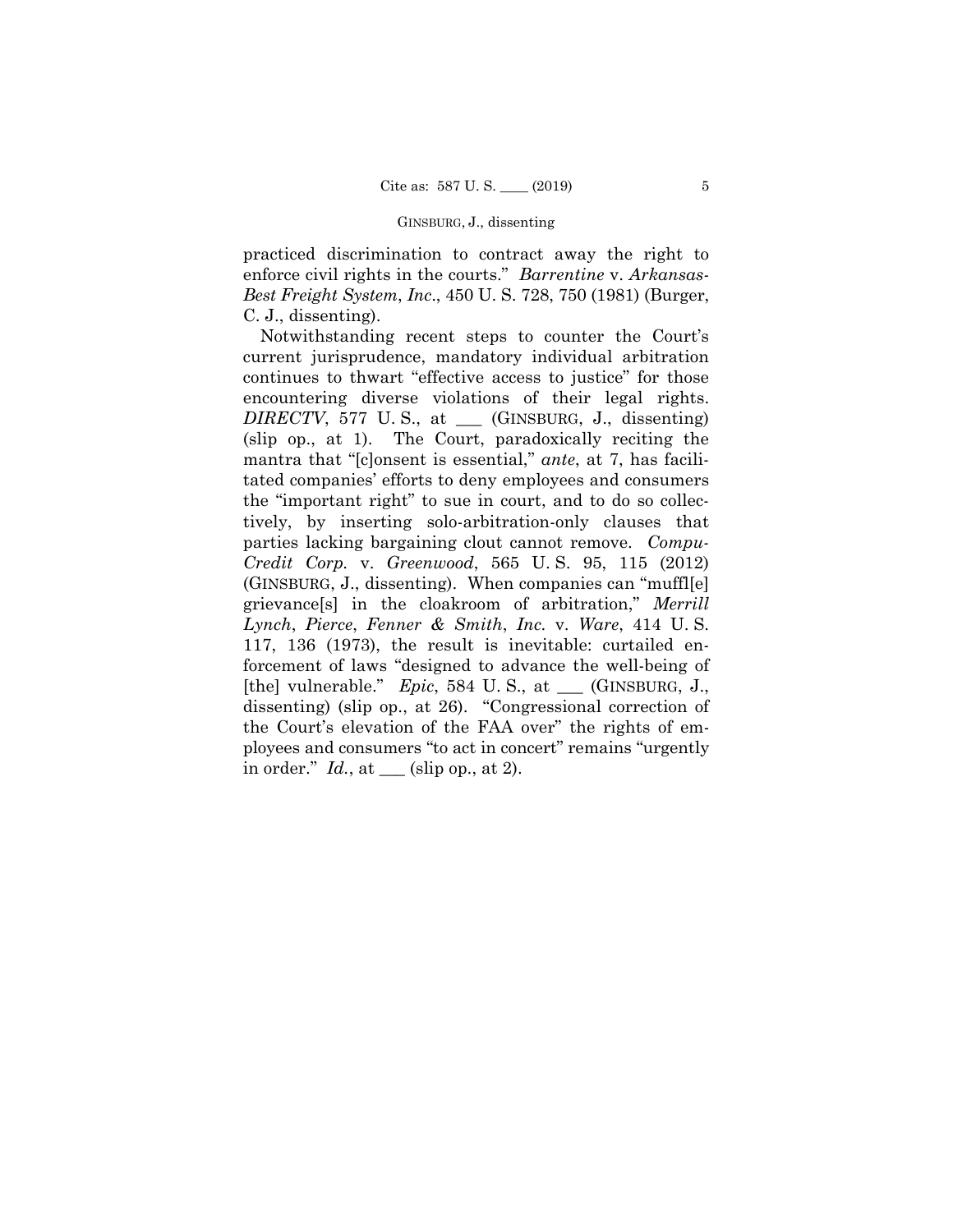## $\frac{1}{2}$  , where  $\frac{1}{2}$ **SUPREME COURT OF THE UNITED STATES**

#### $\frac{1}{2}$  ,  $\frac{1}{2}$  ,  $\frac{1}{2}$  ,  $\frac{1}{2}$  ,  $\frac{1}{2}$  ,  $\frac{1}{2}$ No. 17–988

# LAMPS PLUS, INC., ET AL., PETITIONERS *v.*  FRANK VARELA

# ON WRIT OF CERTIORARI TO THE UNITED STATES COURT OF APPEALS FOR THE NINTH CIRCUIT

#### [April 24, 2019]

## JUSTICE BREYER, dissenting.

 Although I join JUSTICE GINSBURG's and JUSTICE KAGAN's dissents in full, I also dissent for another reason. In my view, the Court of Appeals lacked jurisdiction to hear this case. Consequently, we lack jurisdiction as well. See 28 U. S. C. §1254. My reason for reaching this conclusion is the following. The Federal Arbitration Act, at §4, says that a "court," upon being satisfied that the parties have agreed to arbitrate a claim, "shall make an order directing the parties to proceed to arbitration in accordance with the terms of the agreement." 9 U. S. C. §4. Section 16 of the Act then says that "an appeal *may not be taken* from an interlocutory order . . . directing arbitration to proceed under section 4 of this title." §16(b)(2) (emphasis added). And directing arbitration to proceed is just what the District Court did here. App. to Pet. for Cert. 23a.

I

These statutory provisions reflect a congressional effort (in respect to a specific subject matter) to help resolve a more general problem. Too few interlocutory appeals will too often impose upon parties delay and expense that an interlocutory appeal, by quickly correcting a lower court error, might have spared them. But too many interlocu-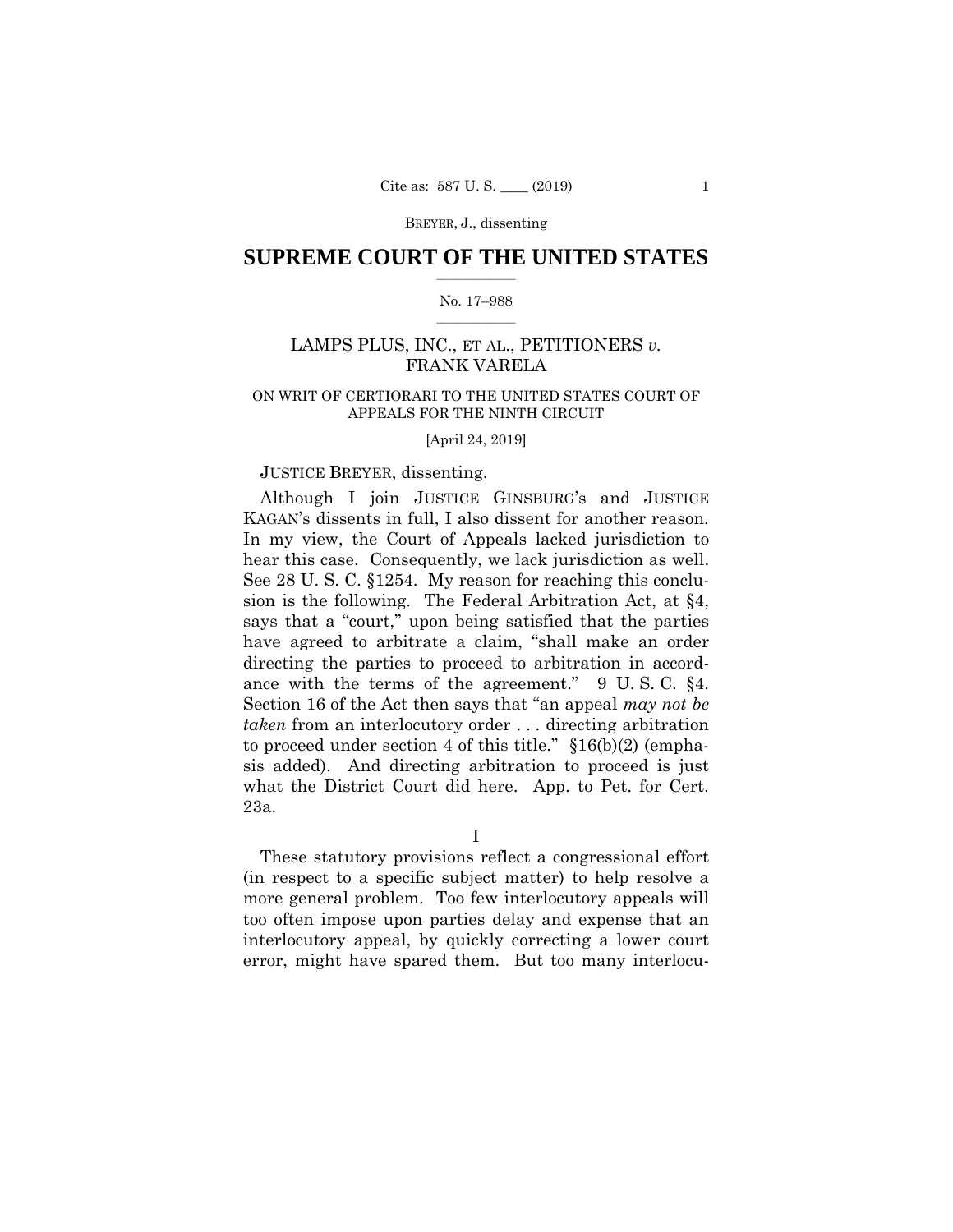tory appeals will too often unnecessarily delay proceedings while a party appeals and loses. And delays can clog the appellate system, thereby slowing down the workings, and adding to the costs, of the judicial system seen as a whole. Congress' jurisdictional statutes consequently compromise, providing, for example, for interlocutory appeals in some instances, such as cases involving injunctive orders, see*, e.g.,* 28 U. S. C. §1292(a)(1), or where important separable legal questions are at issue, see, *e.g., Ashcroft* v. *Iqbal*, 556 U. S. 662, 671 (2009), or where a district court certifies an open legal question to a court of appeals for determination, see, *e.g.,* 28 U. S. C. §1292(b). But often statutes and rules require the parties to proceed to the end of a trial before obtaining appellate review. See, *e.g.,* §1291.

The statutory provisions before us are a local species of this jurisdictional genus. In them, Congress limited interlocutory review of orders concerning arbitration in a way that favors arbitration. Consequently, §16(a) of the FAA will normally allow an immediate appeal where arbitration is denied, but §16(b) will normally require parties to wait until the end of the arbitration in order to bring legal questions about that proceeding to a court of appeals.

A couple of examples illustrate the point. Take first §4 of the FAA. Section 4 provides that a "court," upon being satisfied that the parties have agreed to arbitrate a claim, "shall make an order directing the parties to proceed to arbitration in accordance with the terms of the agreement." 9 U. S. C. §4. Section 16(a) of the FAA provides that a party *may* immediately appeal a district court order *refusing to compel arbitration* under §4, while §16(b) provides that a party generally *may not* immediately appeal a district court order *compelling arbitration* under §4. Compare §16(a)(1)(B) ("An appeal may be taken from" an order "denying a petition under section 4 of this title") with  $$16(b)(2)$  ('A]n appeal may not be taken from an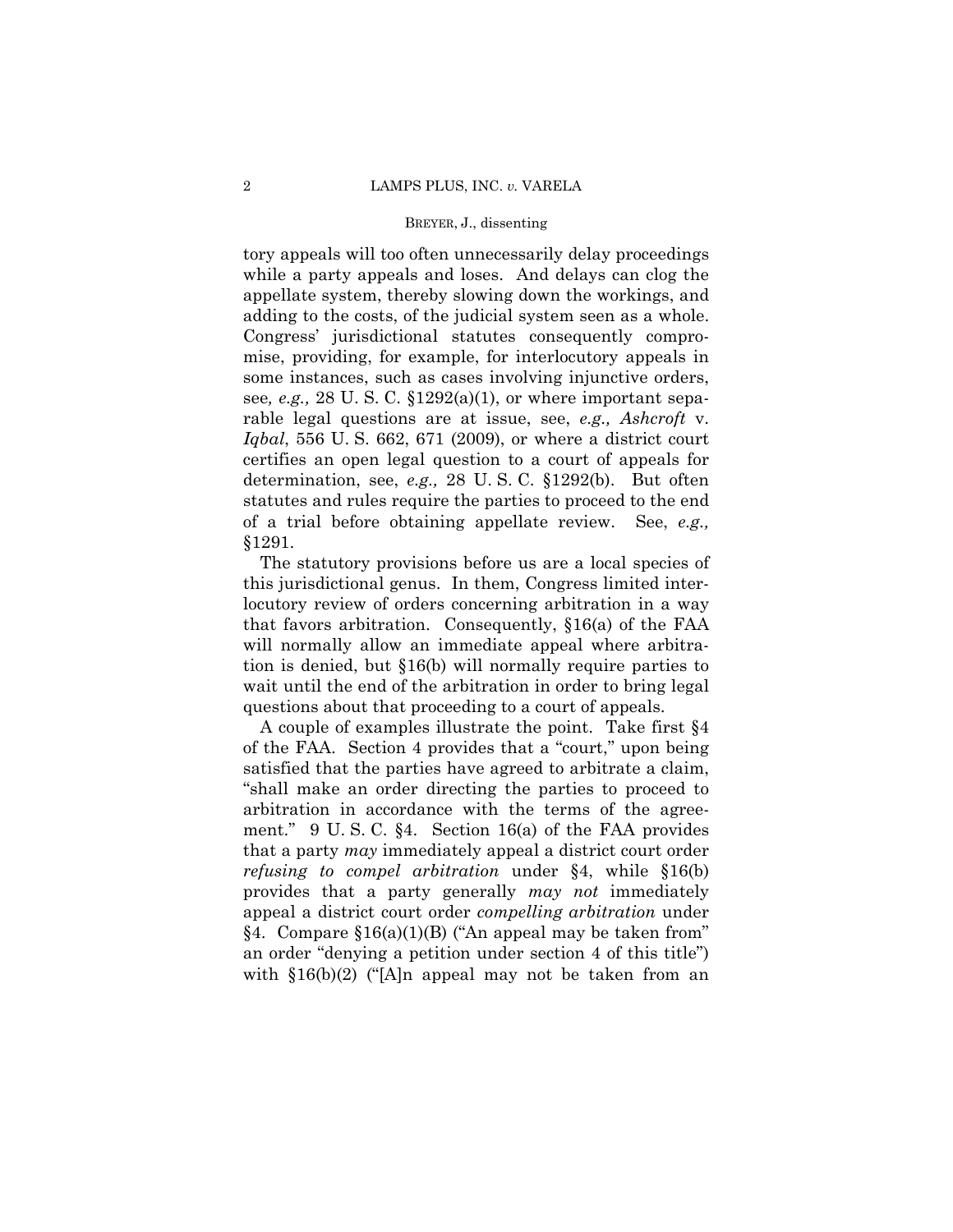interlocutory order . . . directing arbitration to proceed under section 4 of this title").

Section 3 of the FAA provides another good example. Where a suit contains several claims, and the district court has determined that the parties agreed to arbitrate only a subset of those claims, §3 of the FAA provides that the district court must stay the litigation at the request of either party. See §3 (providing that a court, when referring claims for arbitration, "shall on application of one of the parties stay" the case "until such arbitration has been had"). The stay relieves the parties of the burden and distraction of continuing to litigate any remaining claims while the arbitration is ongoing. And true to the FAA's proarbitration appellate scheme, §16(a) *permits* immediate appeals of district court orders *refusing to enter a stay*, while §16(b) generally *prohibits* immediate appeals of district court orders *granting a stay*. Compare §16(a)(1)(A) ("An appeal may be taken from" an order "refusing a stay of any action under section 3 of this title") with  $$16(b)(1)$ ("[A]n appeal may not be taken from an interlocutory order . . . granting a stay of any action under section 3 of this title").

I could go on. Section 16(a) of the FAA permits immediate appeal of an interlocutory order granting an injunction against arbitration, while §16(b) generally prohibits immediate appeal of an order refusing to enjoin an arbitration. Compare  $$16(a)(2)$  with  $$16(b)(4)$ . Section 16(a) of the FAA permits immediate appeal of an order denying an application to compel arbitration pursuant to §206, while §16(b) generally prohibits immediate appeal of an order compelling arbitration pursuant to §206. Compare  $$16(a)(1)(C)$  with  $$16(b)(3)$ . Et cetera.

The point, however, is that the appellate scheme of the FAA reflects Congress' policy decision that, if a district court determines that arbitration of a claim is called for, there should be no appellate interference with the arbitral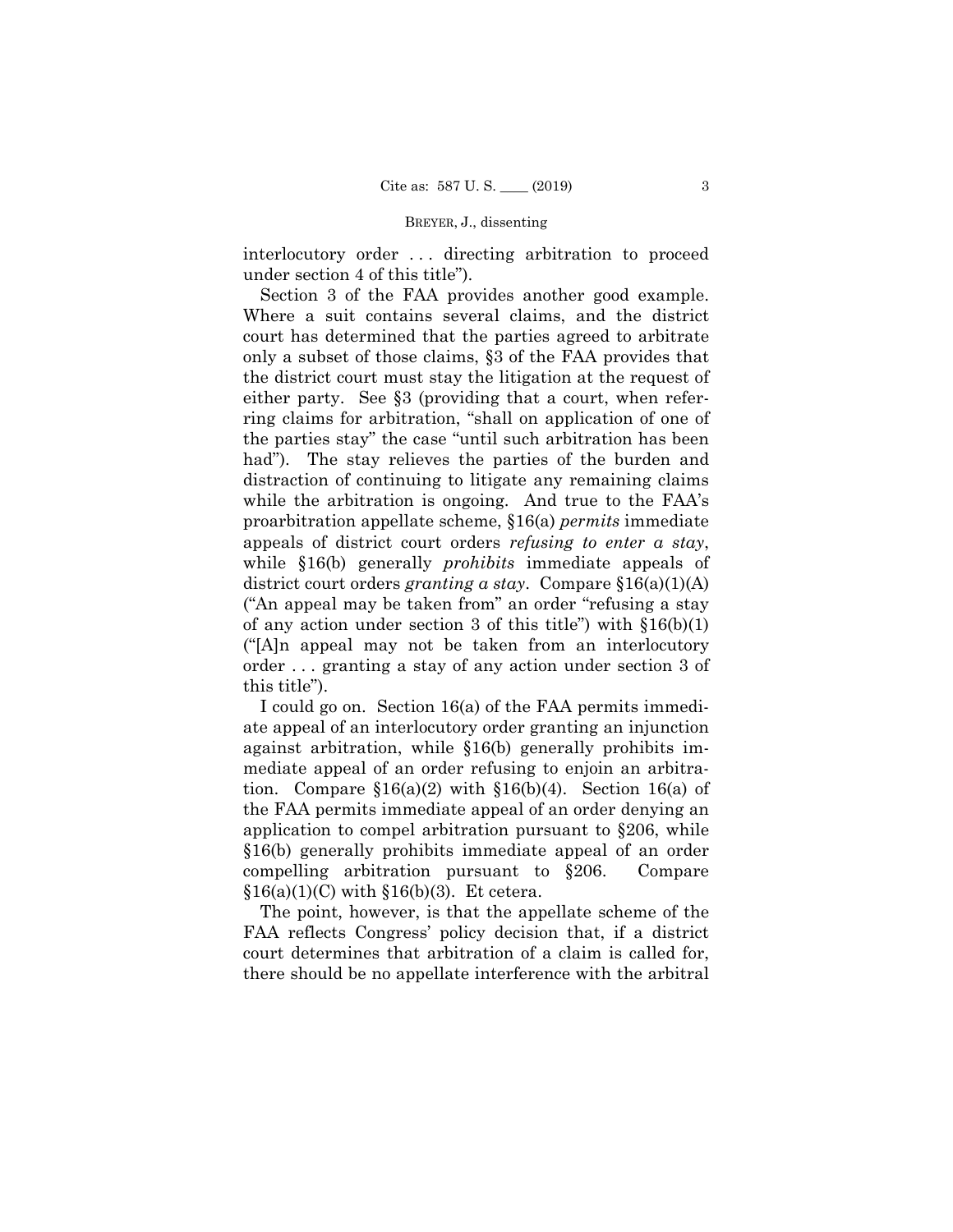process unless and until that process has run its course.

With §16's structure, and Congress' policy in mind, we can turn to the facts of this case.

## II

Respondent Frank Varela is an employee of petitioner Lamps Plus, Inc. At the outset of their employment relationship, Varela and Lamps Plus agreed to arbitrate employment-related claims. Varela later filed suit against Lamps Plus on behalf of himself and a class of Lamps Plus' employees. Lamps Plus asked the District Court to compel arbitration. And the District Court granted Lamps Plus' request. Despite having won the relief that it requested, Lamps Plus appealed the District Court's order because Lamps Plus objected to the District Court's conclusion that the parties' agreement permitted arbitration on a classwide basis. The Court of Appeals affirmed the District Court's judgment. And we granted Lamps Plus' petition for certiorari to consider whether the Court of Appeals erred in so ruling.

But on those facts, I think that the Court lacks jurisdiction over Lamps Plus' petition. When Lamps Plus responded to Varela's lawsuit by seeking a motion to compel arbitration, and the District Court granted that motion, this case fell neatly into §16(b)'s description of unappealable district court orders under the FAA. The parties were obligated by the FAA to arbitrate their dispute without the expense and delay of further litigation. If, after arbitration, the parties were dissatisfied with the award or with the District Court's arbitration related decisions, §16(a) of the FAA provides for an appeal at that later date. See  $\S(16(a)(1)(D)$ –(E) (permitting appeals of orders confirming, modifying, or vacating an award); see also  $$16(a)(3)$  (permitting appeal of "a final decision with respect to an arbitration"). But, in the interim, §16(b) deprived the Court of Appeals of jurisdiction to hear any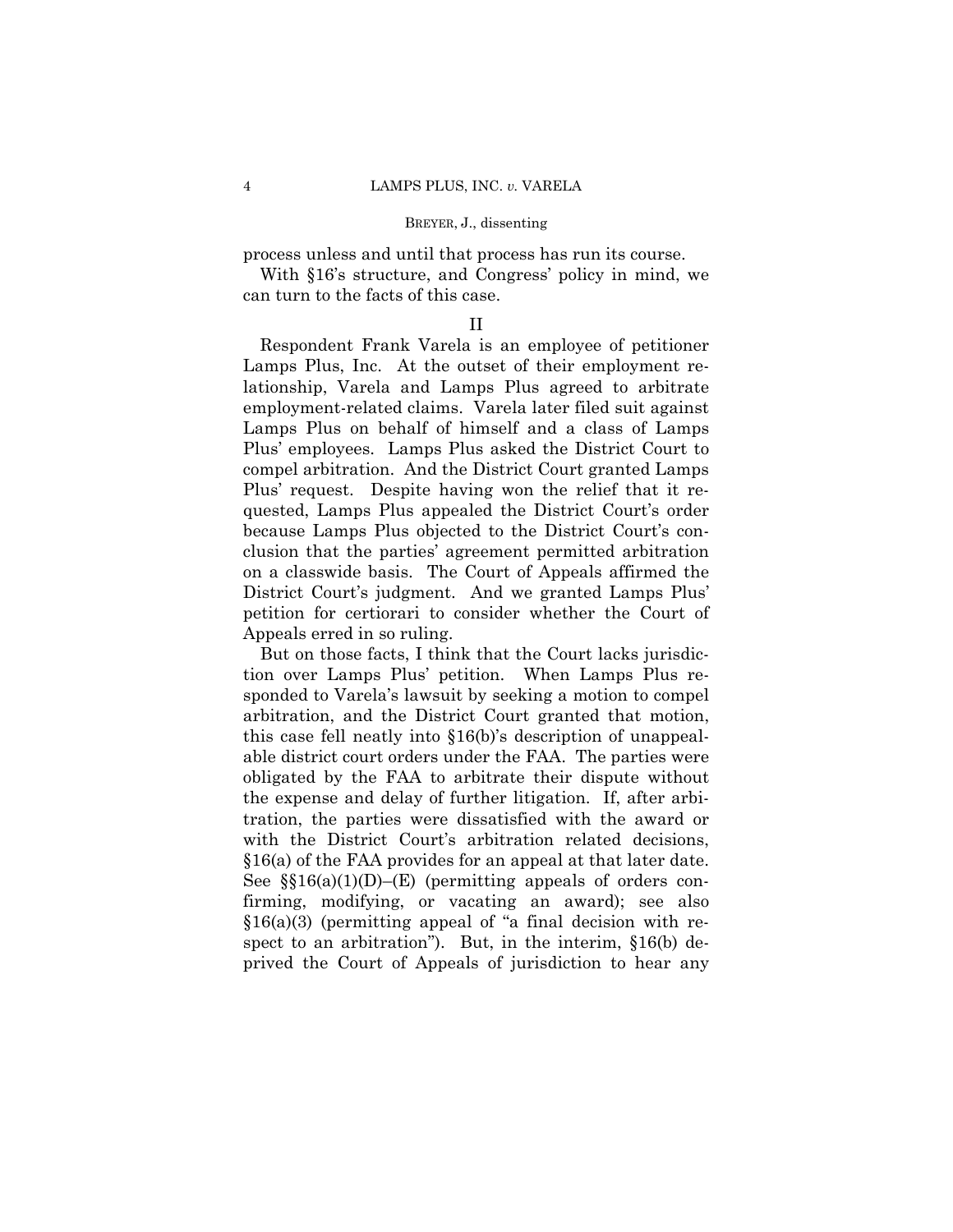such complaint. See  $\S(16(b)(1)-(4))$ . I recognize that Lamps Plus is dissatisfied with the arbitration that the District Court ordered here. But the District Court's order nonetheless granted the motion compelling arbitration, leaving Lamps Plus to bring its claim to an appellate court only after the arbitration is completed. See §16(b)(2). I believe we should enforce the statutory provisions that lead to this conclusion.

Lamps Plus offers three arguments in response. *First*, Lamps Plus suggests the Court of Appeals had jurisdiction over Lamps Plus' appeal because the District Court order at issue here not only granted Lamps Plus's motion to compel arbitration, but also granted Lamps Plus' motion to dismiss the case. See Brief for Petitioners 29. Lamps Plus points out that §16(a) permits the appeal of "a final decision with respect to an arbitration." 9 U. S. C.  $§16(a)(3)$ . Lamps Plus reasons that, so long as a decision is final, it is appealable under the FAA.

I disagree because I do not believe that the District Court had the discretion to dismiss the case immediately after granting Lamps Plus' motion to compel arbitration. Section 4 of the FAA permits a district court to compel the parties to arbitrate their claim, and §16(b)(2) explains that "an appeal *may not be taken* from an interlocutory order . . . directing arbitration to proceed under section 4 of this title." Thus, the District Court order compelling arbitration was interlocutory and generally unappealable. As I have just explained, to read the statute any other way would contravene §16's proarbitration appeal scheme by turning an interlocutory order that would have been unappealable under §16(b) of the Act into a dismissal order that is appealable under §16(a).

And because the order granting Lamps Plus' motion to compel was interlocutory, the District Court's dismissal of the case—in the very same order, see App. to Pet. for Cert. 23a—did not give the Court of Appeals jurisdiction over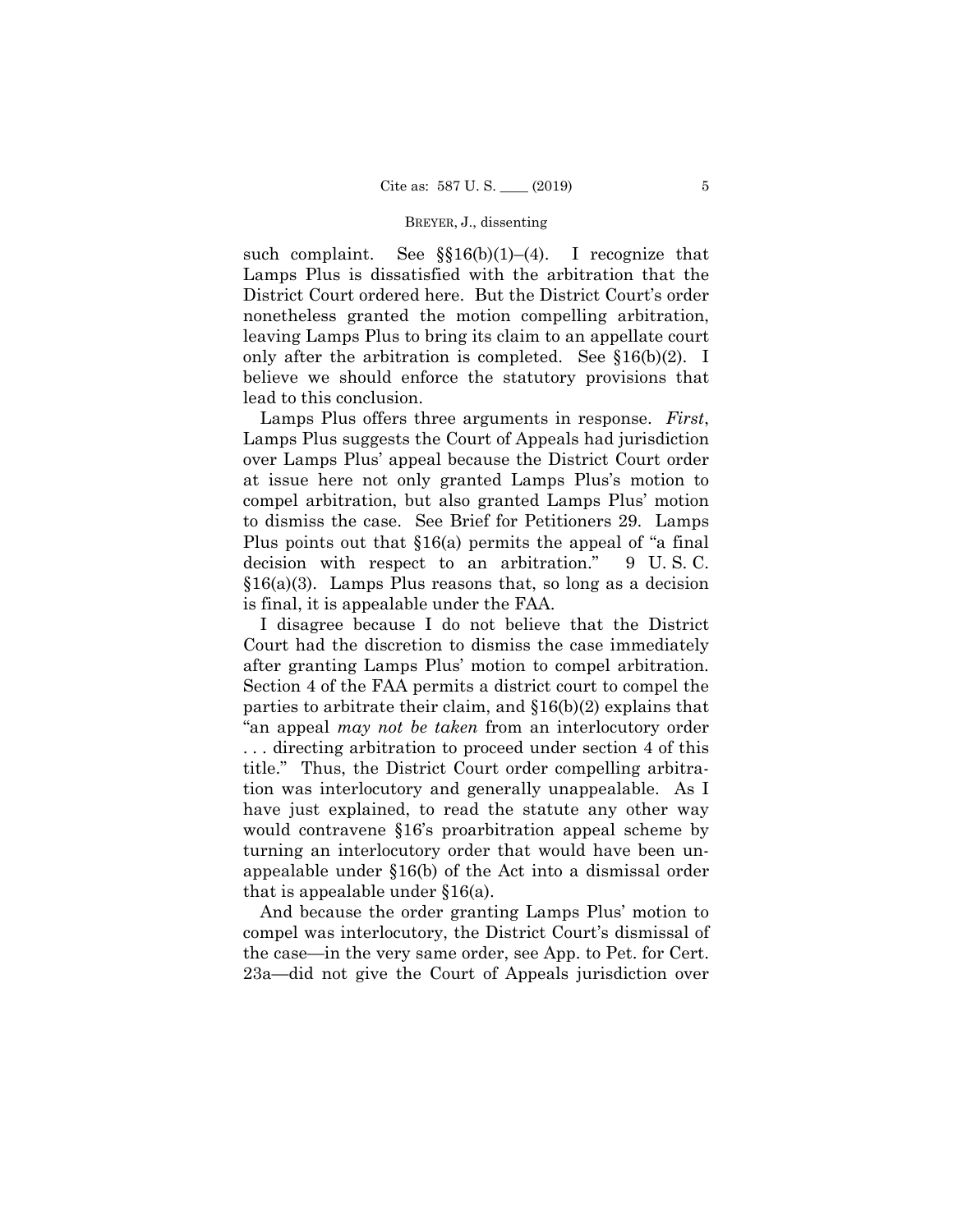Lamps Plus' appeal. An improper dismissal cannot create appellate jurisdiction to review an interlocutory order.

 Our decision in *Microsoft Corp.* v. *Baker*, 582 U. S. \_\_\_ (2017), holds as much. The plaintiffs in *Microsoft* sought to appeal a district court order denying certification of a class. Under Federal Rule of Appellate Procedure 23(f), plaintiffs can ordinarily bring such an appeal only with the court of appeals' permission. But the plaintiffs in *Baker*, who had been denied permission to appeal, tried to circumvent that denial by stipulating to a voluntary dismissal of their claims. The voluntary dismissal, they claimed, was an appealable "final decisio[n]" under 28 U. S. C. §1291. And in their appeal of the dismissal, they would be free to also seek review of the order denying class certification. We disagreed. As we explained there, to permit plaintiffs to "transform a tentative interlocutory order into a final judgment . . . simply by dismissing their claims with prejudice" would be to "undermine §1291's firm finality principle, designed to guard against piecemeal appeals, and subvert the balanced solution Rule 23(f) put in place for immediate review of class-action orders." *Microsoft*, *supra*, at  $\_\_\_\_$  (slip op., at 2, 16) (citation omitted).

The same reasoning applies here. Section  $16(a)(3)$  of the FAA, like 28 U. S. C. §1291, creates appellate jurisdiction only over "final decisions." Despite that jurisdictional limit, Lamps Plus, like the plaintiffs in *Microsoft*, seeks review of an interlocutory order. Like the plaintiffs in *Microsoft*, Lamps Plus attempts to obtain appellate review by "transform[ing]" an interlocutory order into a final decision. 582 U.S., at  $\_\_$  (slip op., at 16). Like the plaintiffs in *Microsoft*, Lamps Plus has done so based on an order "purporting to end the litigation"—an order that Lamps Plus itself "persuade[d] a district court to issue." *Ibid.* And like the plaintiffs in *Microsoft*, Lamps Plus does not "complain of the 'final' order that dismissed [the] case,"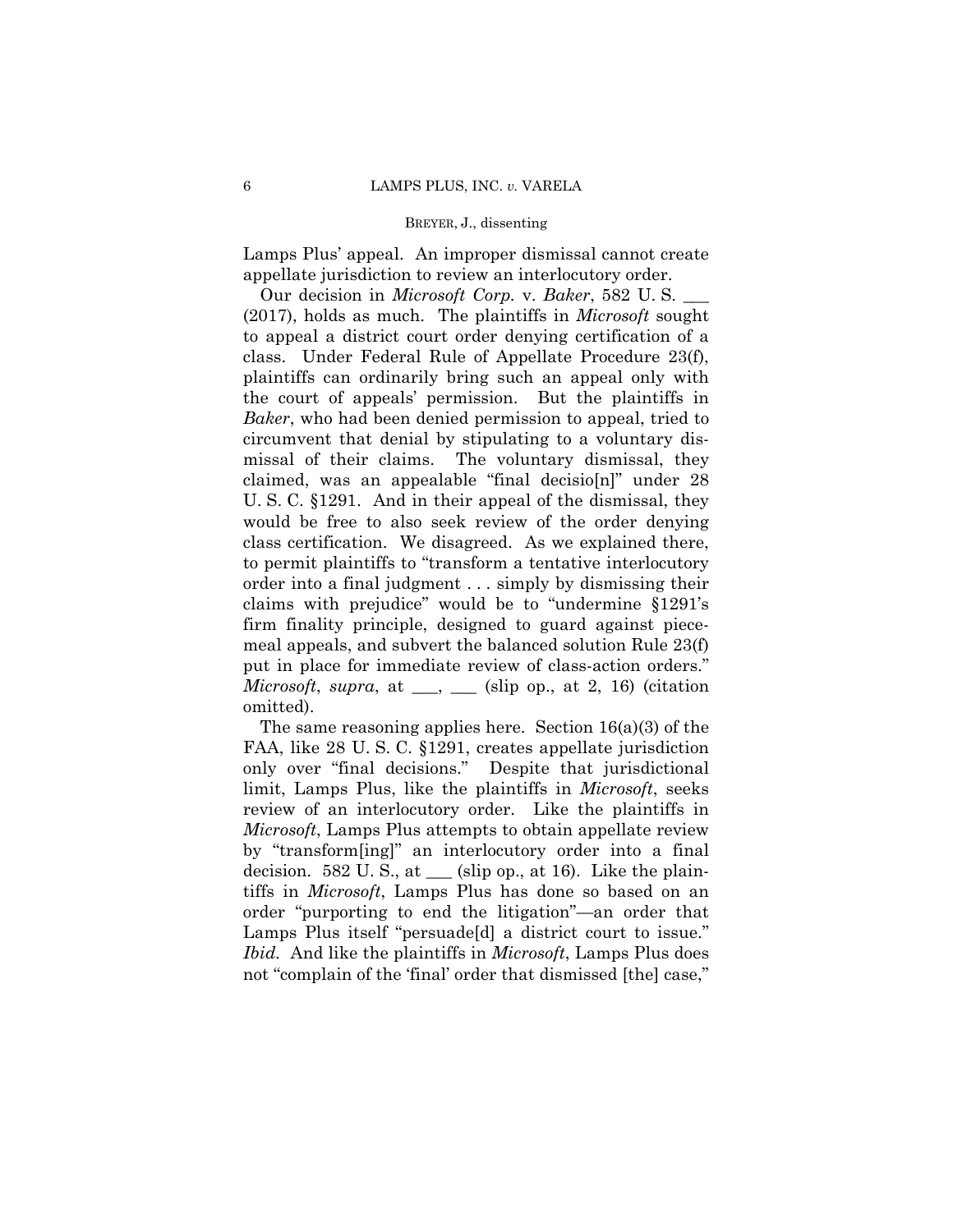omitted). Therefore, like the Court in *Microsoft*, I would but instead seeks "review of only the inherently interlocutory order" compelling arbitration. *Ibid.* (alterations hold that Lamps Plus cannot, by securing an unlawful dismissal, find a way around the appellate jurisdiction scheme that Congress wrote into the FAA.

*Second*, Lamps Plus suggests that this Court has already decided that a district court order compelling arbitration and dismissing a plaintiff's complaint creates no jurisdictional problem. Brief for Petitioners 29–30. Lamps Plus cites *Green Tree Financial Corp.-Ala.* v. *Randolph*, 531 U. S. 79 (2000), in support of that argument. And according to Lamps Plus, "this Court held in *Randolph*" that "when a district court orders arbitration and dismisses the plaintiff's claims," the order is "final" and therefore appealable under §16 of the FAA. Brief for Petitioners 29–30.

that order would not be appealable.  $9 \text{ U.S. C. }$  \$16(b)(1). §16(b) into an appealable order under §16(a) by entering a But *Randolph* does not control the jurisdictional aspect of this case. The *Randolph* Court explicitly reserved the question that we face now, stating: "Had the District Court entered a stay instead of a dismissal in this case, *The question whether the District Court should have taken that course is not before us, and we do not address it*." *Randolph*, *supra*, at 87, n. 2 (emphasis added). Thus, although the *Randolph* Court stated that §16(a)(3) of the FAA permits appeals of final orders entered under the FAA, the Court did not decide whether a district court could convert an interlocutory, unappealable order under dismissal instead of a stay. For that reason, *Randolph* does not answer the jurisdictional question here.

*Third*, and finally, Lamps Plus suggests that the Court of Appeals had jurisdiction because the District Court "effectively denied Lamps Plus's motion to compel arbitration" when the District Court interpreted the arbitration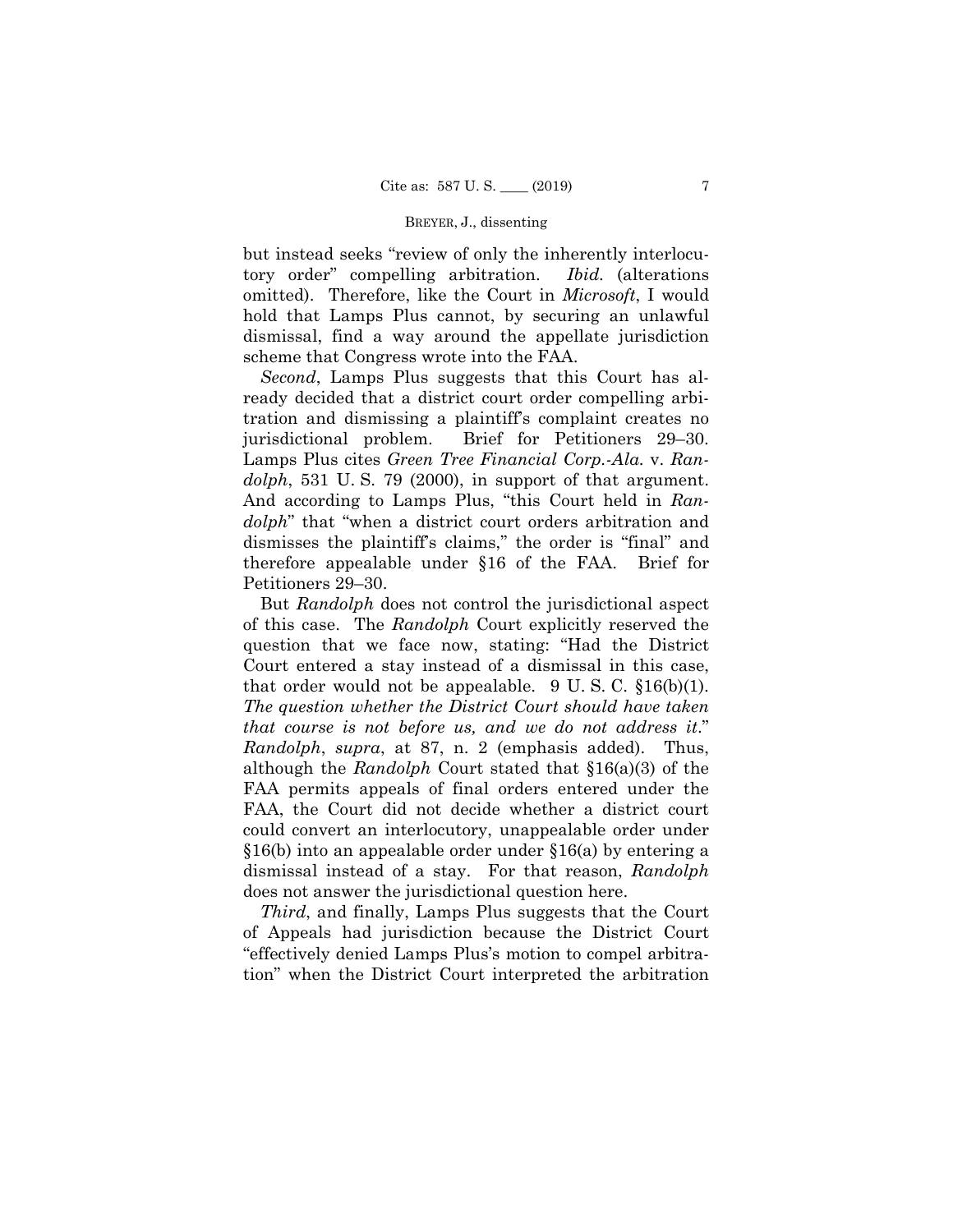agreement to permit class arbitration. Brief for Petitioners 31 (emphasis deleted). Leaning heavily on dicta from *Stolt-Nielsen S. A.* v. *AnimalFeeds Int'l Corp.*, 559 U. S. 662 (2010), Lamps Plus argues that class arbitration is so "fundamental[ly]" different from individual arbitration that the fact that "the district court purported to grant Lamps Plus's motion is not controlling." Brief for Petitioners 31.

 But *Stolt-Nielsen* cannot bear the weight Lamps Plus would place on it. We held in *Stolt-Nielsen* that a party may not be compelled to "submit to class arbitration unless there is a contractual basis for concluding that the party *agreed* to do so." 559 U. S., at 684. We did *not* hold that class arbitration is not arbitration at all. And because class arbitration *is* arbitration, the District Court's interpretation of Lamps Plus and Varela's arbitration agreement to permit class arbitration could not create appellate jurisdiction over the District Court order compelling the parties to arbitrate their dispute. See 9 U. S. C. §16(b)(2) (prohibiting interlocutory appeals of district court orders "directing arbitration to proceed").

Nor did we hold in *Stolt-Nielsen* (or anywhere else) that §16 of the FAA permits appeals of interlocutory orders directing arbitration to proceed, so long as the order incorporates some ruling that one party dislikes. If that were the rule, then §16's limitations on appellate jurisdiction would be near meaningless. Consequently, the courts of appeals have—rightly, I believe—long recognized that they lack jurisdiction over appeals from orders that compel arbitration, "albeit not in the 'first-choice'" manner of the party that moved to compel. *Al Rushaid* v. *National Oilwell Varco, Inc.*, 814 F. 3d 300, 304 (CA5 2016). See also, *e.g., Blue Cross Blue Shield of Mass., Inc.* v. *BCS Ins. Co.*, 671 F. 3d 635, 638 (CA7 2011) (concluding that the court of appeals lacked jurisdiction over an order compelling arbitration but denying a motion to direct arbitrators to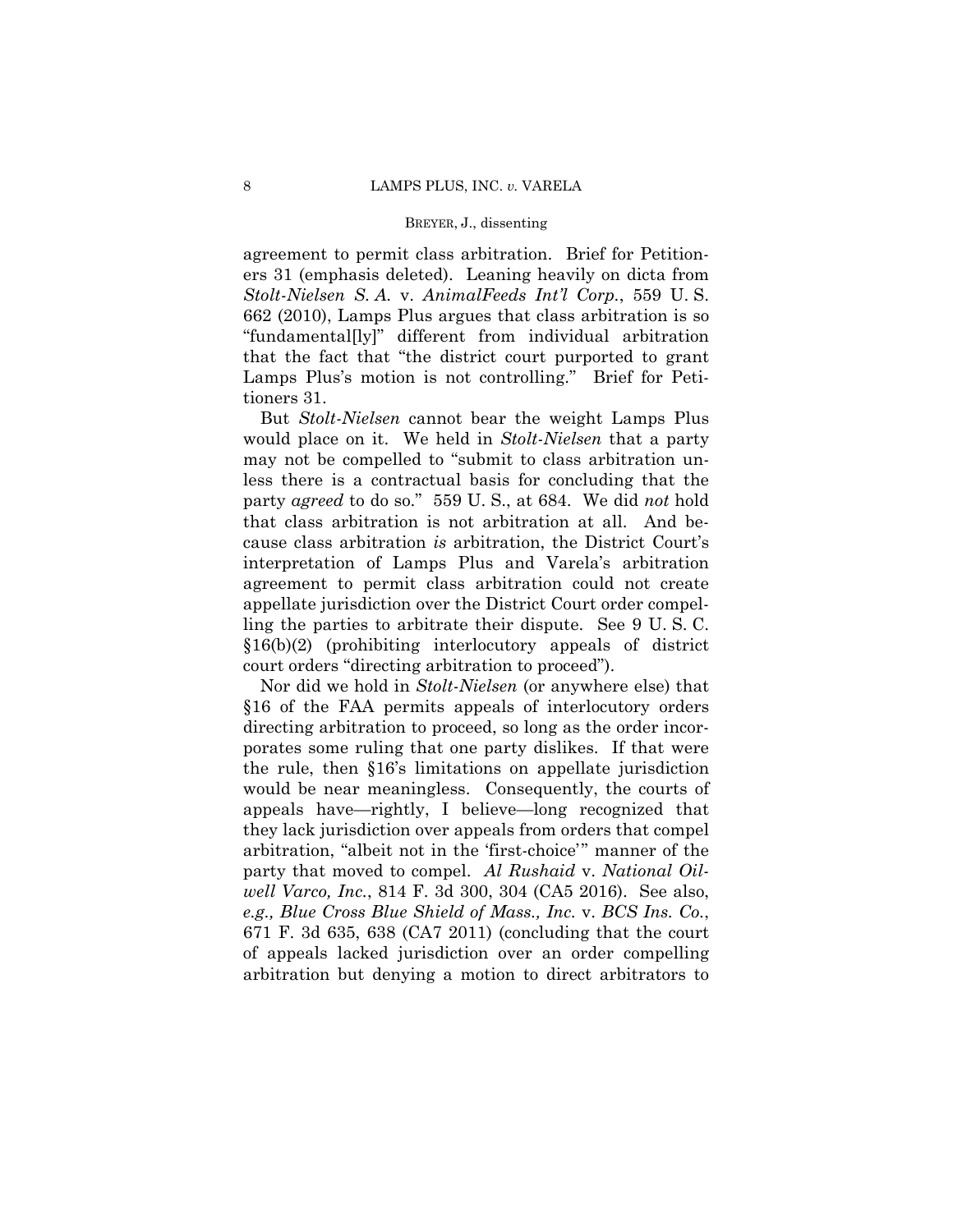"hold separate rather than consolidated proceedings"); *Bushley* v. *Credit Suisse First Boston*, 360 F. 3d 1149, 1154 (CA9 2004) (similar holding with respect to a request that arbitration take place before a different forum); *Augustea Impb Et Salvataggi* v. *Mitsubishi Corp.*, 126 F. 3d 95, 98 (CA2 1997) (similar holding with respect to a request that the parties arbitrate in a different location). As one of those courts explained, "[p]ursuant to the plain meaning of th[e] statute . . . a party cannot appeal a district court's order unless, at the end of the day, the parties are forced to settle their dispute other than by arbitration." *Id.*, at 99. And Lamps Plus' characterization of the District Court's order compelling arbitration as an "effectiv[e] den[ial]" of Lamps Plus' motion "does not make it so." *Blue Cross Blue Shield, supra*, at 637.

Consequently, I would hold that we lack jurisdiction over this case. But because the Court accepts jurisdiction and decides the substantive legal question before us, I shall do the same. And in respect to that question I agree with JUSTICE GINSBURG and JUSTICE KAGAN, and I join their dissents.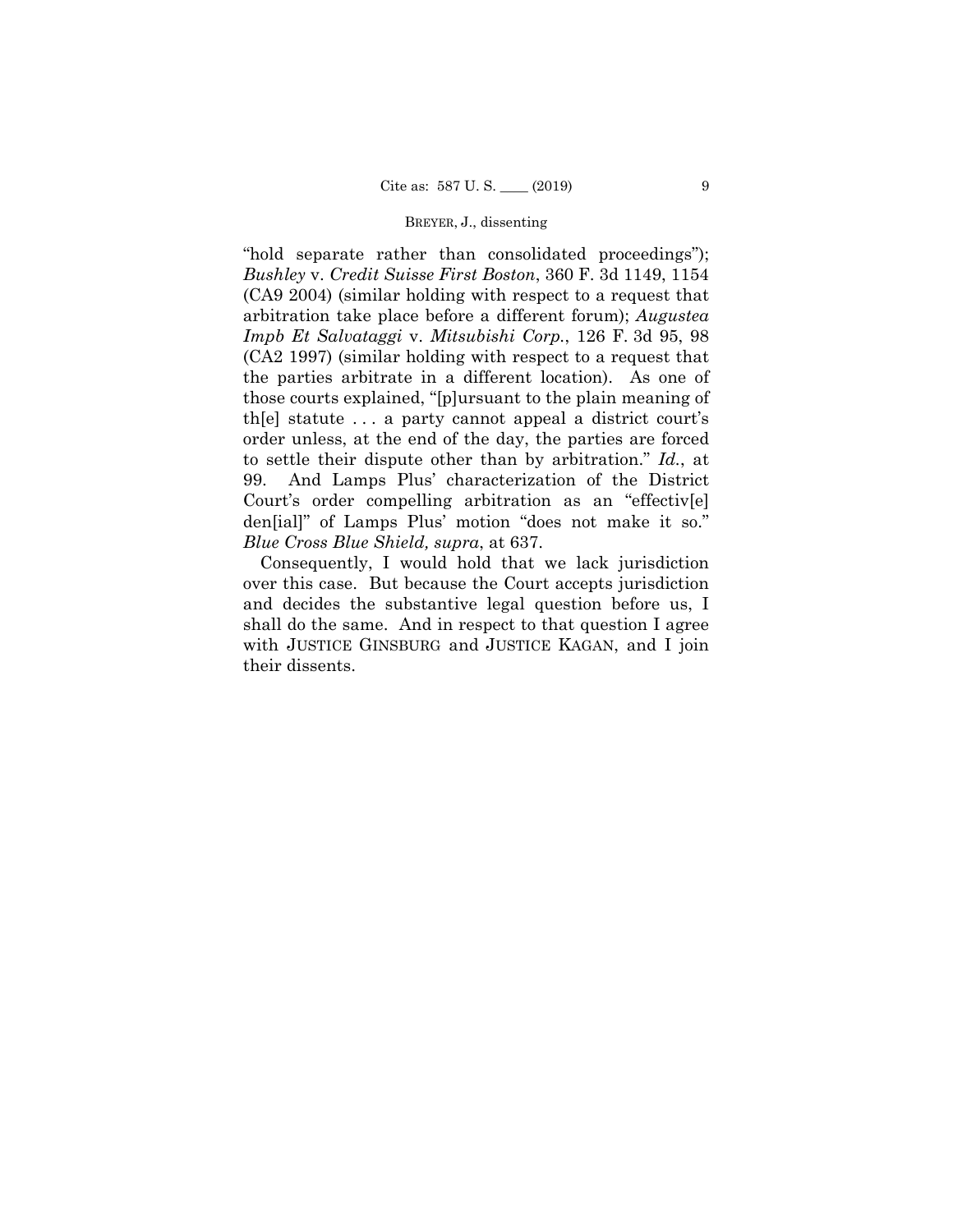SOTOMAYOR, J., dissenting

## $\frac{1}{2}$  , where  $\frac{1}{2}$ **SUPREME COURT OF THE UNITED STATES**

#### $\frac{1}{2}$  ,  $\frac{1}{2}$  ,  $\frac{1}{2}$  ,  $\frac{1}{2}$  ,  $\frac{1}{2}$  ,  $\frac{1}{2}$ No. 17–988

# LAMPS PLUS, INC., ET AL., PETITIONERS *v.*  FRANK VARELA

# ON WRIT OF CERTIORARI TO THE UNITED STATES COURT OF APPEALS FOR THE NINTH CIRCUIT

[April 24, 2019]

## JUSTICE SOTOMAYOR, dissenting.

——————

I join JUSTICE GINSBURG's dissent in full and Part II of JUSTICE KAGAN's dissent.1 This Court went wrong years ago in concluding that a "shift from bilateral arbitration to class-action arbitration" imposes such "fundamental changes," *Stolt-Nielsen S. A.* v. *AnimalFeeds Int'l Corp.*, 559 U. S. 662, 686 (2010), that class-action arbitration "is not arbitration as envisioned by the" Federal Arbitration Act (FAA), *AT&T Mobility LLC* v. *Concepcion*, 563 U. S. 333, 351 (2011). See, *e.g., id.*, at 362–365 (BREYER, J., dissenting). A class action is simply "a procedural device" that allows multiple plaintiffs to aggregate their claims, 1 W. Rubenstein, Newberg on Class Actions § 1:1 (5th ed. 2011), "[f]or convenience . . . and to prevent a failure of justice," *Supreme Tribe of Ben-Hur* v. *Cauble*, 255 U. S. 356, 363 (1921). Where, as here, an employment agreement provides for arbitration as a forum for all disputes relating to a person's employment and the rules of that forum allow for class actions, an employee who signs an

<sup>&</sup>lt;sup>1</sup>I am not persuaded at this point that the Court of Appeals lacked jurisdiction over this case, and for that reason I do not join JUSTICE BREYER's dissenting opinion. Nevertheless, I believe that JUSTICE BREYER's opinion raises weighty issues that are worthy of further consideration if raised in the appropriate circumstances in the lower federal courts.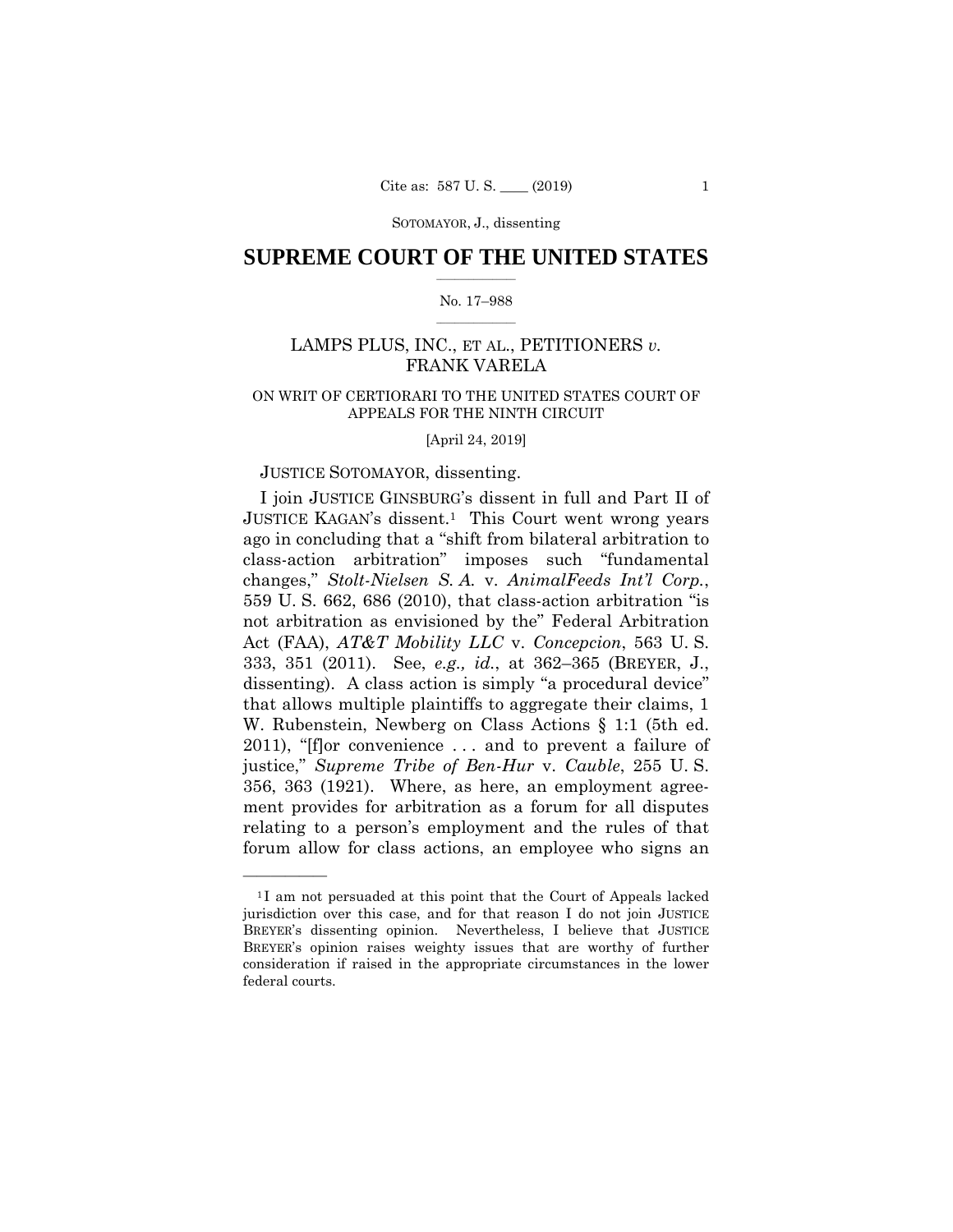#### SOTOMAYOR, J., dissenting

arbitration agreement should not be expected to realize that she is giving up access to that procedural device.

In any event, as JUSTICE KAGAN explains, the employment contract that Frank Varela signed went further. It states that "'any and all disputes, claims or controversies arising out of or relating to[] the employment relationship between the parties[] shall be resolved by final and binding arbitration.'" *Post*, at 2 (quoting App. to Pet. for Cert. 24a). It adds that Varela and Lamps Plus "consent to the resolution by arbitration of all claims that may hereafter arise in connection with [Varela's] employment." *Id*., at 24a–25a. And it provides for arbitration "'in accordance with'" the rules of the arbitral forum, which in turn allow for class arbitration. *Post*, at 3 (opinion of KAGAN, J.) (citing App. to Pet. for Cert. 25a–26a). That is enough to persuade me that the contract was at least ambiguous as to whether Varela in fact agreed that no class-action procedures would be available in arbitration if he and his co-workers all suffered the same harm "relating to" and "in connection with" their "employment." See *id*., at 24a– 25a. And the court below was correct to turn to state law to resolve the ambiguity.

 law"). The concurrence, meanwhile, offers reasons to conclude that the contract unambiguously precludes class The Court today reads the FAA to pre-empt the neutral principle of state contract law on which the court below relied. I cannot agree. I also note that the majority reaches its holding without actually agreeing that the contract is ambiguous. See *ante,* at 5 ("[W]e defer to the Ninth Circuit's interpretation and application of state arbitration, see *ante*, at 1–2, and n. (opinion of THOMAS, J.), which would avoid the need to displace state law at all.2 This Court normally acts with great solicitude when

<sup>2</sup>The majority notes that I criticize it for not checking for such an offramp while being unable to take one myself. See *ante*, at 6, n. 3. But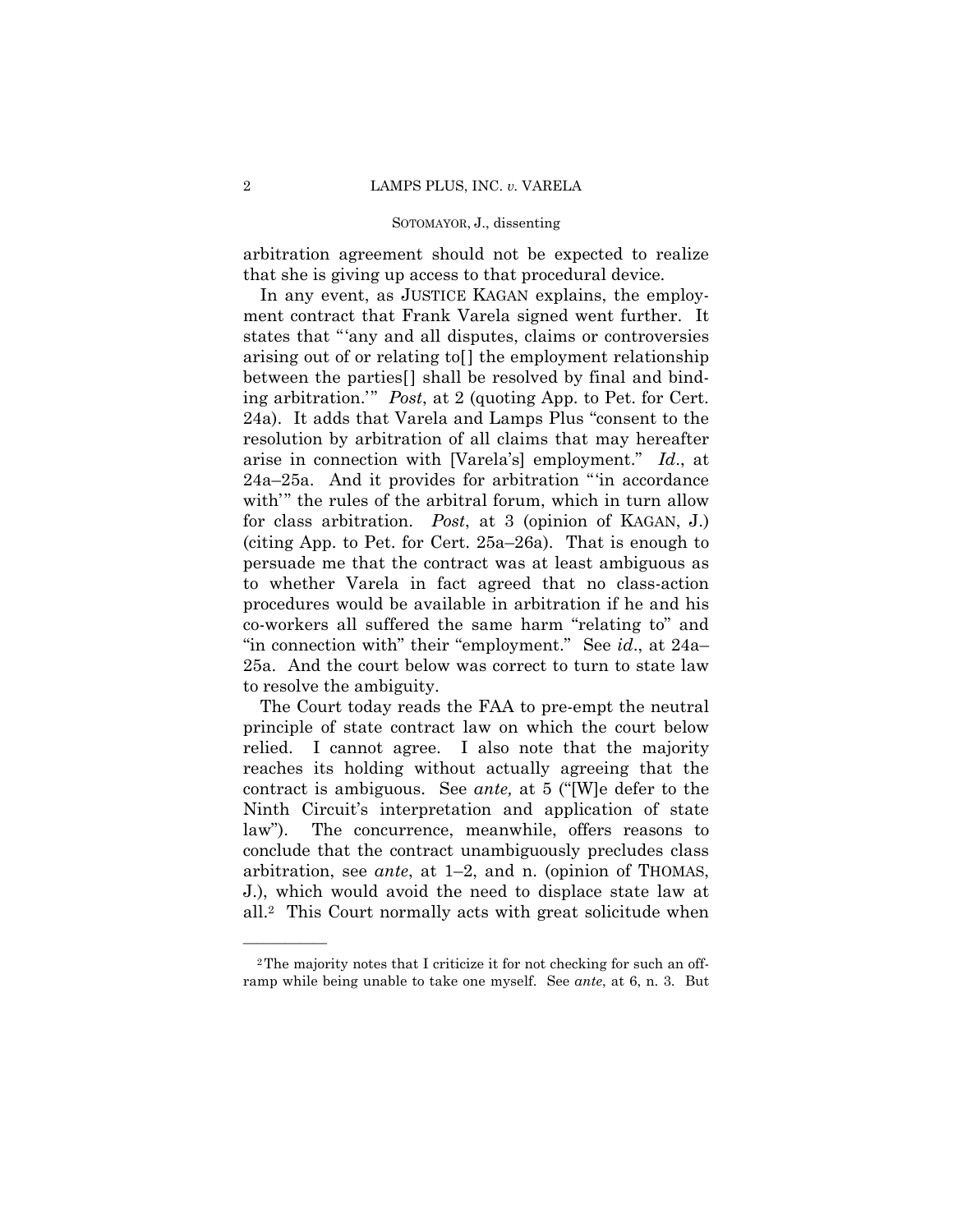# SOTOMAYOR, J., dissenting

it comes to the possible pre-emption of state law, see, *e.g., Medtronic, Inc.* v. *Lohr*, 518 U. S. 470, 485 (1996), but the majority today invades California contract law without pausing to address whether its incursion is necessary. Such haste is as ill advised as the new federal common law of arbitration contracts it has begotten.

the majority never suggests that it shares my rationale as to why the contract is ambiguous. In other words, the reasons that I reach the issue that the majority decides say nothing about whether the majority would get there itself, short of deferring to the lower federal court.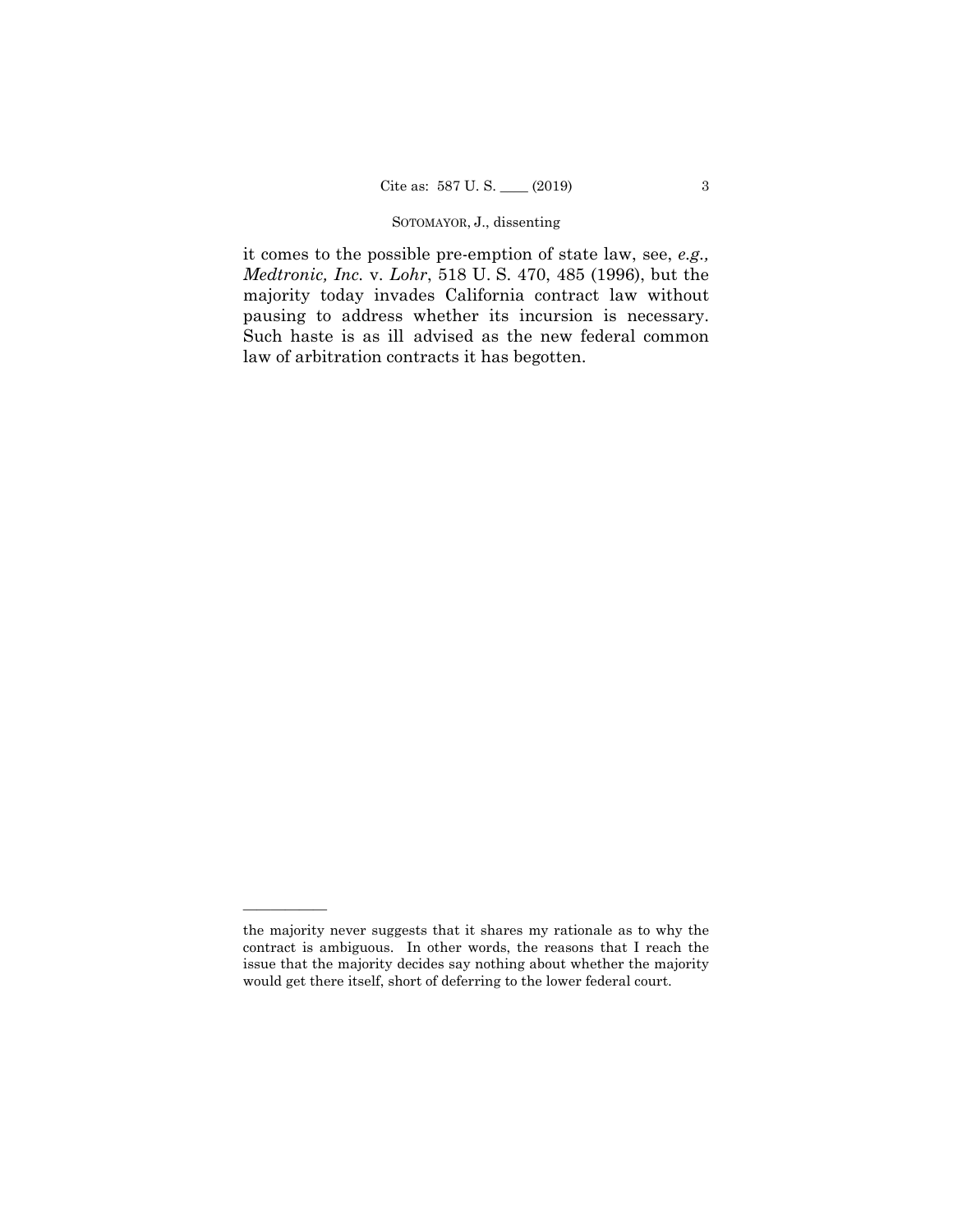## $\frac{1}{2}$  , where  $\frac{1}{2}$ **SUPREME COURT OF THE UNITED STATES**

#### $\frac{1}{2}$  ,  $\frac{1}{2}$  ,  $\frac{1}{2}$  ,  $\frac{1}{2}$  ,  $\frac{1}{2}$  ,  $\frac{1}{2}$ No. 17–988

# LAMPS PLUS, INC., ET AL., PETITIONERS *v.*  FRANK VARELA

# ON WRIT OF CERTIORARI TO THE UNITED STATES COURT OF APPEALS FOR THE NINTH CIRCUIT

#### [April 24, 2019]

JUSTICE KAGAN, with whom JUSTICE GINSBURG and JUSTICE BREYER join, and with whom JUSTICE SOTOMAYOR joins as to Part II, dissenting.

The Federal Arbitration Act (FAA or Act) requires courts to enforce arbitration agreements according to their terms. See *ante,* at 6. But the Act does not federalize basic contract law. Under the FAA, state law governs the interpretation of arbitration agreements, so long as that law treats other types of contracts in the same way. See *DIRECTV, Inc.* v. *Imburgia*, 577 U. S. \_\_\_, \_\_\_ (2015) (slip op., at 6). That well-established principle ought to resolve this case against Lamps Plus's request for individual arbitration. In my view, the arbitration agreement Lamps Plus wrote is best understood to authorize arbitration on a classwide basis. But even if the Court is right to view the agreement as ambiguous, a plain-vanilla rule of contract interpretation, applied in California as in every other State, requires reading it against the drafter—and so likewise permits a class proceeding here. See *Sandquist* v. *Lebo Auto., Inc.*, 1 Cal. 5th 233, 247, 376 P. 3d 506, 514 (2016). The majority can reach the opposite conclusion only by insisting that the FAA trumps that neutral state rule whenever its application would result in class arbitration. That holding has no basis in the Act—or in any of our decisions relating to it (including the heavily relied-on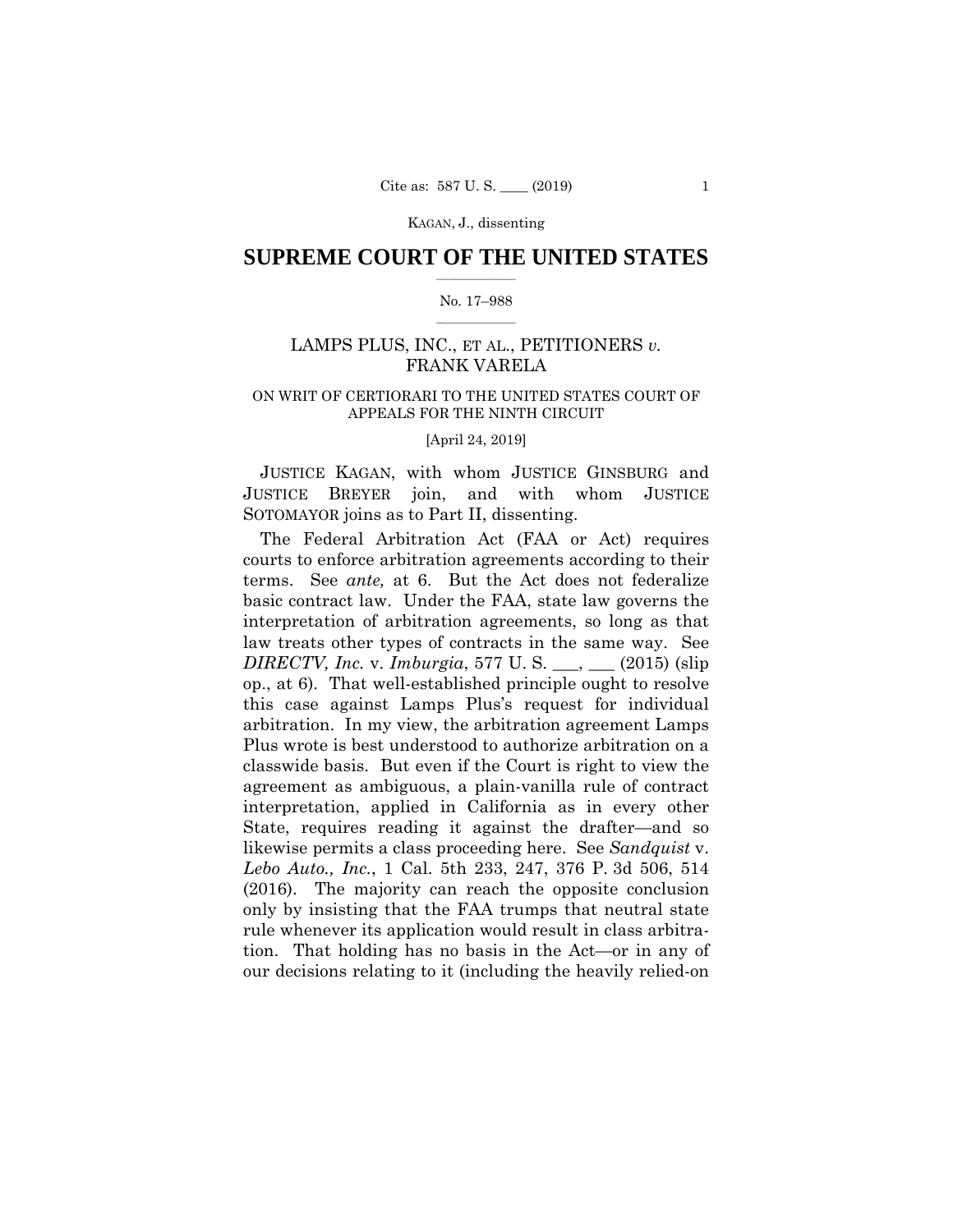*Stolt-Nielsen S. A.* v. *AnimalFeeds Int'l Corp.*, 559 U. S. 662, 686 (2010)). Today's opinion is rooted instead in the majority's belief that class arbitration "undermine[s] the central benefits of arbitration itself." *Ante,* at 9. But that policy view—of a piece with the majority's ideas about class litigation—cannot justify displacing generally applicable state law about how to interpret ambiguous contracts. I respectfully dissent.

I

 final and binding arbitration." App. to Pet. for Cert. 24a. From its very beginning, the arbitration agreement between Lamps Plus and Frank Varela announces its comprehensive scope. The first sentence states: "[T]he parties agree that any and all disputes, claims or controversies arising out of or relating to[ ] the employment relationship between the parties[ ] shall be resolved by The phrase "any and all disputes, claims, or controversies" encompasses both their individual and their class variants—just as any other general category (*e.g.,* any and all chairs) includes all particular types (*e.g.,* desk and reclining). So Varela's class action (which arose out of or related to his employment) was a "dispute, claim or controversy" that belonged in arbitration.

The next paragraph continues in the same vein, by describing what Varela gave up by signing the agreement. "[A]rbitration," the agreement says, "shall be in lieu of any and all lawsuits or other civil legal proceedings relating to my employment." *Ibid.*; see *ibid.* (similarly waiving the right "to file a lawsuit or other civil action or proceeding")*.*  That is the language of forum selection: Any and all actions (both individual and class) that I could once have brought in court, I am agreeing now to bring in arbitration. The provision carries no hint of consent to surrender altogether—in arbitration as well as court—the ability to bring a class proceeding.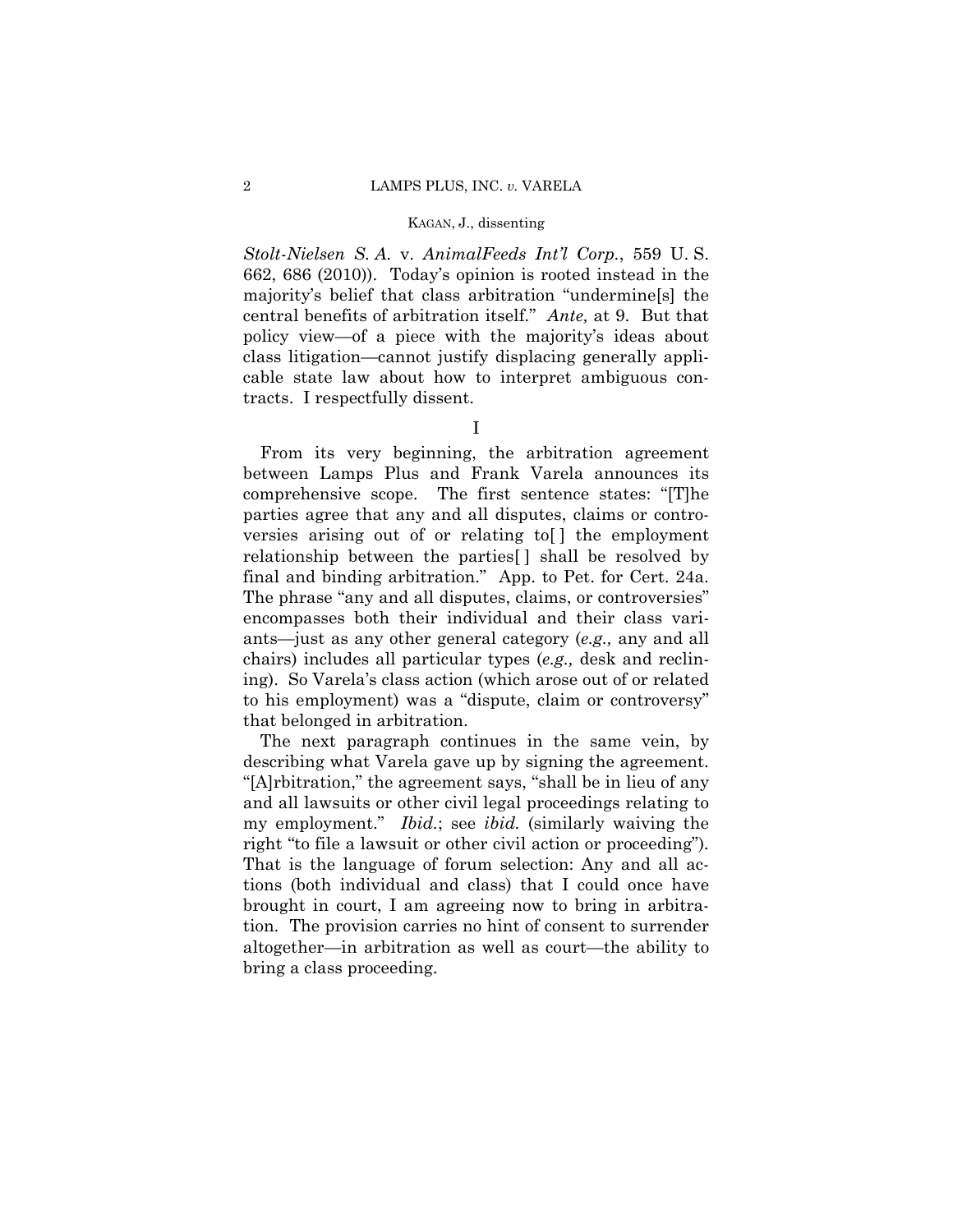Further on, the remedial and procedural terms of the agreement support reading it to authorize class arbitration. The arbitrator, according to the contract, may "award any remedy allowed by applicable law." *Id.,* at 26a. That sweeping provision easily encompasses classwide relief when the "any and all disputes" that the contract's first sentence places in arbitration call for such remedies.1 And under the agreement, the arbitration shall be conducted "in accordance with" the rules of either of two designated arbitration providers—both of which furnish rules for arbitrators to conduct class proceedings. *Id.,*  at 25a–26a; see, *e.g.*, American Arbitration Assn., Supplementary Rules for Class Arbitrations (2011).

Even the section Lamps Plus cites in arguing that the agreement bars class arbitration instead points to the opposite conclusion. In describing what the agreement covers, one provision states: "The Company and I mutually consent to the resolution by arbitration of all claims or controversies ('claims'), past, present or future that I may have against the Company." App. to Pet. for Cert. 24a; see *id.,* at 24a–25a ("Specifically, the Company and I mutually consent to the resolution by arbitration of all claims that may hereafter arise in connection with my employment"). Lamps Plus (along with the concurrence, see *ante,* at 1–2 (opinion of THOMAS, J.)) highlights "th[e] repeated use of singular personal pronouns" there, contending that it is incompatible with a form of arbitration that also involves

<sup>&</sup>lt;sup>1</sup>In discussing another arbitration provision, this Court identically reasoned: "[I]t would seem sensible to interpret the 'all disputes' and 'any remedy or relief' phrases to indicate, at a minimum, an intention to resolve through arbitration any dispute that would otherwise be settled in a court, and to allow the chosen dispute resolvers to award the same varieties and forms of damages or relief as a court would be empowered to award." *Mastrobuono* v. *Shearson Lehman Hutton, Inc.*, 514 U. S. 52, 61–62, n. 7 (1995) (internal quotation marks omitted). Here, that means sending to arbitration (among other things) class disputes seeking class relief.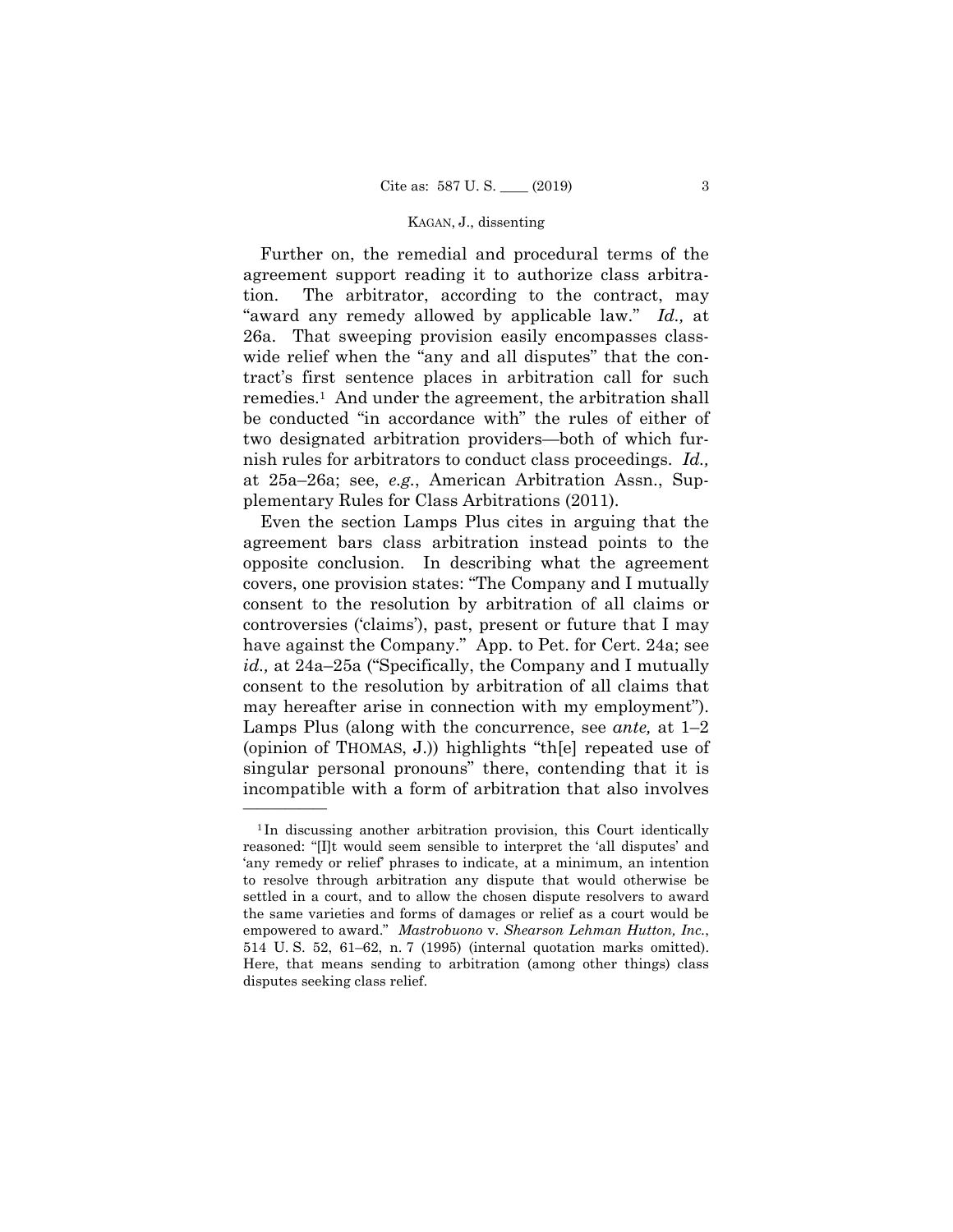other parties' claims. Brief for Petitioners 17. But the use of the first person singular merely reflects that the agreement is bilateral in nature—between Varela and Lamps Plus. Those pronouns do not resolve whether one of those parties ("I") can bring to arbitration class disputes, as well as individual disputes, relating to his employment. The part of the quoted section addressing that question is instead the phrase "all claims or controversies." And that phrase supplies the same answer as the agreement's other provisions. For it too is broad enough to cover both individual and class actions—the ones Varela brings alone and the ones he shares with co-workers.2

II

Suppose, though, you think that my view of the agreement goes too far. Maybe you aren't sure whether the phrase "any and all disputes, claims or controversies" must be read to include *class* "disputes, claims or controversies." Or maybe you wonder whether the surrounding "I" and "my" references limit that phrase's scope, rather than merely referring to one of the contract's signatories. In short, you can see reasonable arguments on both sides

<sup>2</sup>An additional semantic point that Lamps Plus makes essentially concedes my reading of the agreement. At oral argument, Lamps Plus acknowledged that the contract would authorize class arbitration if it provided that Varela could bring to the arbitral forum any "lawsuits," rather than any "claims," he had or could have brought against the company. Tr. of Oral Arg. 31–32. The idea is apparently that suits can be classwide while claims must be personal. But even assuming (without accepting) that is so, the agreement never speaks only of "claims." Even when that word appears alone (rather than alongside "disputes" or "controversies"), it in fact functions as a defined term meaning "claims or controversies." See App. to Pet. for Cert. 24a (referring to "all claims or controversies ('claims')"). And if lawsuits are not necessarily personal (as Lamps Plus admits), then neither are controversies. So by Lamps Plus's own reasoning, Varela should be able to bring to arbitration all controversies (including classwide ones) he had or could have brought to court.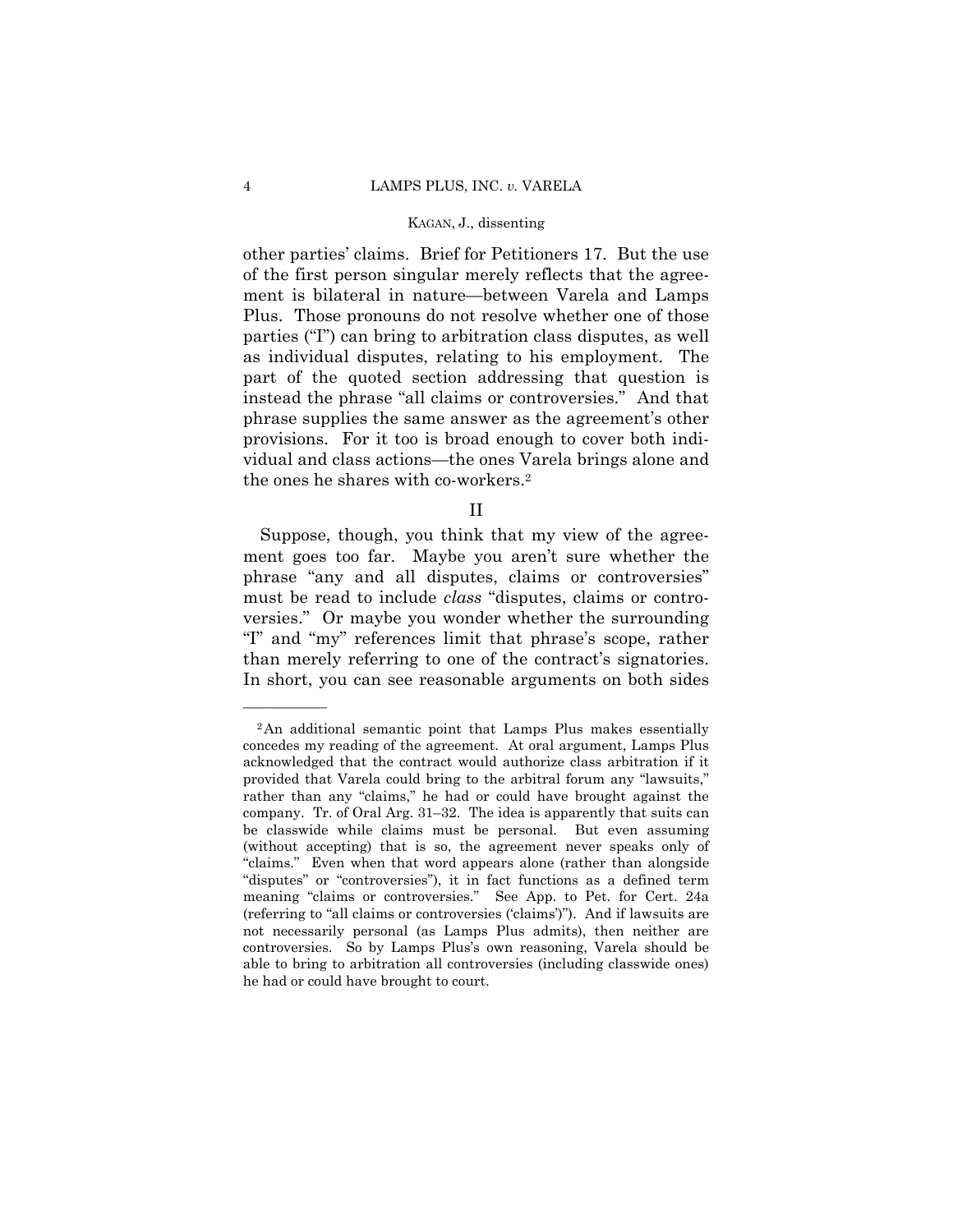of the interpretive dispute—for allowing, but also for barring, class arbitration. You are then in the majority's position, "accept[ing]" the arbitration agreement as "ambiguous." *Ante,* at 5. What should follow?

Under California law (which applies unless preempted) the answer is clear: The agreement must be read to authorize class arbitration. That is because California—like every other State in the country—applies a default rule construing "ambiguities" in contracts "against their drafters." *Sandquist*, 1 Cal. 5th, at 247, 376 P. 3d, at 514; see Cal. Civ. Code Ann. §1654 (West 2011); see also Brief for Contract Law Scholars as *Amici Curiae* 10–12, and n. 4 (listing decisions from all 50 States applying that rule). This anti-drafter canon—which "applies with peculiar force" to form contracts like Lamps Plus's—promotes clarity in contracting by resolving ambiguities against the party who held the pen. *Sandquist*, 1 Cal. 5th, at 248, 376 P. 3d, at 514 (quoting *Graham* v. *Scissor-Tail, Inc.*, 28 Cal. 3d 807, 819, n. 16, 623 P. 2d 165, 172, n. 16 (1981)); see Ayres & Gertner, Filling Gaps in Incomplete Contracts, 99 Yale L. J. 87, 91, 105, n. 80 (1989). And the rule makes quick work of interpreting the arbitration agreement here. Lamps Plus drafted the agreement. It therefore had the opportunity to insert language expressly barring class arbitration if that was what it wanted. It did not do so. It instead (at best) left an ambiguity about the availability of class arbitration. So California law holds that Lamps Plus cannot now claim the benefit of the doubt as to the agreement's meaning. Even the majority does not dispute that point. See *ante,* at 5, 9.

And contrary to the rest of the majority's opinion,<sup>3</sup> the FAA contemplates that such a state contract rule will control the interpretation of arbitration agreements.

<sup>3</sup> I say "the majority's," but although five Justices have joined today's opinion, only four embrace its reasoning. See n. 8, *infra*.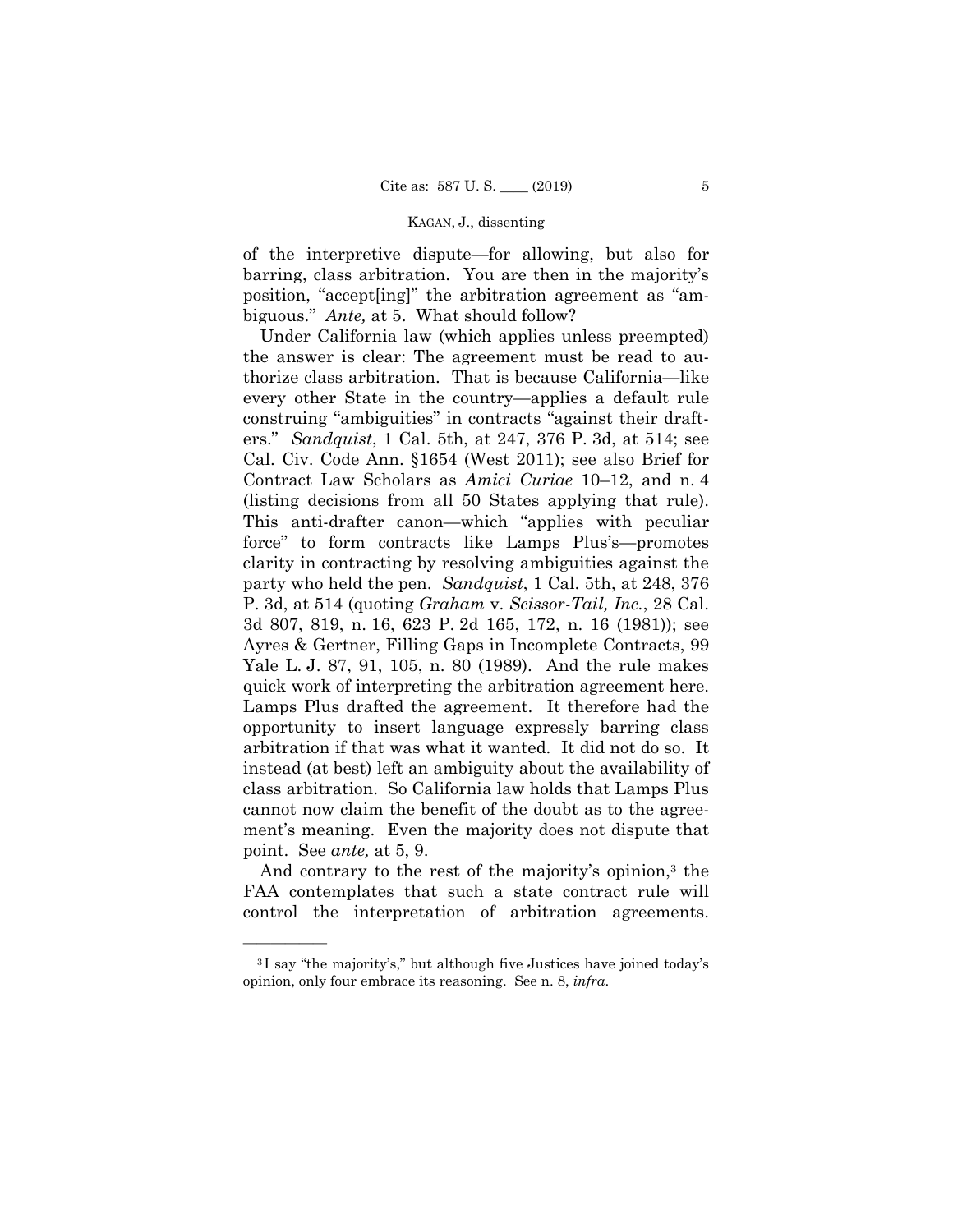Under the FAA, courts must "enforce arbitration agreements according to their terms." *Epic Systems Corp.* v. *Lewis*, 584 U.S. \_\_\_, \_\_ (2018) (internal quotation marks omitted) (slip op., at 5); see 9 U. S. C. §4 (requiring that "arbitration proceed in the manner provided for in such agreement"). But the construction of those contractual terms (save for in limited circumstances, addressed below) is "a question of state law, which this Court does not sit to review." *Volt Information Sciences, Inc.* v. *Board of Trustees of Leland Stanford Junior Univ.*, 489 U. S. 468, 474 (1989). The Court has made that crucial point many times. Nothing in the FAA (as contrasted to today's majority opinion) "purports to alter background principles of state contract law regarding" the scope or content of agreements. *Arthur Andersen LLP* v. *Carlisle*, 556 U. S. 624, 630 (2009). Or again: When ruling on an arbitration agreement's meaning, courts "should apply ordinary statelaw principles." *First Options of Chicago, Inc.* v. *Kaplan*, 514 U. S. 938, 944 (1995). Or yet again: The interpretation of such an agreement is "a matter of state law to which we defer." *DIRECTV, Inc.*, 577 U.S., at \_\_\_ (slip op., at 6). In short, the FAA does not federalize contract law.

 with other contracts." *Kindred Nursing Centers L. P.* v. Except when state contract law discriminates against arbitration agreements. As this Court has explained, the FAA came about because courts had shown themselves "unduly hostile to arbitration." *Epic Systems*, 584 U. S., at \_\_\_ (slip op., at 5). To remedy that problem, Congress built an "equal-treatment principle" into the Act, requiring courts to "place arbitration agreements on an equal footing *Clark*, 581 U. S. \_\_\_, \_\_\_ (2017) (slip op., at 4); *AT&T Mobility LLC* v. *Concepcion*, 563 U. S. 333, 339 (2011) (internal quotation marks omitted); see 9 U. S. C. §2 (making arbitration agreements "valid, irrevocable, and enforceable, save upon such grounds as exist at law or in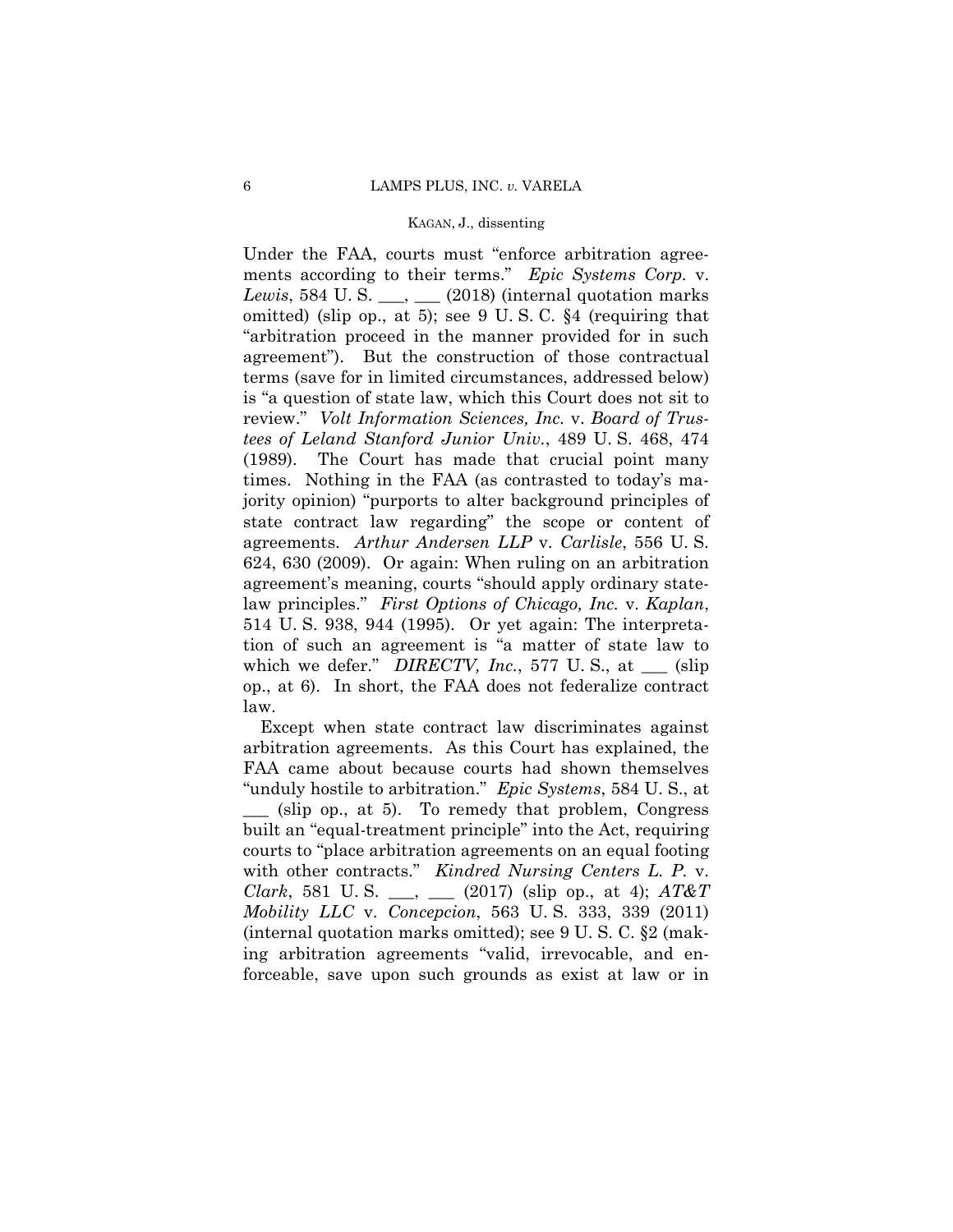criminating on its face against arbitration. See *id.,* at 341. And the Act likewise preempts any more subtle law "disequity for the revocation of any contract"). So any state rule treating arbitration agreements worse than other contracts "stand[s] as an obstacle" to achieving the Act's purposes—and is preempted. *Concepcion*, 563 U. S.*,* at 343. That means the FAA displaces any state rule disfavoring contracts that (oh so coincidentally) have the defining features of arbitration agreements." *Kindred Nursing*, 581 U.S., at  $\equiv$  (slip op., at 5). What matters, as this Court reiterated last Term, is whether the state law in question "target[s]" arbitration agreements, blatantly or covertly, for substandard treatment. *Epic Systems*, 584 U.S., at  $\_\_$  (slip op., at 7).<sup>4</sup> When the law does so, it cannot operate; when, conversely, it treats arbitration agreements the same as all other contracts, the FAA leaves it alone.

563 U.S., at 341 (holding that a ban on Here, California's anti-drafter rule is as even-handed as contract rules come. It does not apply only to arbitration contracts. Nor does it apply (as the rule we rejected in *Concepcion* did) only a tad more broadly to "disputeresolution contracts," pertaining to both arbitration and litigation. 563 U. S., at 341 (holding that a ban on collective-action waivers in those contracts worked to "disfavor[ ] arbitration"). Instead, the anti-drafter rule, as even the majority admits, applies to every conceivable type of

<sup>4</sup> In its many decades of FAA caselaw, the Court has preempted state law in just one other, "narrow" circumstance: Whatever state law might say, courts must find "clear and unmistakable evidence" before deciding that an agreement authorizes an arbitrator to decide a so-called "question of arbitrability." *Green Tree Financial Corp.* v. *Bazzle*, 539 U. S. 444, 452 (2003) (plurality opinion) (internal quotation marks and alterations omitted); *Oxford Health Plans LLC* v. *Sutter*, 569 U. S. 564, 569, n. 2 (2013). As the majority acknowledges, that requirement is not at issue here because Varela and Lamps Plus agreed that a judge should decide the availability of class arbitration (even assuming that question is one of arbitrability). See *ante*, at 9, n. 4.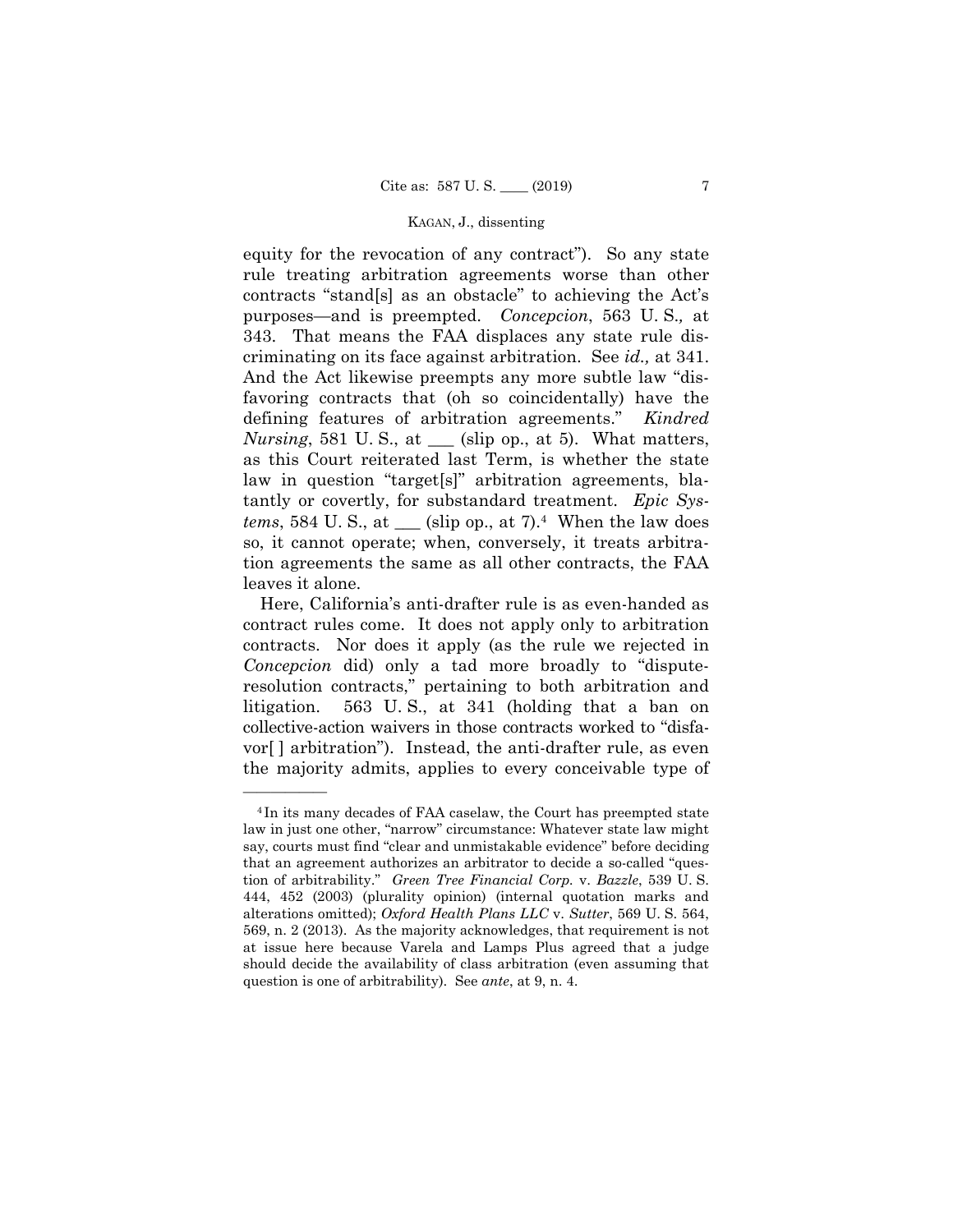contract—and treats each identically to all others. See *Sandquist*, 1 Cal. 5th, at 248, 376 P. 3d, at 514 ("This general principle of contract interpretation applies equally to the construction of arbitration provisions"); *ante,* at 9– 10. And contrary to what the majority is left to insist, the rule does not "target arbitration" by "interfer[ing] with [one of its] fundamental attributes"—*i.e.,* its supposed individualized nature. *Ante,* at 11 (internal quotation marks omitted); see *ante,* at 7–9. The anti-drafter rule (again, quite unlike *Concepcion*'s ban on class-action waivers) takes no side—favors no outcome—as between class and individualized dispute resolution. All the antidrafter rule asks about is who wrote the contract. So if, for example, Varela had drafted the agreement here, the rule would have prevented, rather than permitted, class arbitration.5 Small wonder, then, that this Court has itself used the anti-drafter canon to interpret an arbitration agreement. See *Mastrobuono* v. *Shearson Lehman Hutton, Inc.*, 514 U. S. 52, 62 (1995) (construing an ambiguous arbitration agreement against the drafter's interest). In that case (as properly in any other), the rule's through-and-through neutrality made preemption unthinkable.6

So this case should come out Varela's way even if the agreement is ambiguous. To repeat the simple logic applicable here: Under the FAA, state law controls the inter-

<sup>5</sup>Similarly, if Lamps Plus, as the agreement's author, had wanted class arbitration (perhaps because that would resolve many related cases at once) and Varela had resisted it (perhaps because he thought his case better than the others), the anti-drafter rule would have prevented, rather than permitted, class arbitration.<br><sup>6</sup>Our decision in *DIRECTV, Inc.* v. *Imburgia*, 577 U. S. \_\_\_ (2015),

also assumed that a court may generally apply a State's anti-drafter rule to arbitration agreements. It was only because the court there applied that rule to an *un*ambiguous contract—in contrast to what the court would have done in a non-arbitration case—that we reversed its decision. See  $id.$ , at  $\_\_\_\_\_\_\_\_\$  (slip op., at 7, 10).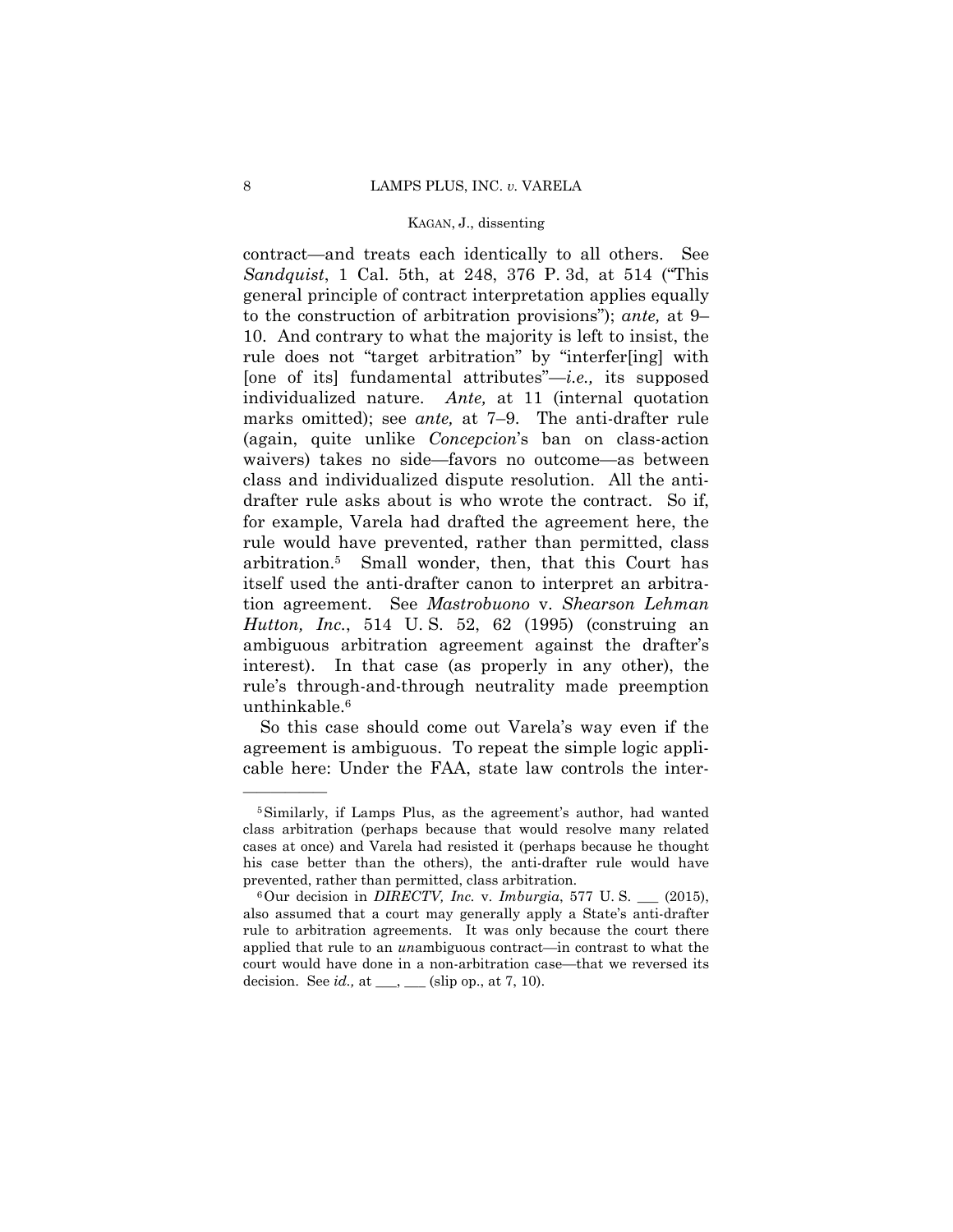pretation of arbitration agreements unless that law discriminates against arbitration; the anti-drafter default rule is subject to no such objection; the rule therefore compels this Court to hold that the agreement here authorizes class arbitration. That the majority thinks the contract, as so read, seriously disadvantages Lamps Plus, see *ante,* at 7–8, is of no moment (any more than if state law had instead construed the contract to produce adverse consequences for Varela). The FAA was enacted to protect against judicial hostility toward arbitration agreements. See *supra,* at 6. But the Act provides no warrant for courts to disregard neutral state law in service of ensuring that those agreements give defendants the best terms possible. Or said otherwise: Nothing in the FAA shields a contracting party, operating against the backdrop of impartial state law, from the consequences of its own drafting decisions. How, then, could the majority go so wrong?

 *agreed* to do so." *Id.*, at 684. But the Court went no fur-*Stolt-Nielsen* offers the majority no excuse: Far from "control[ling]" this case, *ante,* at 8, that decision addressed a different situation—and explicitly reserved decision of the question here. In *Stolt-Nielsen*, the contracting parties entered into a formal stipulation that "they had not reached any agreement on the issue of class arbitration." 559 U. S., at 673. The case thus involved not the mere absence of express language about class arbitration, but a joint avowal that the parties had never resolved the issue. Facing that oddity, an arbitral panel compelled class arbitration based solely on its "own conception of sound policy." *Id.,* at 675; see *id.,* at 676 ("[T]he panel did [nothing] other than impose its own policy preference"). This Court rejected the panel's decision for that reason, holding that a party need not "submit to class arbitration unless there is a contractual basis for concluding that the party ther. In particular, it did not resolve cases like this one, where a neutral interpretive rule (even if not an express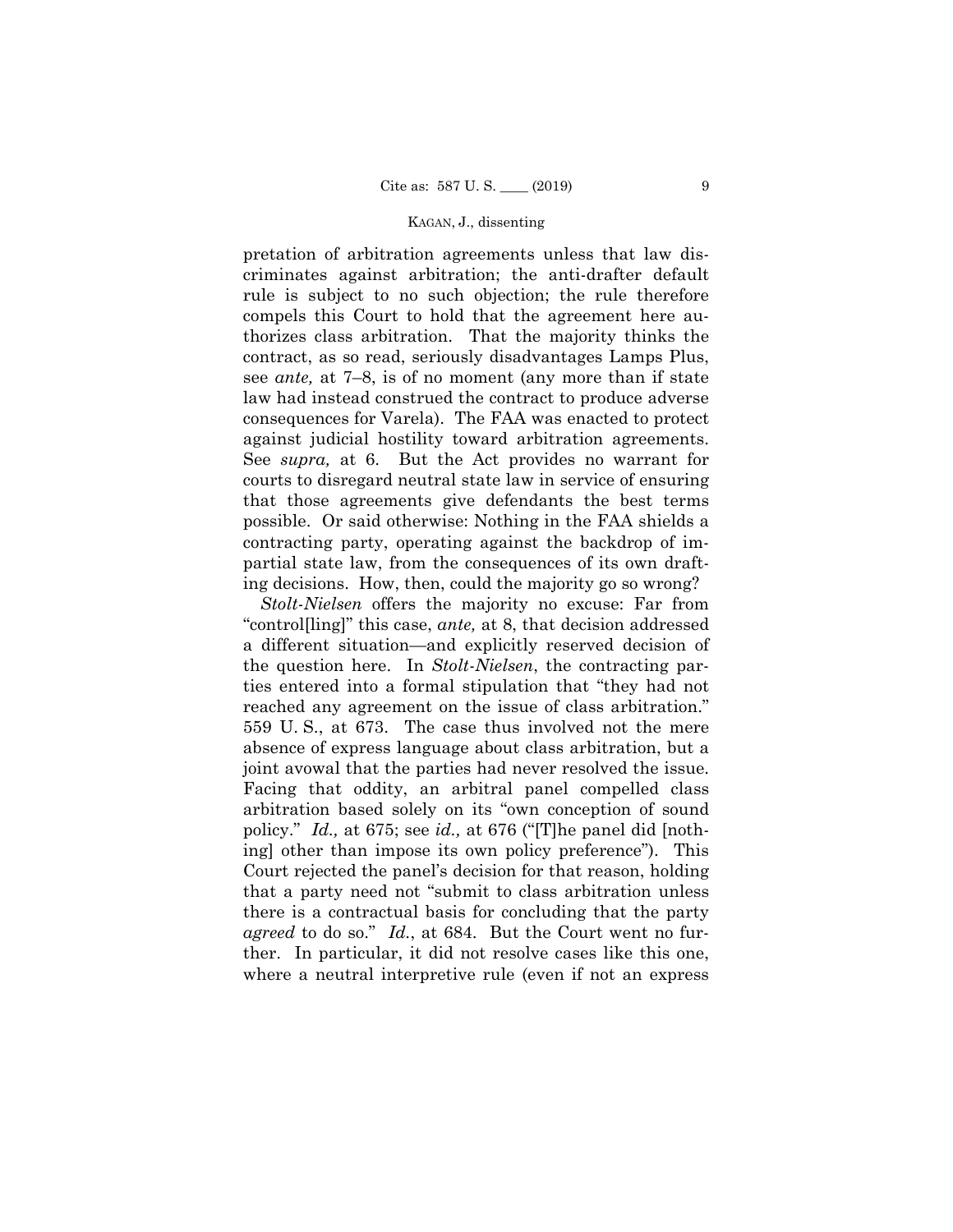term) enables an adjudicator to determine a contract's meaning. To the contrary, the Court disclaimed any view on that question. Yes, the Court held, "*a* contractual basis" was needed for class arbitration. *Ibid.* (emphasis added). But given the panel's reliance on policy alone, the Court explained that it had "no occasion to decide *what*  contractual basis" was required. *Id.,* at 687, n. 10 (emphasis added); see *Oxford Health Plans LLC* v. *Sutter*, 569 U. S. 564, 571 (2013) ("We overturned the arbitral decision [in *Stolt-Nielsen*] because it lacked *any* contractual basis for ordering class procedures," not because it relied on an inadequate one).

Indeed, parts of *Stolt-Nielsen*—as well as later decisions—indicate that applying the anti-drafter rule to ambiguous language provides a sufficient contractual basis for class arbitration. In *Stolt-Nielsen*, we faulted the arbitrators for failing to inquire whether the relevant law "contain[ed] a default rule" that would construe an arbitration clause "as allowing class arbitration in the absence of express consent." 559 U. S.*,* at 673 (internal quotation marks omitted). We thus implied that such a default rule—like the anti-drafter canon here—can operate to authorize class arbitration when an agreement's language is ambiguous. And that is just how *Concepcion* (the other decision the majority relies on, see *ante,* at 7–8, 10–12) understood *Stolt-Nielsen*'s reasoning. Said *Concepcion*: We held in *Stolt-Nielsen* "that an arbitration panel exceeded its power [by] imposing class procedures based on policy judgments rather than the arbitration agreement itself *or* some background principle of contract law that would affect its interpretation." 563 U. S., at 347 (emphasis added); see *Oxford Health,* 569 U. S., at 571 (similarly noting that *Stolt-Nielsen* criticized the arbitrators for failing to consider whether a "default rule" resolved the class arbitration question (internal quotation marks omitted)). The Court has thus (rightly) viewed the use of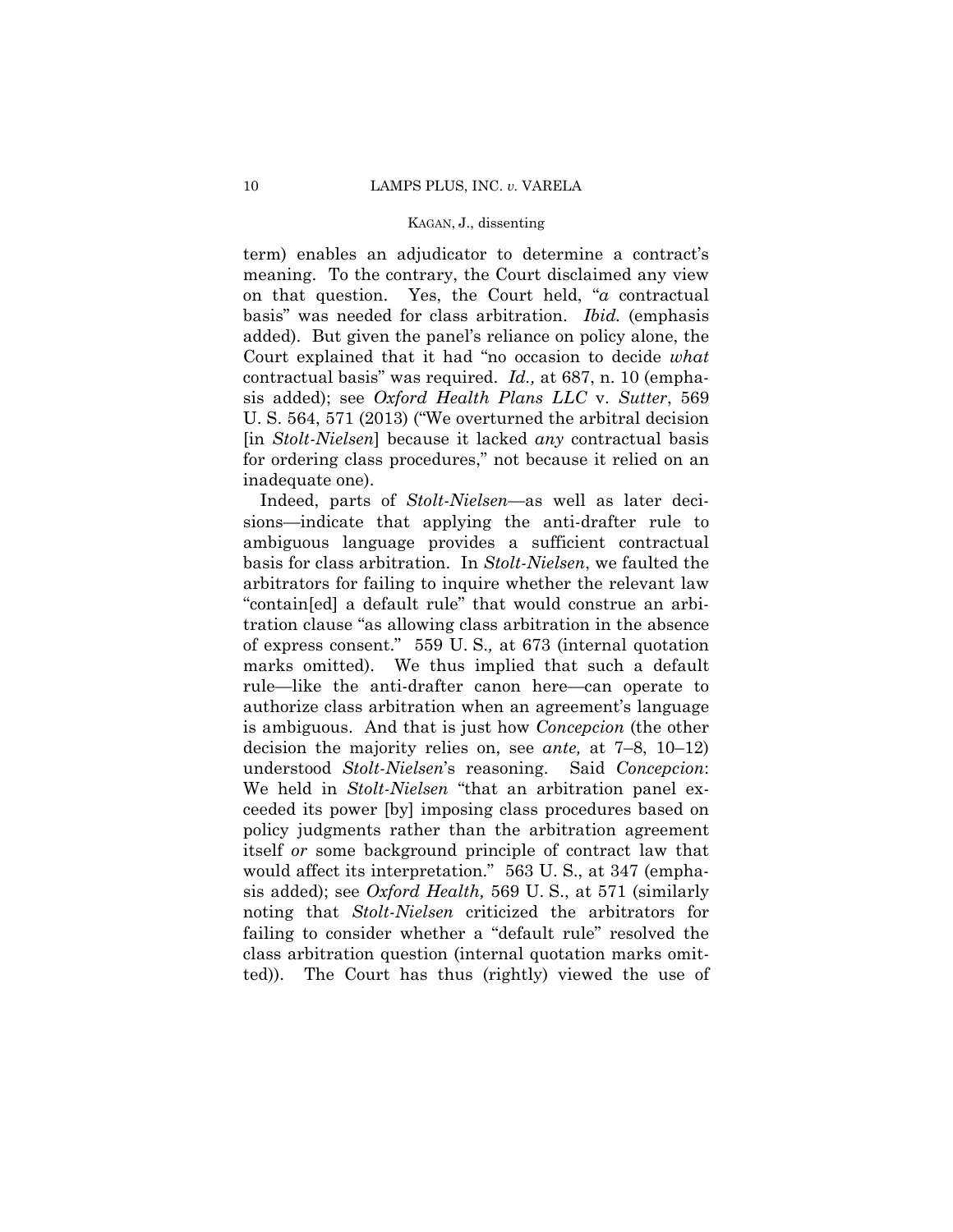default rules as a run-of-the-mill aspect of contract interpretation, which (so long as neutrally applied) can support class arbitration.

And nothing particular to the anti-drafter rule justifies a different conclusion, as the majority elsewhere suggests, see *ante,* at 9–11.7 That rule, proclaims the majority, reflects "public policy considerations," rather than "help[ing] to interpret the meaning of a term" as understood by the parties. *Ante,* at 10. The majority here notes that some commentators have viewed some equitable factors as supporting the rule, see *ante,* at 9–10—which is no doubt right. But see 11 R. Lord, Williston on Contracts §30:1, p. 11 (4th ed. 2012) (Williston) (stating that the rule is *not* justified by public interest considerations). But if the majority means to claim—as it must to prove its point—that the anti-drafter rule has no concern with what "the part[ies] *agreed* to," *Stolt-Nielsen*, 559 U. S., at 684, then the majority is flat-out wrong. From an *ex ante*  perspective, the rule encourages the drafter to set out its intent in clear contractual language, for the other party then to see and agree to. See Ayres & Gertner, 99 Yale L. J., at 91, 105, n. 80 (stating the modern view); 2 W. Black-

<sup>7</sup>The majority actually sends conflicting signals about the extent to which its holding extends beyond the anti-drafter rule to other background principles that serve to discern the meaning of ambiguous contract language. Many of the majority's statements indicate that any tool for resolving contractual ambiguity is forbidden if it leads to class arbitration. See, *e.g., ante,* at 6 (stating flatly that "an ambiguous agreement [cannot] provide the necessary 'contractual basis' for compelling class arbitration"). But the part of the opinion focusing on the anti-drafter rule suggests that today's holding applies to only a subset of contract default rules—to wit, those (supposedly) sounding in "public policy considerations." See *ante,* at 9–11. On that theory of the decision, courts and arbitrators will have to work out over time which interpretive principles fall within that category. The majority's own flawed analysis of the anti-drafter canon, see *infra*, at 11–12, indicates the perils of that undertaking.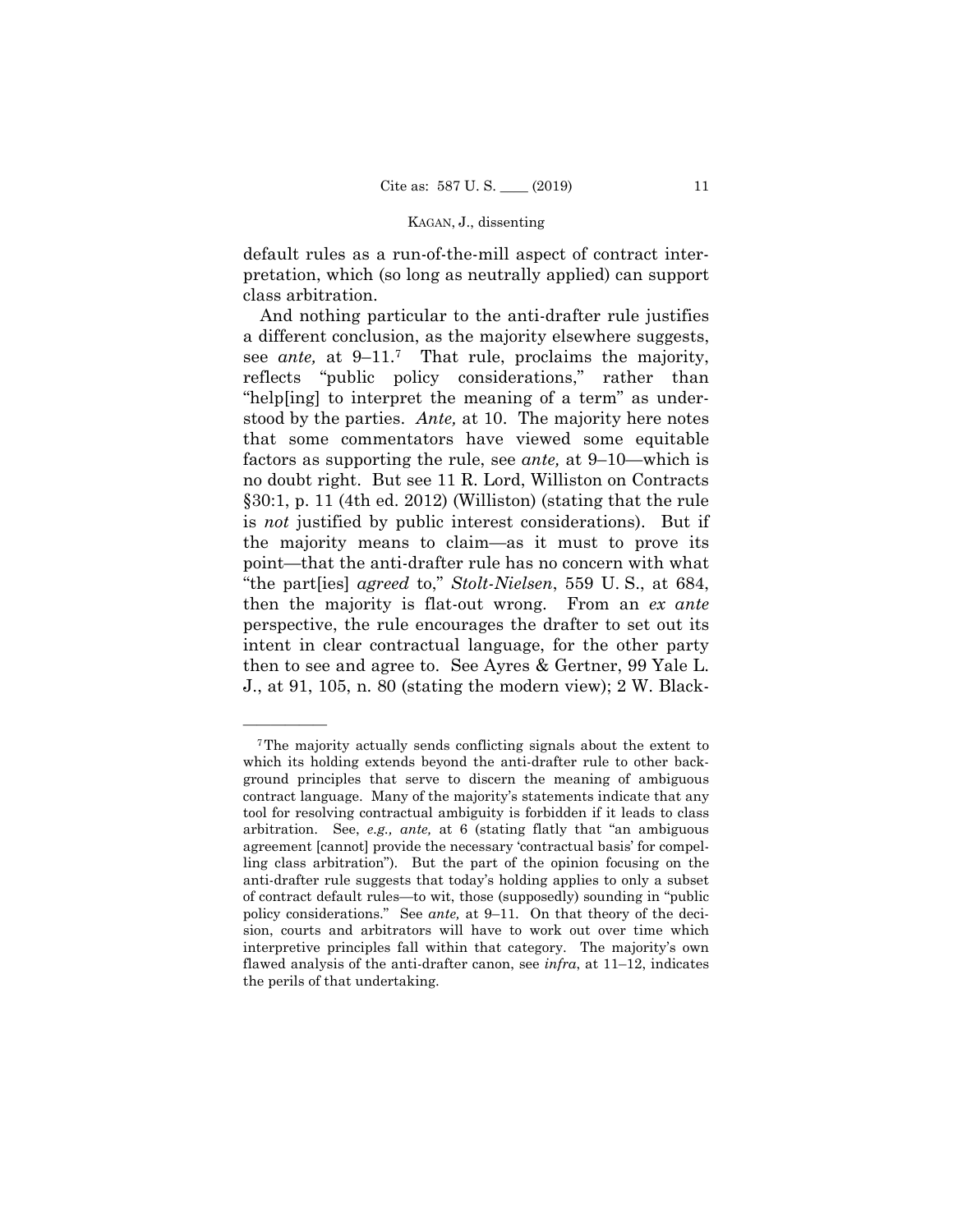stone, Commentaries on the Laws of England 380 (1766) (anticipating that view by 200-plus years). And from an *ex post* perspective, the rule enables an interpreter to resolve any remaining uncertainty in line with the parties' likely expectations. See 11 Williston §30:1, at 11. Consider this very contract. Lamps Plus, knowing about the antidrafter rule, still chose *not* to include a term prohibiting class arbitration. And Varela, seeing only the language sending "any and all disputes, claims, or controversies" to arbitration, had no reason to think class disputes barred. Cf. *ibid.* ("[T]he party addressed will understand ambiguous language in the sense most favorable to itself "). The upshot is that the rule (as this Court recognized in another arbitration case) protects against "unintended" consequences. *Mastrobuono*, 514 U. S., at 63.

 majority implicitly concedes. See *ante,* at 6. Nor do the And even if that were not so evident, the FAA does not empower a court to halt the operation of such a gardenvariety principle of state law. Nothing in the Act's text requires the displacement of state contract rules, as the Act's purposes, so long as the state rule (as is true here) extends to all contracts alike, without disfavoring arbitration. See *supra,* at 6–7. The idea that the FAA blocks a state rule satisfying that standard because (a court finds) the rule has too much "public policy" in it comes only from the majority's collective mind. That approach disrespects the preeminent role of the States in designing and enforcing contract rules. It discards a universally accepted principle of contract interpretation in favor of unsupported assertions about what the parties must have (or could not possibly have) consented to. It subordinates authoritative state law to (at most) the impalpable emanations of federal policy, impossible to see except in just the right light.8 For

<sup>8</sup>Given this extraordinary displacement of state law—which, as I have shown, no precedent commands, see *supra,* at 9–10—I must admit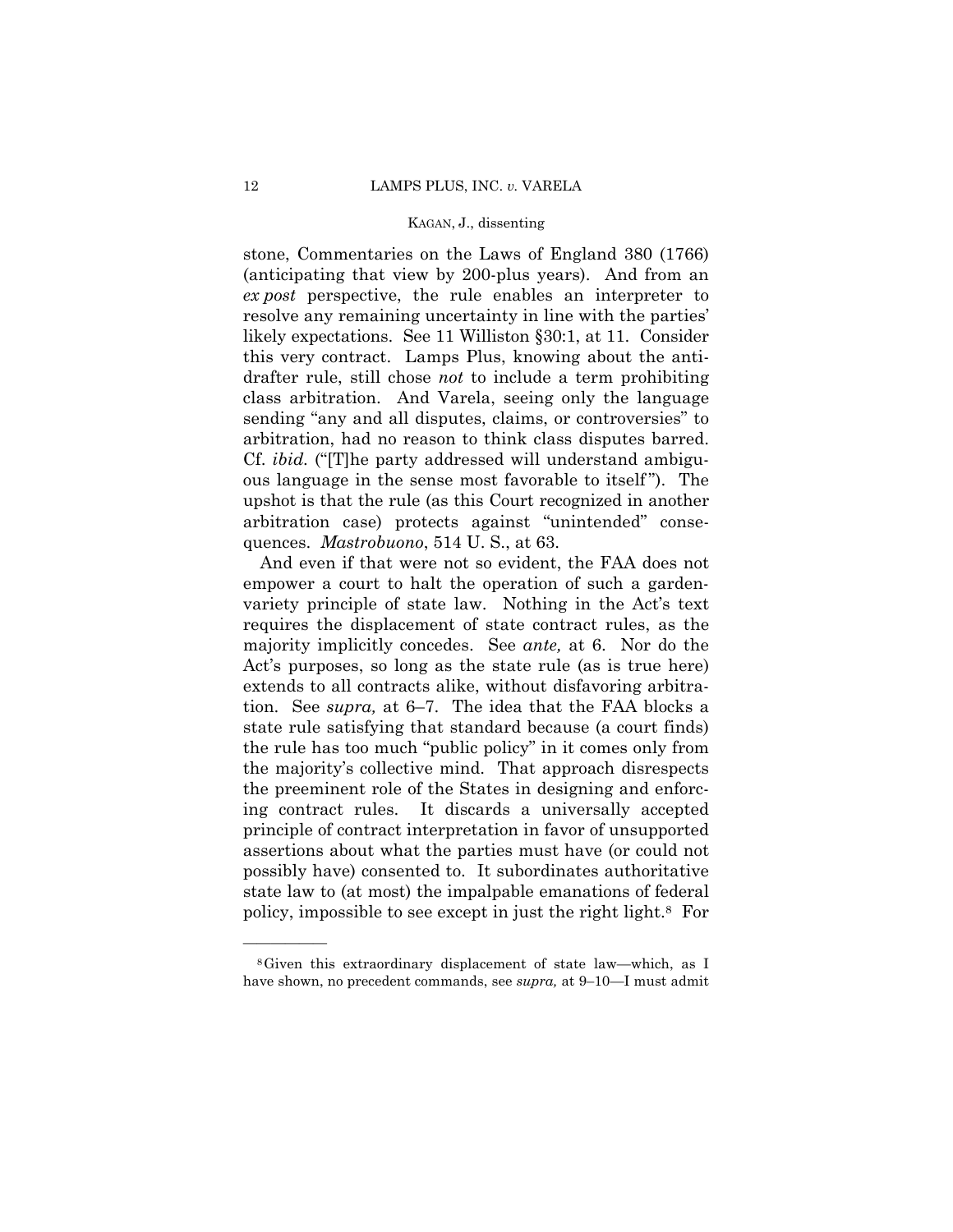that reason, it would never have graced the pages of the U. S. Reports save that this case involves . . . class proceedings.

The heart of the majority's opinion lies in its cataloging of class arbitration's many sins. See *ante,* at 7–8. In that respect, the opinion comes from the same place as (though goes a step beyond) this Court's prior arbitration decisions. See, *e.g., Concepcion*, 563 U. S., at 350 (lamenting that class arbitration "greatly increases risks to defendants" by "aggregat[ing] and decid[ing] at once" the "damages allegedly owed to tens of thousands of potential claimants"); *Epic Systems*, 584 U. S., at \_\_ (slip op., at 8) (similarly bemoaning the greater costs and complexity of class proceedings). The opinion likewise has more than a little in common with this Court's efforts to pare back class litigation. See, *e.g., Comcast Corp.* v. *Behrend*, 569 U. S. 27 (2013); *Wal-Mart Stores, Inc.* v. *Dukes*, 564 U. S. 338, 348–360 (2011). In this case, the result is to disregard the actual contract the parties signed. And to dismiss the neutral and commonplace default rule that would construe that contract against the drafting party. No matter what either requires, the majority will prohibit class arbitration. Does that approach remind you of anything? It should. Here (again) is *Stolt-Nielsen* as *Concepcion* described it: The panel exceeded its authority by

 freewheeling judicial inquiry into whether a state statute is in tension to not understanding JUSTICE THOMAS's full concurrence in today's opinion. See *ante,* at 2 (expressing "skeptic[ism]" about the majority's reasoning but joining its opinion out of a (misplaced) respect for precedent). I would think the opinion a hard pill to swallow for someone who believes that *any* implied preemption "leads to the illegitimate—and thus, unconstitutional—invalidation of state laws." *Wyeth* v. *Levine*, 555 U. S. 555, 604 (2009) (THOMAS, J., concurring in judgment); see, *e.g., Bates* v. *Dow Agrosciences LLC*, 544 U. S. 431, 459 (2005) (THOMAS, J., concurring in judgment in part) ("[P]re-emption analysis is not a with federal objectives" (internal quotation marks and alteration omitted)).